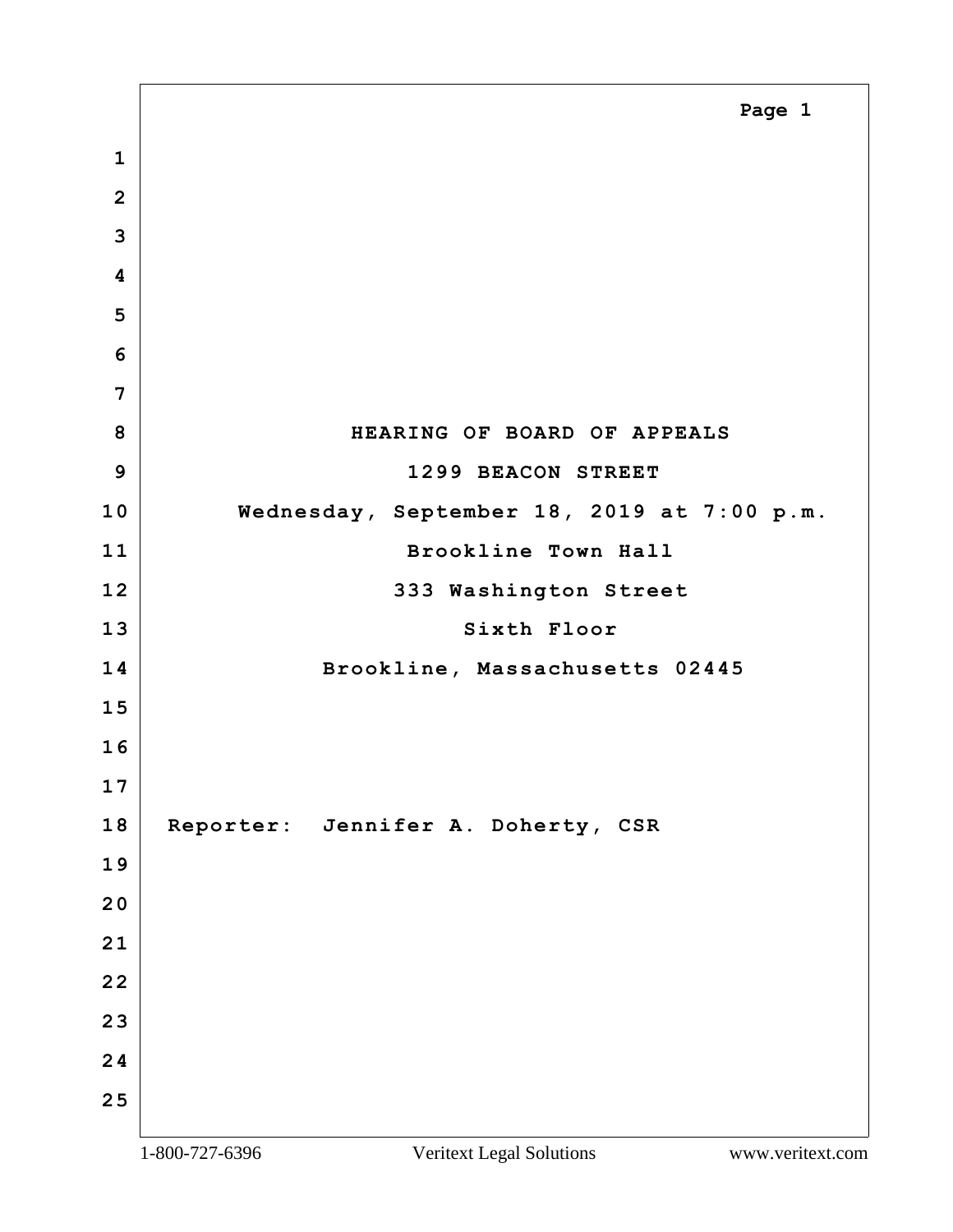<span id="page-1-0"></span>**1 APPEARANCES: 2 Jesse Geller, Chairman 3 Johanna Schneider, Board Member 4 Kate Poverman, Board Member 5 Randolph Meiklejohn, Board Member 6 7 Maria Morelli, Planner 8 9 Rashna Balakrishna 1 0 Stefan Vogelmann 1 1 Geoff Engler 1 2 Raj Dhanda, Applicant 1 3 Haril Pandya, CBT Architects 1 4 1 5 1 6 1 7 1 8 1 9 2 0 2 1 2 2 2 3 2 4 2 5**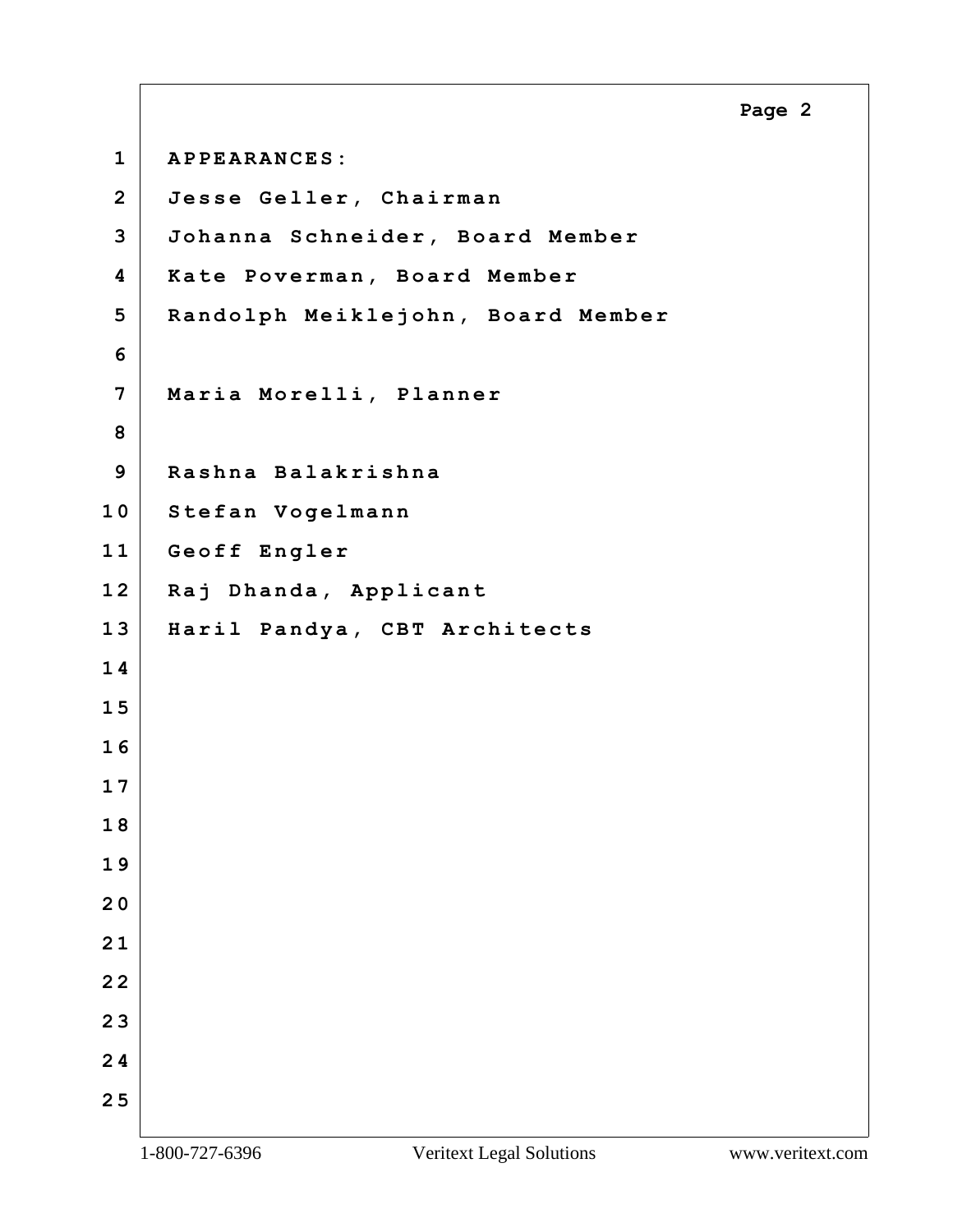<span id="page-2-0"></span>**1 P R O C E E D I N G S 2 CHAIRMAN GELLER: Good evening, everyone. We are reconvening the hearing of 1299 Beacon Street. This is a comprehensive permit. 5 For the record, my name is Jesse Geller. To my immediate left is Johanna Schneider. To Ms. Schneider's left is Randolph Meiklejohn. To my right is Kate Poverman. 9 The last hearing was July 15 of this year. And as people will recall we have an extension now through October 3, which means this hearing as currently scheduled needs to close and we cease taking testimony as of October 3. 14 Tonight's agenda is as follows: We'll hear a report on soil testing. We will then review the applicant's request for waivers. Waivers are ways that you request to be excluded from the normal town ordinances, like the zoning bylaw. 19 Then the Board will review -- we only have pieces, but we will review the procedural history and findings of a proposed decision. We don't have conditions yet. They are being drafted and so everyone is aware, for a project as complex as this should the Board grant the comprehensive permit, there are an expensive number of fairly Page 3**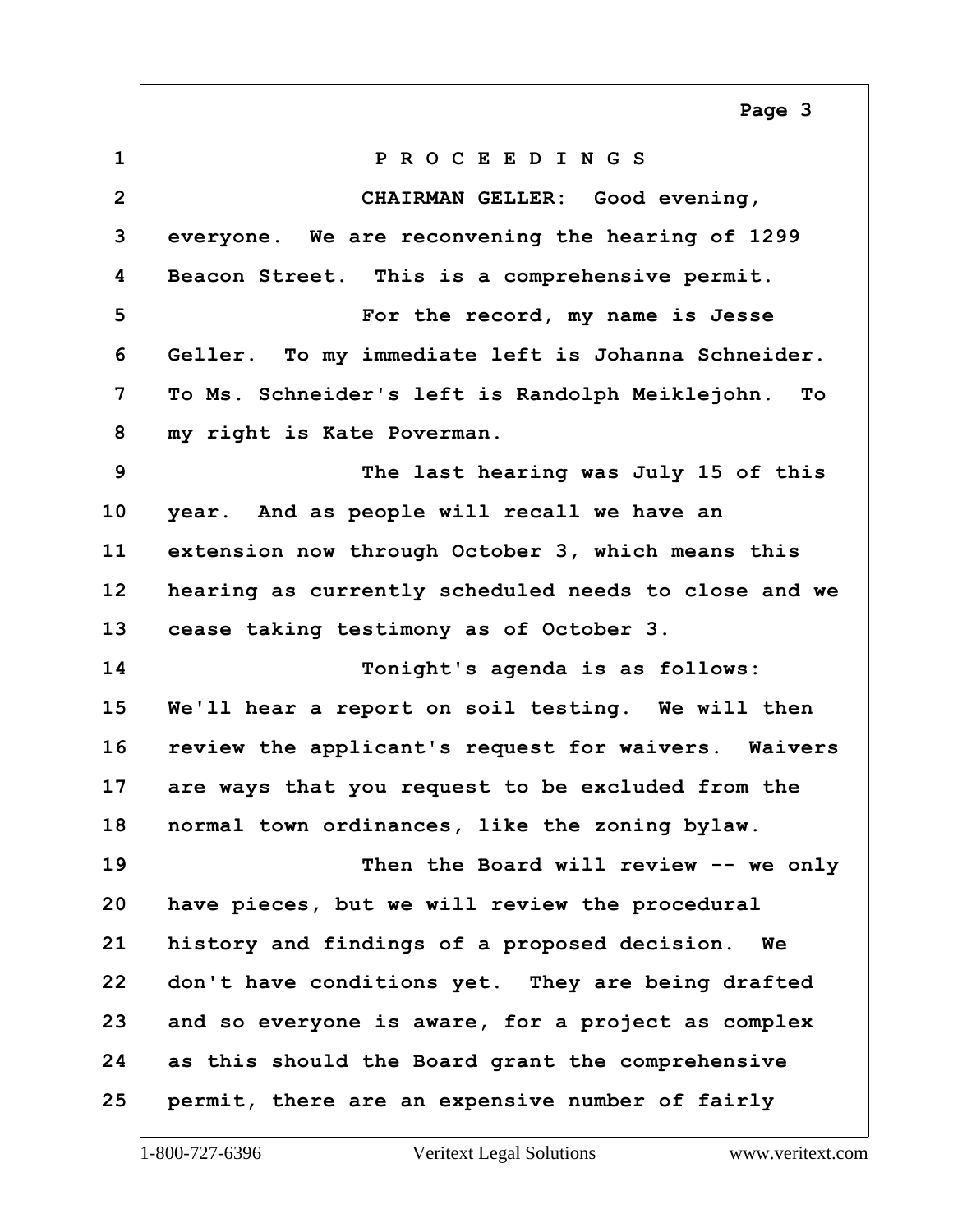<span id="page-3-0"></span> **complex conditions that are placed on the project that the applicant has to stick to.** So obviously it takes a considerable **amount of time to put those together.** Anything else administratively, **Maria? Next hearing? 7 MS. MORELLI: The next hearing is scheduled for October 2, and we will discuss draft conditions then. 10 Just for background, the last time the ZBA convened it was July 15, and the applicant presented a revision to the design in response to parking requirements to lessen the intensity of use and impact on the public way, and that resulted in the developer adjusting the unit mix, not the gross for residential and commercial from 65 units to 55 and affordable housing units were reduced in portion. 19 They were no further charges to the developer on the design from the ZBA, although the ZBA was concerned that the affordable units were reduced as a result of that change.** 23 So for tonight's -- I just want to **mention that we do have a court reporter. Transcripts are available in two weeks. We do have**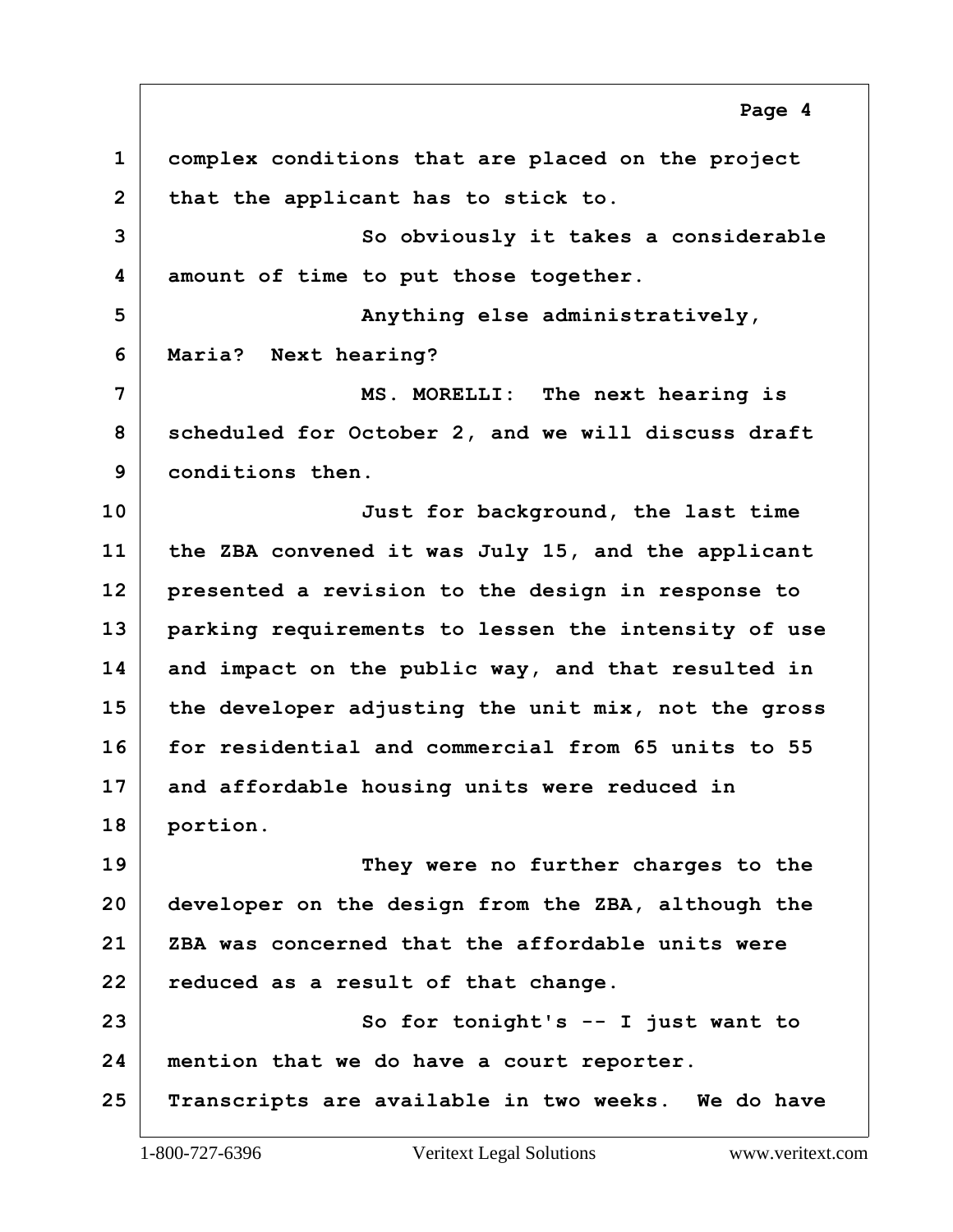<span id="page-4-0"></span> **this live stream on cable and they will archive video through Brookline Interactive Group, and we have a website page with all the files pertaining to this case and eventually the draft conditions.** One thing that was left hanging at **the July 15 hearing was that we definitely wanted to have some soil tested to determine if there were any hazardous materials. The purpose is we want to ensure the site is suitable for residential occupancy, and so the applicant's geotech consultant GEI did do the sampling and the results came in. 12 We received a report dated August 2. I do have it here. It's posted on the website, and**

 **basically there were no hazardous materials detected in that soil sampling.**

**16 Our geotech peer reviewer, Dan LaFrance of Fuss and O'Neil did review this report, and I'll just read a very brief paragraph because it includes some conclusions and recommendations. And this is dated September 9, 2019 from Dan LaFrance. 21 "Reporting and response actions have not be triggered as a result of the testing performed to date as noted by GEI. Quote, additional soil sampling and analysis will be necessary to completely characterize all the soil**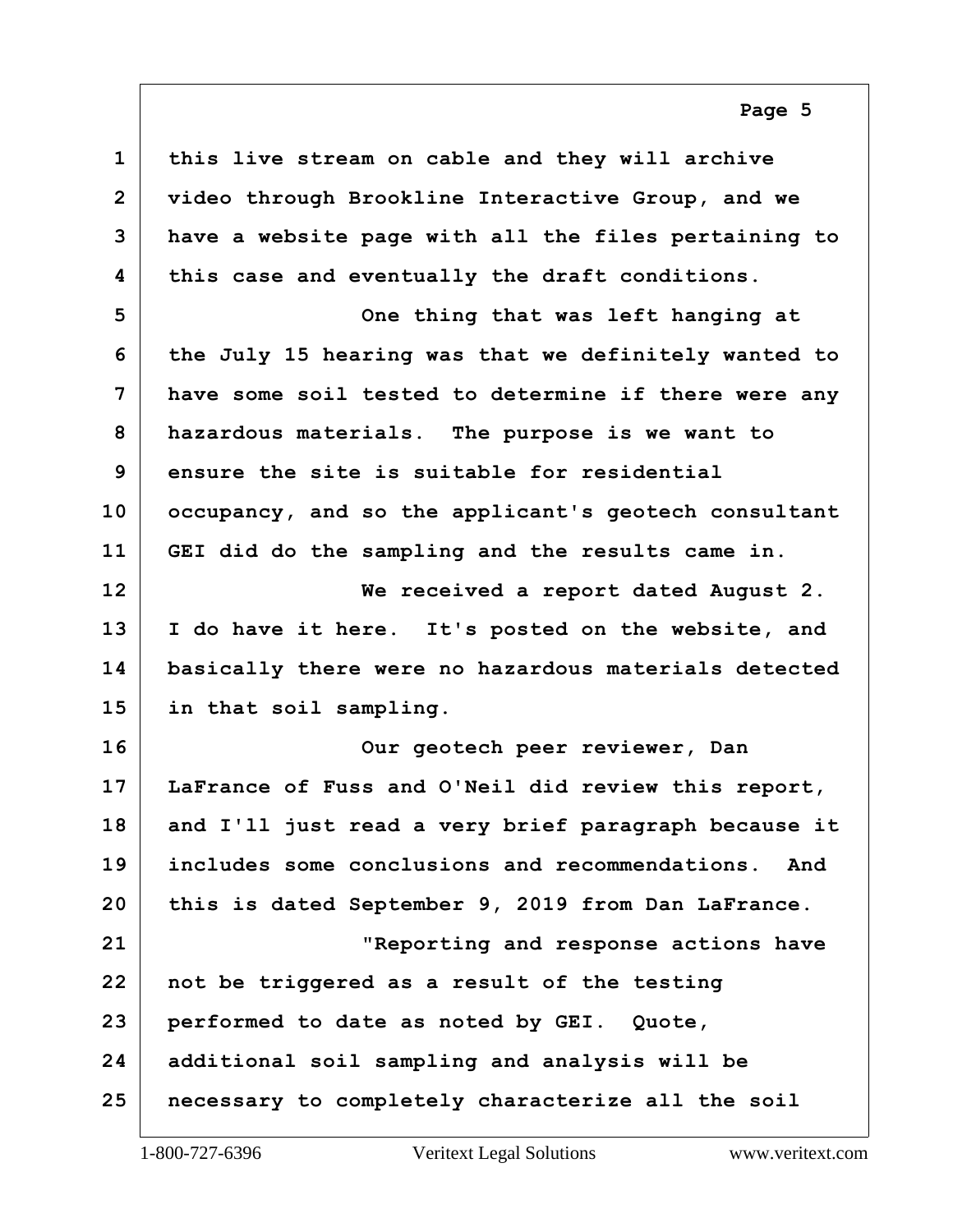<span id="page-5-0"></span> **for off-site disposal," end quote, specifically as noted by GEI and peer reviewer. Sampling is generally warranted at a rate of one sample per 500 and 750 tons. That's 300.25 cubic yards for disposal.**

**6 We concur with GEI's notation that additional testing will be required and recommend that the construction management plan for the project included contingency in the event the contaminated soil is identified.**

**11 However, based on the information collected to date the soil conditions are not indicative of a large scale environmental clean-up being required at the site and response actions have not been triggered at this time as a result of the findings.**

**17 Also related to geotech, and you can decide how you want to handle it, the abutter to the west, that's the Trader Joe's site, did have a geotech environmental reports submitted, and the ZBA's geotechnical peer reviewer did review them, and it appears that at least to our peer reviewer that the reports were done on the plans prior to their being revised. This project is not building in the water table and Dan LaFrance has stated that**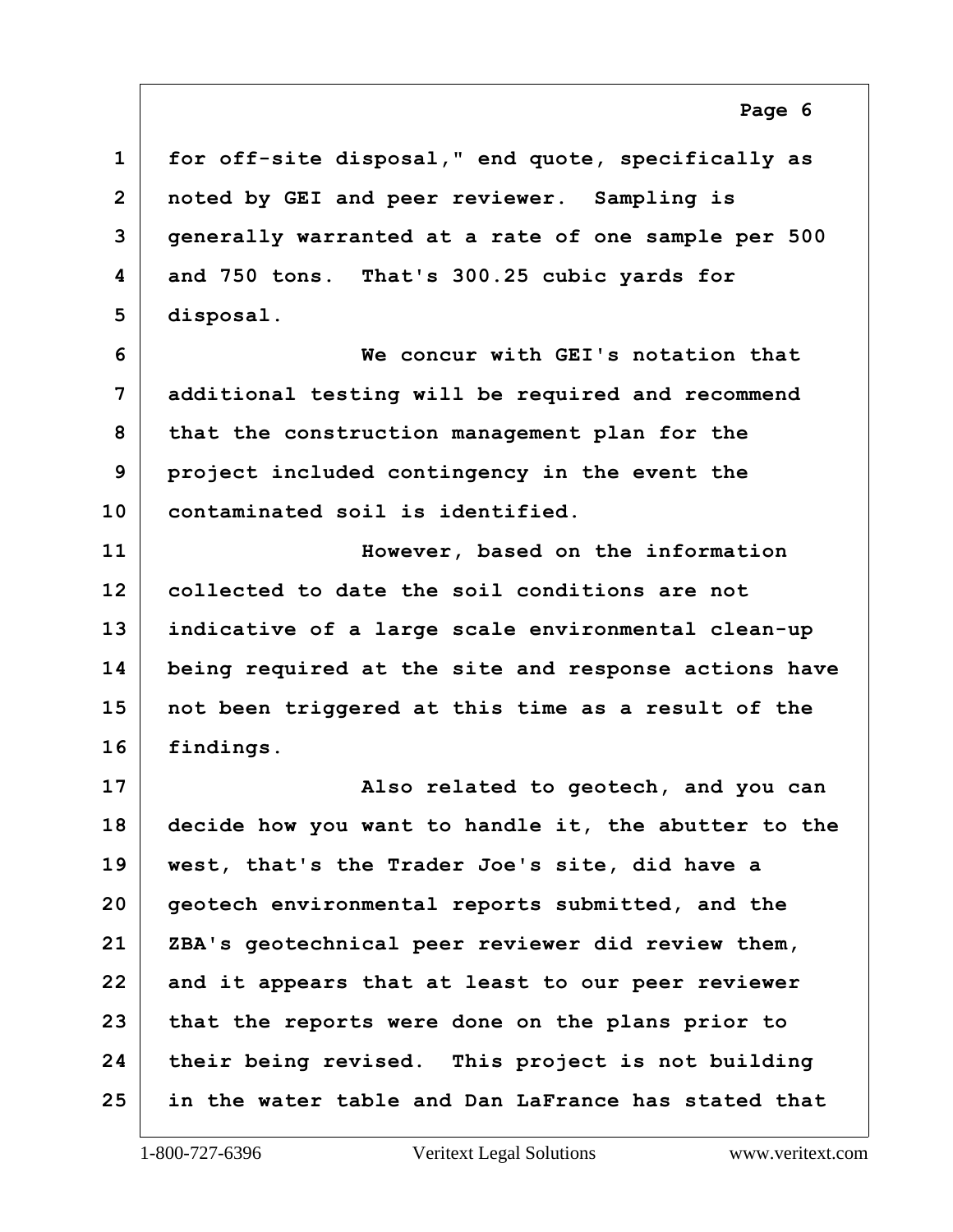<span id="page-6-0"></span> **groundwater issues are no longer -- groundwater issues are no longer present with the design that was offered, provided to the ZBA. So the two levels of subgrade parking are not built to the water table.**

**6 If you like, I can briefly read just two paragraphs from Mr. LaFrance dated September 18, 2019.**

**9 "I have reviewed the two submittals prepared by Whitestone Associates in reference to the geotechnical and environmental concerns. The reports refer to the foundation as having an approximate depth of forty feet and therefore requiring dewatering and groundwater management. The reports further review nearby sites regulated under the state cleanup program 21E sites.**

**17 During earlier iterations of the project, dewatering and groundwater management were concerns that I raised to the ZBA and the applicant's design team. The applicant in turn revised the building program terminating the now two-story parking garage approximately twenty feet below grade above the elevation of groundwater. 24 Groundwater depth was confirmed with additional field measurements performed by the**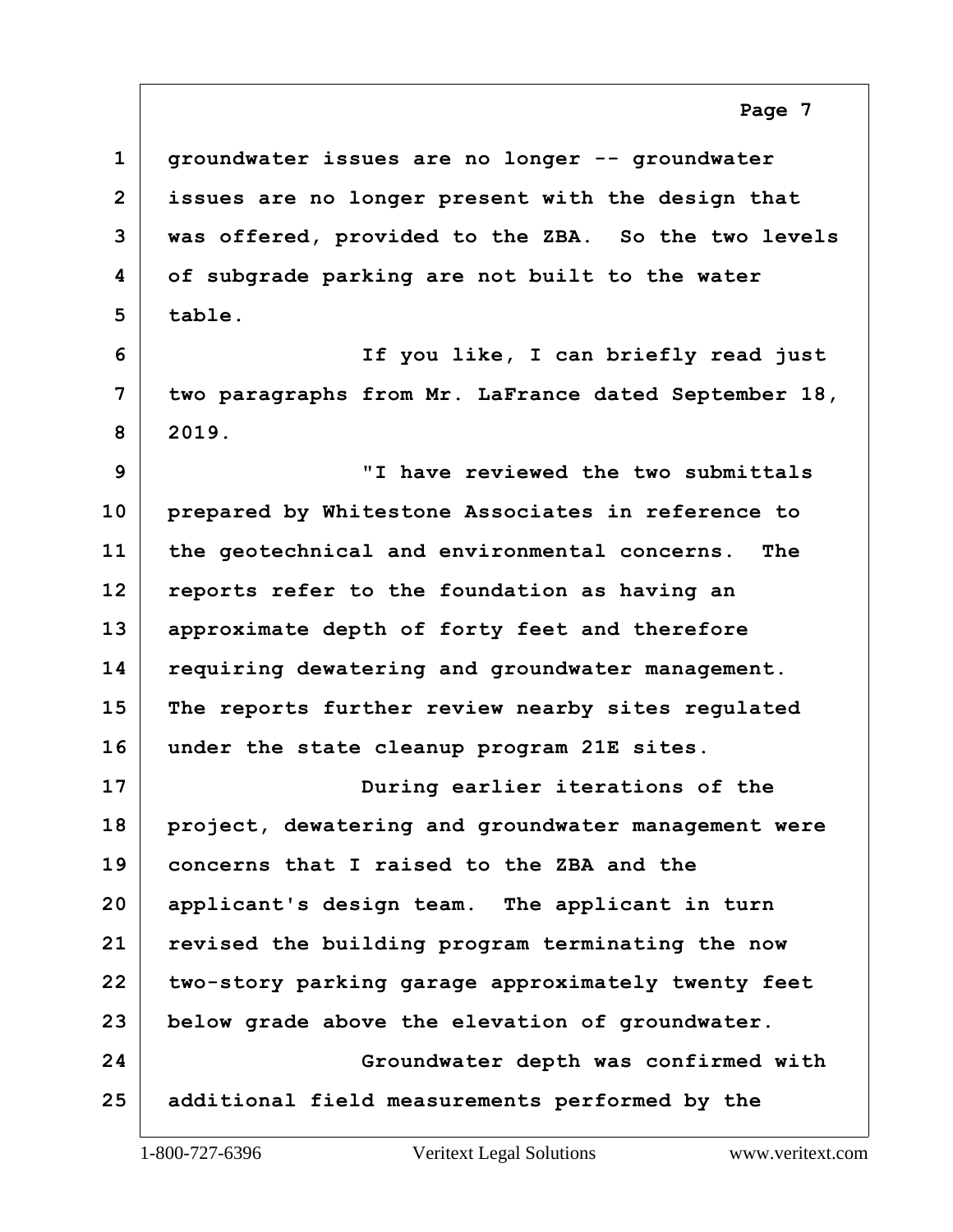<span id="page-7-0"></span> **applicant's geotechnical consultant. The current building design does not extend below the groundwater table and dewatering and potential contaminant migration issues associated with the dewatering near 21E sites are no longer part of the project, therefore the concerns raised by the third-party reviewer have been satisfied in the evolution of the project design.**

**9 And there was testing done in May and December which accounts for different levels of water. So that is regarding geotech. Unless there are other questions about that, the peer reviewer seems to be satisfied with the geotech issues.**

**14 So for waivers it might be expedient if the applicant wants to make just one statement about waivers. You have an annotated version and I think if might be helpful --**

**18 CHAIRMAN GELLER: I don't want to jump to waivers just yet, but if you want to comment about that, that's fine. Is that the complete summary? I take it we don't have -- we're not proposing to have our peer reviewer offer anything more than what they submitted in the past, correct? 24 MS. MORELLI: We will have a provision regarding the soil testing.**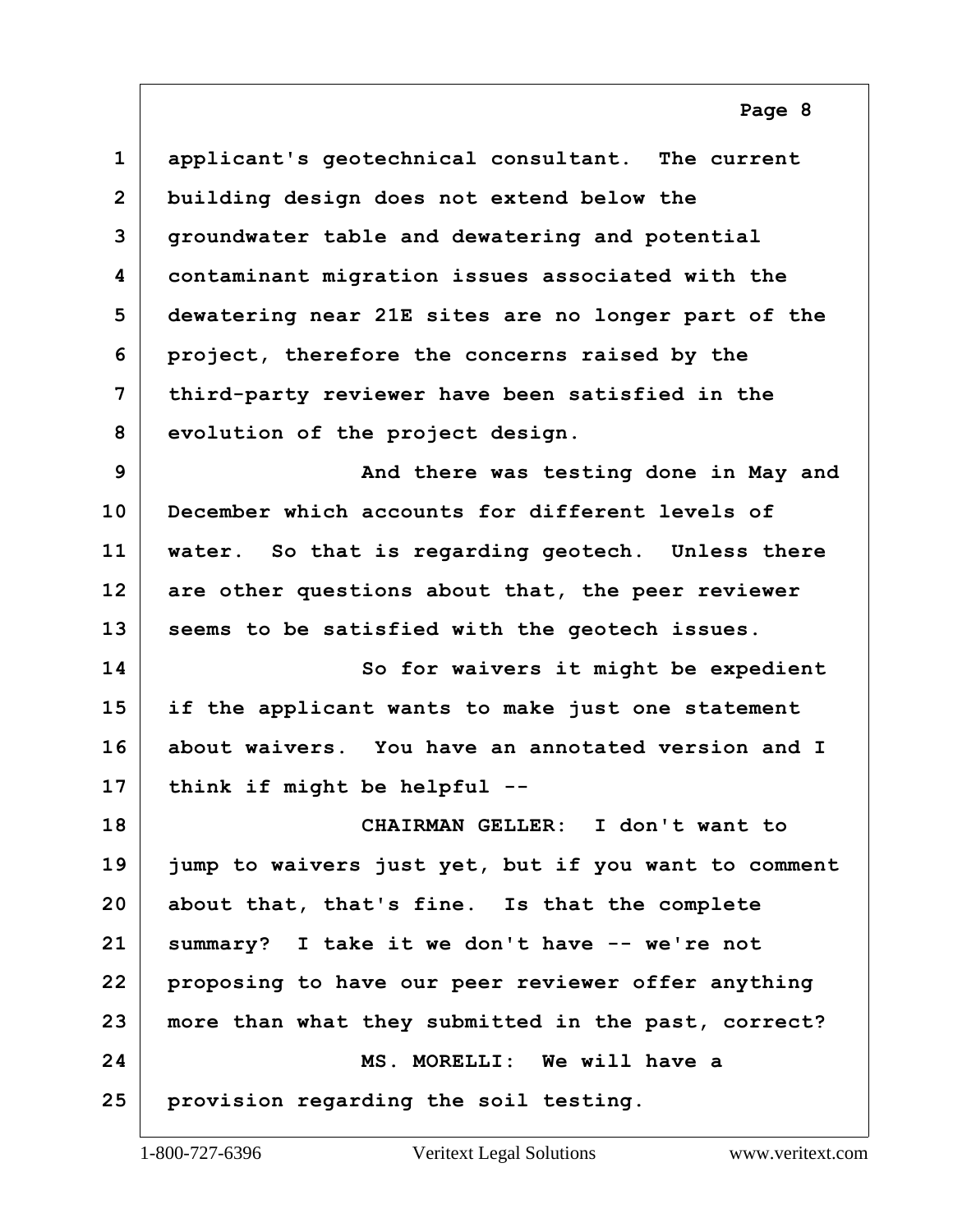<span id="page-8-0"></span>**1 CHAIRMAN GELLER: 2 CHAIRMAN GELLER: Conditions? 3 MS. MORELLI: Right. 4 CHAIRMAN GELLER: Okay. Does the 5 applicant want to present anything about soil 6 testing? No. You're shaking your head in the 7 negative.** 8 MS. POVERMAN: No. **9 CHAIRMAN GELLER: Thank you. Okay. 10 So does the applicant want to walk through the 11 waivers request? Now, Maria, I understand there was 12 an initial list that was provided. I think it was 13 earlier. I don't think it was today but earlier in 14 the week, and then today there was a revised 15 version. 16 MS. MORELLI: Right. 17 CHAIRMAN GELLER: I suspect that's 18 what you handed to us. 19 MS. MORELLI: Right. 20 MR. ENGLER: Mr. Chairman, for the 21 record, Geoff Engler for SEB representing the 22 applicant. I don't think it's our pleasure to walk 23 through all the waivers. I think it's a pleasure to 24 make a statement to say we're comfortable with the 25 list Maria provided to us inclusive -- Page 9**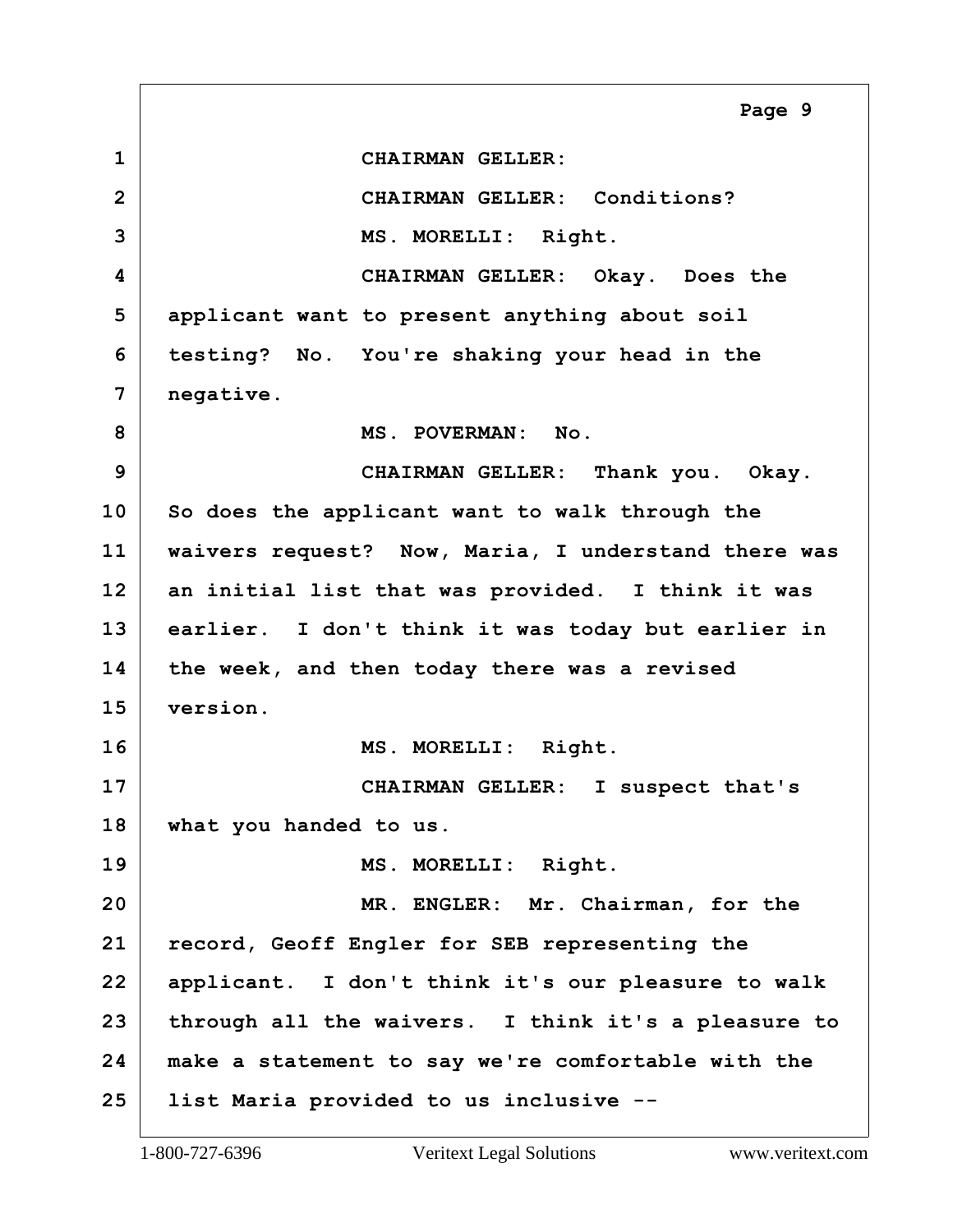<span id="page-9-0"></span>

| $\mathbf{1}$ | CHAIRMAN GELLER: The amended one?                           |
|--------------|-------------------------------------------------------------|
| $\mathbf{2}$ | MR. ENGLER: The amended one                                 |
| 3            | inclusive of the changes that the Town has                  |
| 4            | introduced and recommended. I think we're okay with         |
| 5            | that. I also, as the Board knows, the waivers go            |
| 6            | hand and glove with the plans, so we respectfully           |
| 7            | request that we need the waivers in order to                |
| 8            | construct the plan as proposed. So I think we are           |
| 9            | comfortable with the waivers that have been created         |
| 10           | and we don't have any further comment.                      |
| 11           | CHAIRMAN GELLER: Just for clarity                           |
| 12           | sake, and you've seen this before, this Board does          |
| 13           | not grant a global waiver, and Maria has completed a        |
| 14           | version that has been circulated. So is your                |
| 15           | comment inclusive of that deletion?                         |
| 16           | MR. ENGLER: Correct.                                        |
| 17           | CHAIRMAN GELLER: Thank you.                                 |
| 18           | MS. MORELLI: One small note.<br>The                         |
| 19           | Town is not responsible for any omissions. So the           |
| 20           | building commissioner and my staff is neutral.<br><b>We</b> |
| 21           | don't recommend approval or denial of waivers.<br>We        |
| 22           | are simply looking at the plans as they were at the         |
| 23           | last hearing and looking at the waivers list to             |
| 24           | ensure any waiver requests are consistent with the          |
| 25           | plans.                                                      |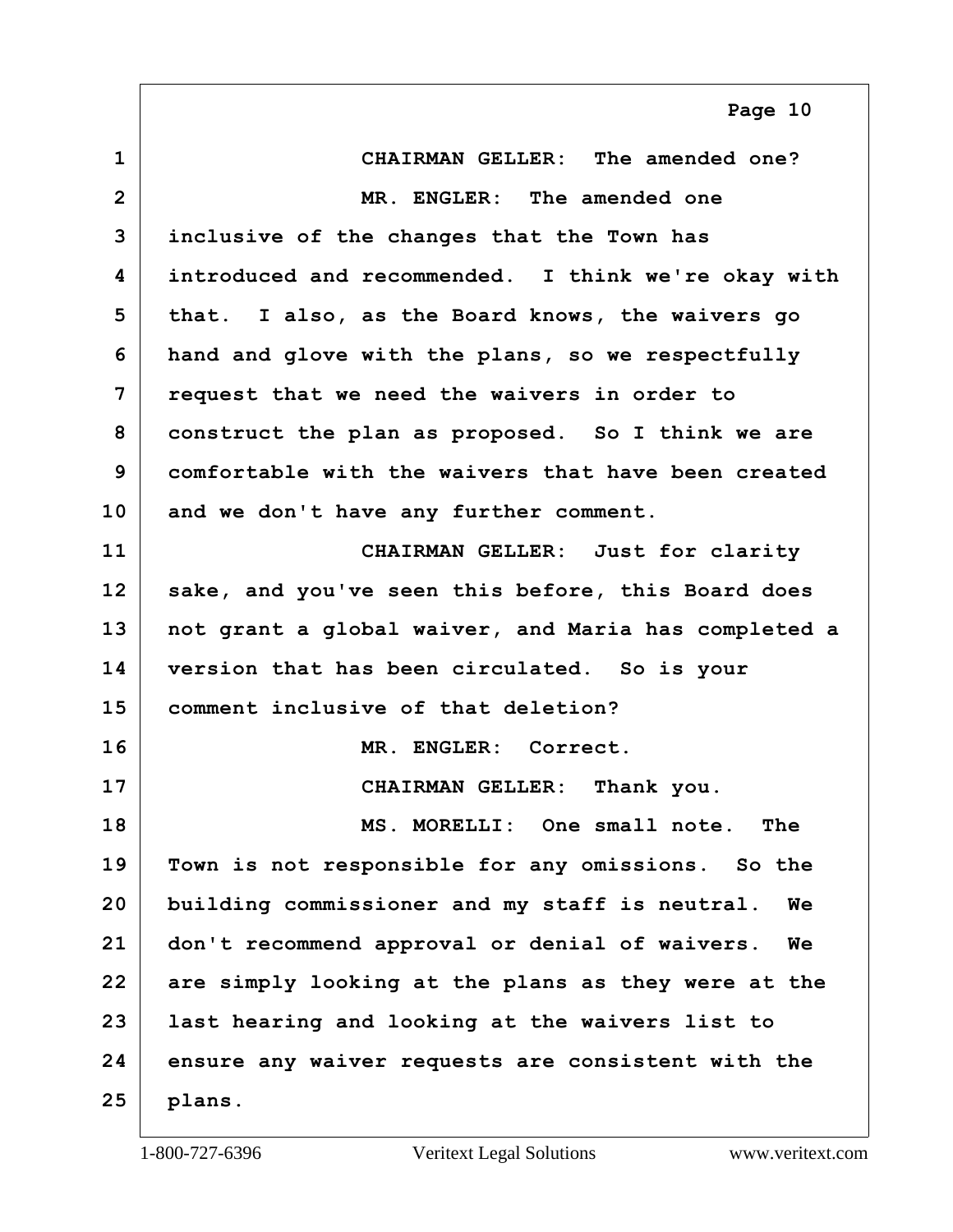<span id="page-10-0"></span>**1 So the building commissioner is here tonight to provide testimony to confirm that the waiver request would be necessary for this project to be built. 5 CHAIRMAN GELLER: Mr. Bennett, do you confirm that? 7 MR. BENNETT: Yes, I do. 8 CHAIRMAN GELLER: I see you've been busy this summer. 10 MR. ENGLER: Mr. Chairman, to Maria's point, we certainly acknowledge and understand as part of our preparation of the construction level documents and submittal of the building permit, if we miss something, it's our onus and our responsibility to appear before this Board to ask for that waiver. 17 We don't anticipate that being the characteristic. We think we've been thorough. We know Maria and the building inspector have been thorough, but I can't represent for 100 percent, but I don't foresee that happening. 22 If it were to happen, we know that's our responsibility. 24 CHAIRMAN GELLER: Great. Thank you very much. Page 11**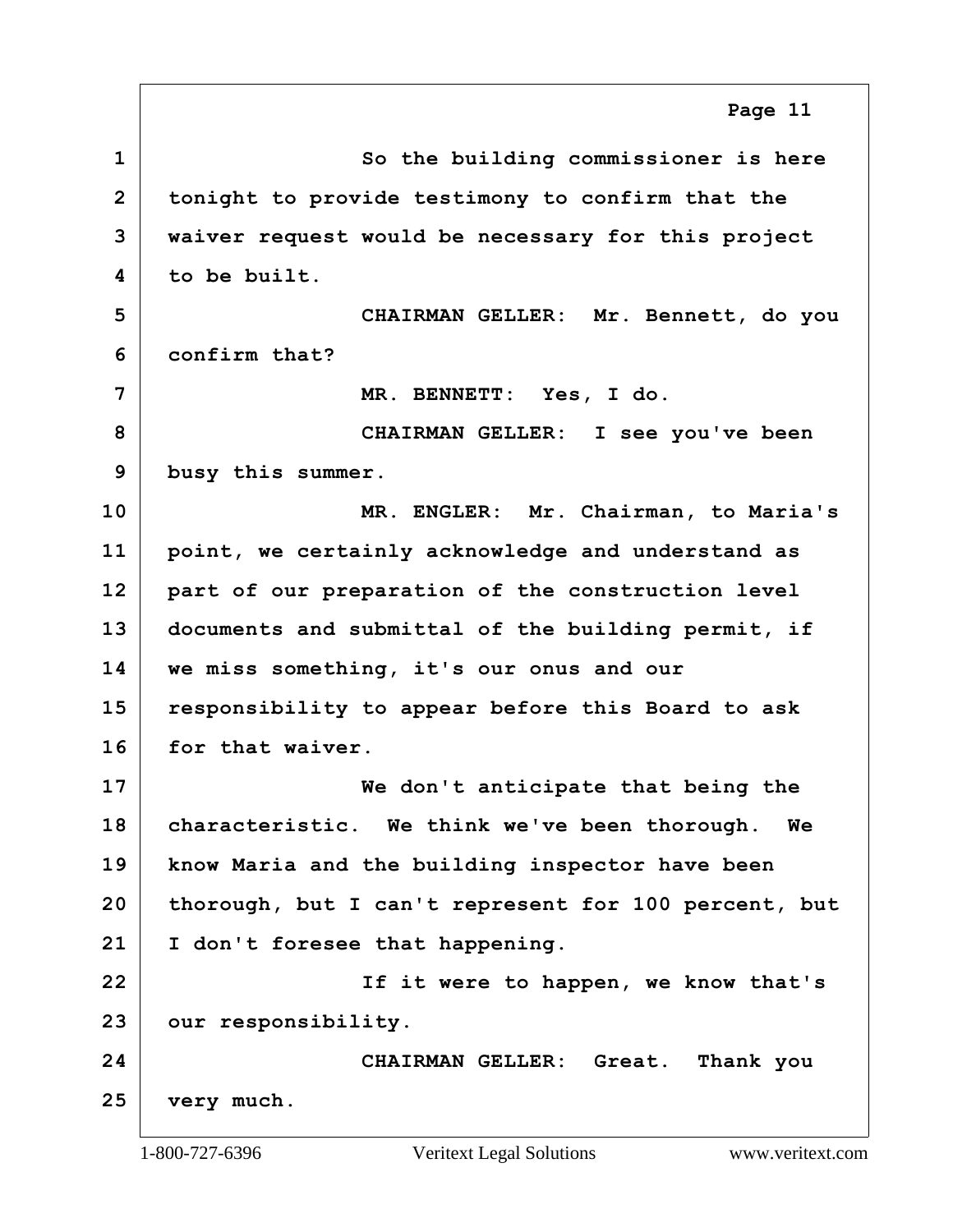<span id="page-11-0"></span>**1 Board members, you have in front of 2 you a list of requested waivers. Let's run this as 3 we have done in the past. Let's run through that 4 list and if the Board members would simply say yea 5 or nay. You can say yes or no, sure. You don't 6 like yea or nay? Johanna doesn't like yea or nay. 7 She insists on yes or no. 8 Okay. A, I think. It's part and 9 parcel of the project, so yes. 10 MS. SCHNEIDER: Yes. 11 MS. POVERMAN: Yes. 12 MR. MEIKLEJOHN: Yes. 13 CHAIRMAN GELLER: B. 14 MS. SCHNEIDER: Yes. 15 MS. MORELLI: Could I recommend you 16 list under column two the general requirement. Not 17 everybody might have a printout, so if you can say 18 B, affordable housing requirements, that will be 19 helpful for the audience. Thank you. 20 CHAIRMAN GELLER: Sure. C, special 21 district regulations for the G175 district. Yes. 22 MS. SCHNEIDER: Yes. 23 MS. POVERMAN: Yes. 24 MR. MEIKLEJOHN: Yes. 25 CHAIRMAN GELLER: D, 529 design Page 12**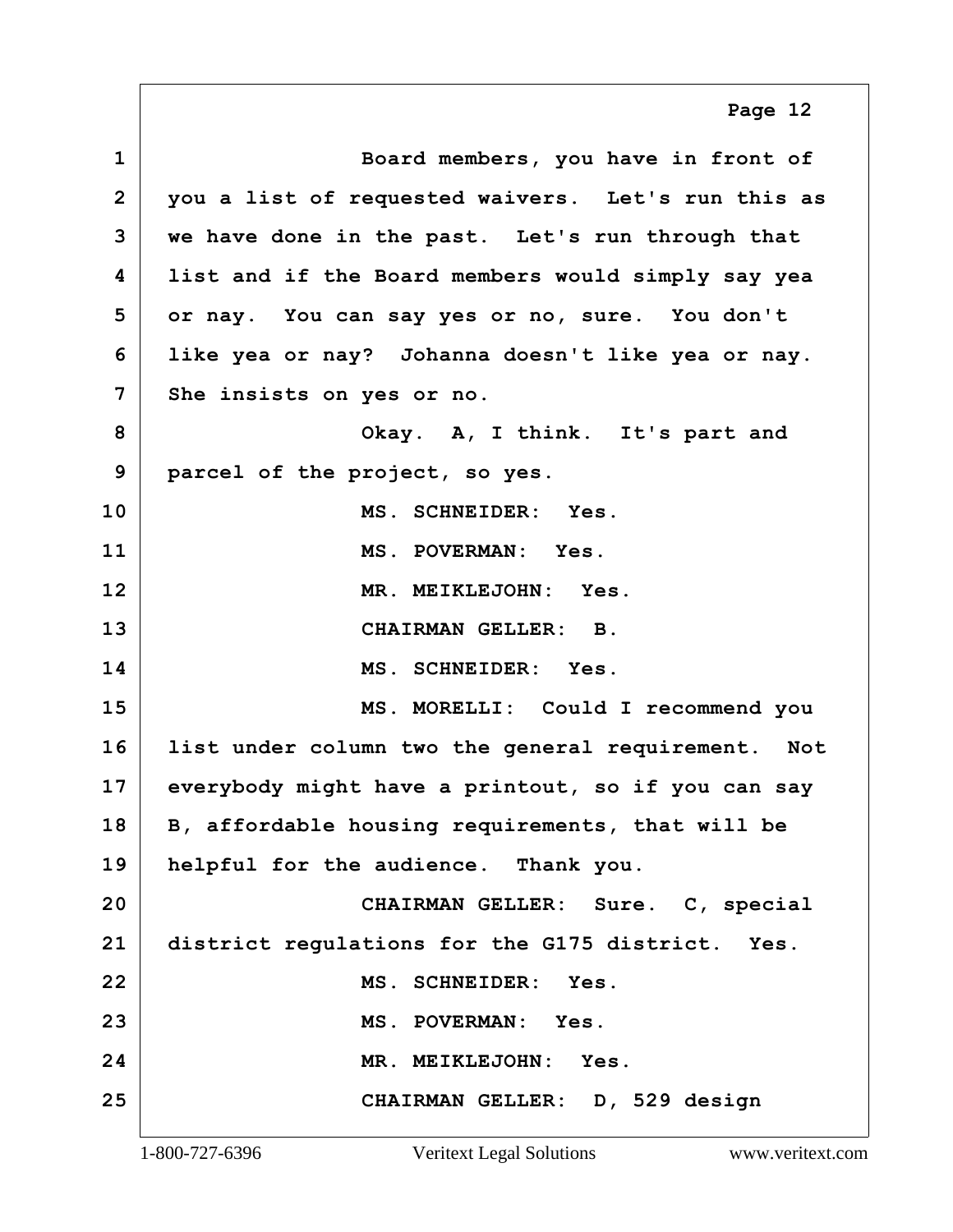<span id="page-12-0"></span>**1 review. Yes. 2 MS. SCHNEIDER: Yes. 3 MR. MEIKLEJOHN: Yes. 4 CHAIRMAN GELLER: E, maximum floor 5 area ratio. Yes. 6 MS. POVERMAN: Yes. 7 MR. MEIKLEJOHN: Yes. 8 MS. SCHNEIDER: Yes. 9 CHAIRMAN GELLER: F, maximum height 10 of building. There was some comment about the 11 height of the mechanicals. I assume this does take 12 into account --** 13 MS. MORELLI: That is right, **14 mechanicals are not included in the height of the 15 building. It is a separate height requirement for 16 the mechanicals. 17 CHAIRMAN GELLER: So F, yes. 18 MS. POVERMAN: Yes. 19 MS. SCHNEIDER: Yes. 20 CHAIRMAN GELLER: F.1, exceptions to 21 maximum height regulations. This is with reference 22 to the mechanical equipment. What is the result of 23 the request that it be condensed? 24 MS. MORELLI: It would be the 25 perspective, this is regarding Section 5.31.1 and Page 13**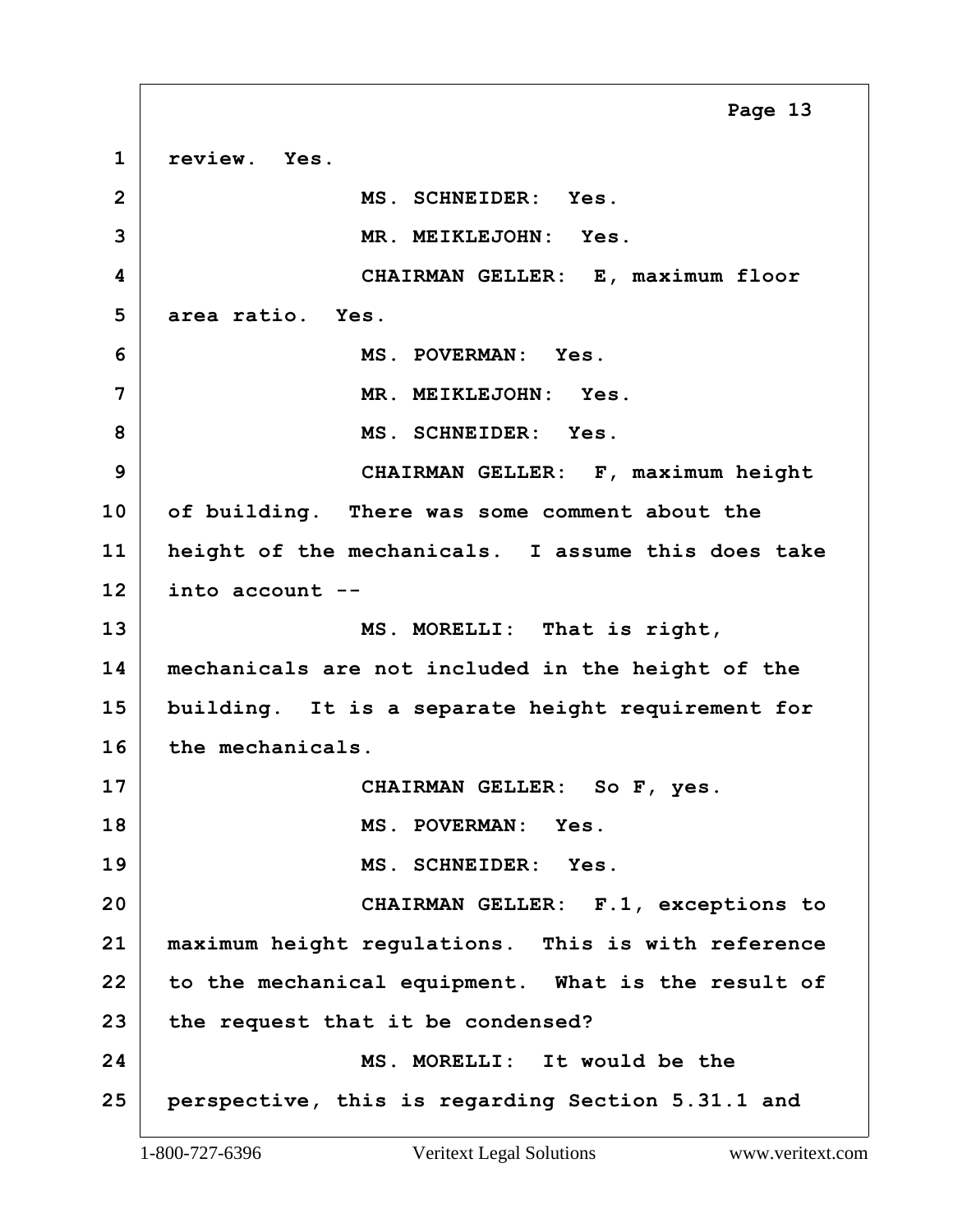<span id="page-13-0"></span>

| $\mathbf{1}$   | there is a maximum height of ten feet. Exceptions    |
|----------------|------------------------------------------------------|
| $\overline{2}$ | to that require a special permit. What's measured    |
| 3              | on the plans is fourteen feet. And I certainly       |
| 4              | understand architects want a little bit of leeway    |
| 5              | until they can actually spec the system. I imagine   |
| 6              | they will want it to be lower. We just want to have  |
| 7              | it for the record we prefer it not to exceed ten     |
| 8              | feet. So that is just --                             |
| 9              | CHAIRMAN GELLER: Would the staff                     |
| 10             | agree to the ten foot mechanical height?             |
| 11             | MS. POVERMAN: I just want to say                     |
| 12             | Mr. Boehmer emphasized this point about not wanting  |
| 13             | mechanicals to be too high and show windows.         |
| 14             | MS. BALAKRISHNA: Rashna Balakrishna                  |
| 15             | for the developer. Our architects tell me that ten   |
| 16             | feet is sufficient for the mechanicals, but there    |
| 17             | may be additional height needed for the stair and    |
| 18             | elevator overrides. It can be explained further if   |
| 19             | you would like.                                      |
| 20             | MS. MORELLI: Thank you.                              |
| 21             | MR. PANDYA: Haril Pandya. So                         |
| 22             | typically the stair override and the elevator        |
| 23             | overrides are a four plus additional, so it's a code |
| 24             | requirement so it's something we can't skirt. Those  |
| 25             | are the two things that usually end up popping over  |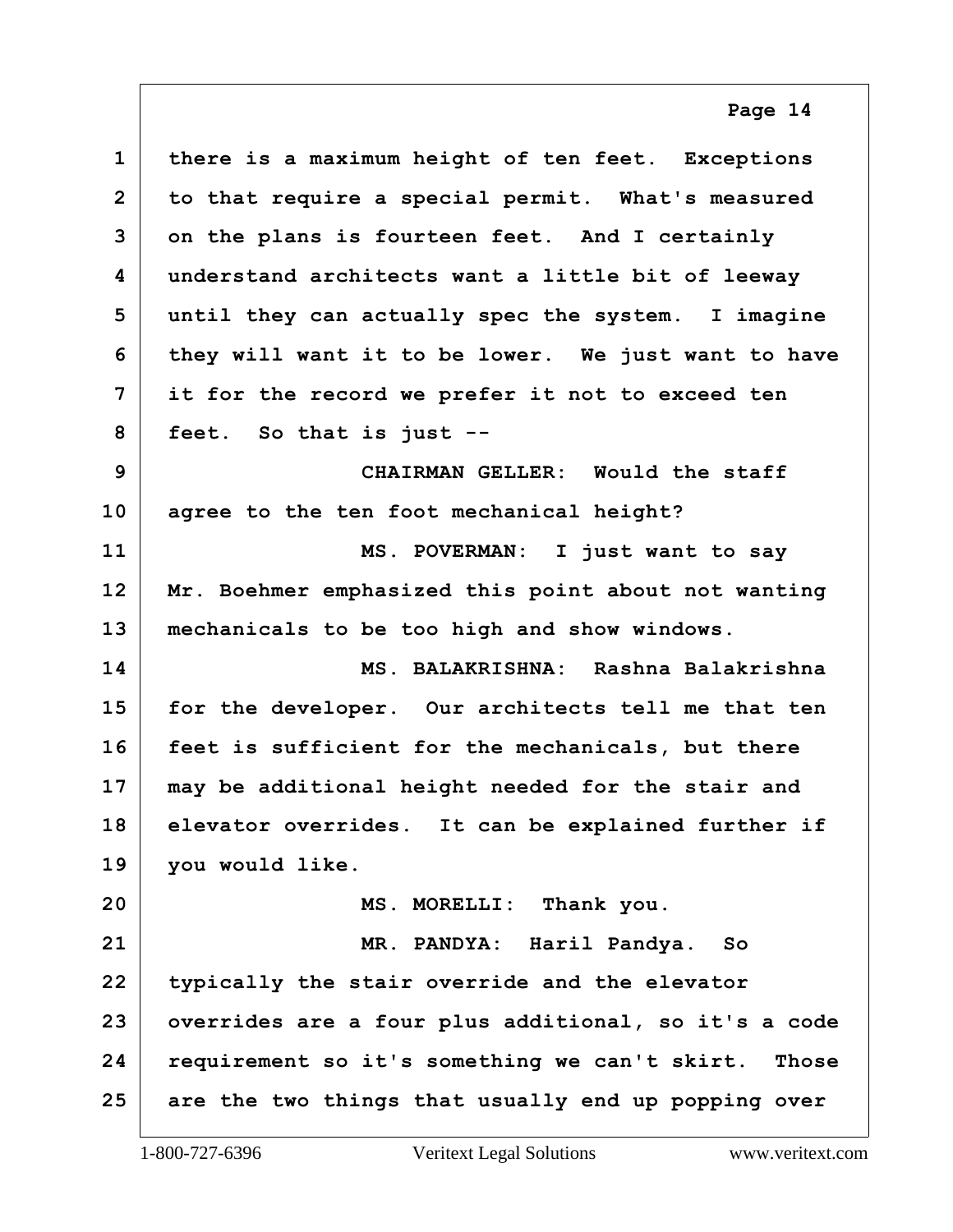<span id="page-14-0"></span> **ten feet typically for the floor to floor basis. 2 On mechanical screening, that being screening mechanical equipment, I think that's a comfortable number, but a couple of extra feet for two or three locations where that happens. There is no get-around unfortunately. 7 MS. MORELLI: If the commissioner has any suggestion for dealing -- you've heard what the architect mentioned, Mr. Bennett. Do you have any further guidance for the ZBA? 11 MR. BENNETT: This is something that has come up in the past and the ZBA has it and there is no alternative typically granted for that special permit. 15 MS. MORELLI: So it sounds like it would be a waiver and perhaps we can put a condition that just minimizes the screening of the bulk. 18 MS. SCHNEIDER: It sounds like there may be a difference between the mechanical screening and other element conditions. Can we break that out? 22 MR. MEIKLEJOHN: Just a clarification, what is the convention or the rule for measuring -- from where you measure the height? Is it from the average surface of the roof or the**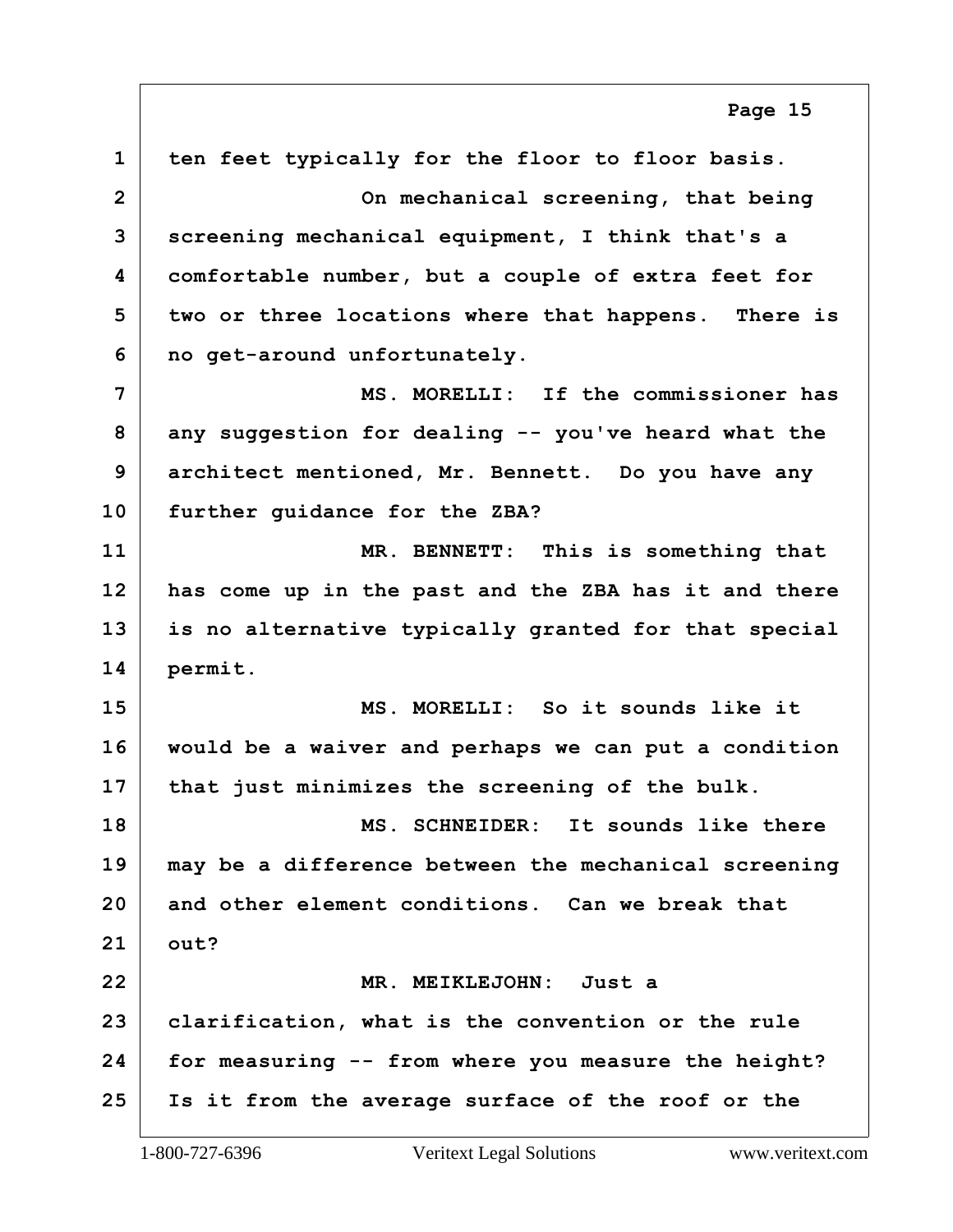<span id="page-15-0"></span> **top structure of the full story below. 2 MS. MORELLI: The building commissioner would actually be the best person to answer that. 5 MR. BENNETT: It's to the roof structure, not necessarily the --** MR. MEIKLEJOHN: Thank you. **8 MS. POVERMAN: I have a question. If the mechanical, the bylaw says that mechanicals should be higher than ten feet, but it's a code requirement that the elevator may be higher, then this 5.3.1 actually wouldn't apply to the elevator, so we should be able to keep it in as it is. 14 MS. MORELLI: Let's put it this way: So provisions of 530 shall not apply to church fires, copula, stones, monuments, water towers, observation towers, transmission towers, windmills, chimney smokestacks -- silos, derricks, conveyors, flagpoles, masts, aerials, elevator, penthouses. I think that's it. Water tanks, monitors and other structures normally built above the roof. So this is like I think what we're looking at, any structure design from mechanical or electrical use shall be concealed or screened for public view.** 25 So substantial rooftop structures, **Page 16**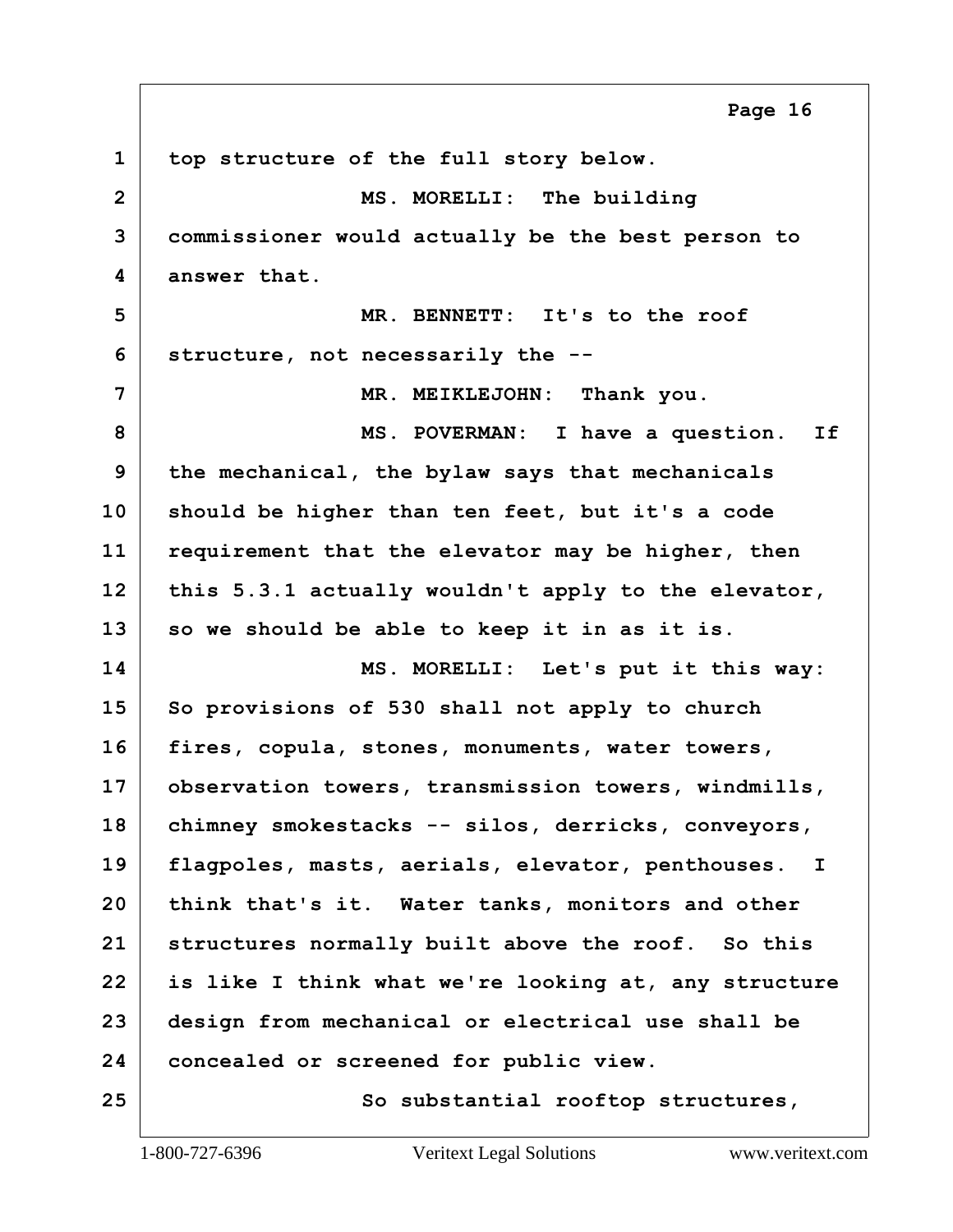<span id="page-16-0"></span>

| $\mathbf 1$    | observation towers, elevators, penthouses, and       |
|----------------|------------------------------------------------------|
| $\overline{2}$ | mechanical equipment shall not exceed the height     |
| 3              | limit by more than ten feet unless a special permit  |
| 4              | is granted by the Board of Appeals.                  |
| 5              | So it sounds to me like the bylaw                    |
| 6              | doesn't separate mechanicals from elevator           |
| 7              | penthouses, so it sounds like you'll have to grant   |
| 8              | the waiver, but what will record is a condition that |
| 9              | we will try to keep the bulk of the screening for    |
| 10             | the mechanicals around ten feet, and then whatever   |
| 11             | has to be covered. So it's not like we have a whole  |
| 12             | box like fourteen feet. Does that make sense?        |
| 13             | CHAIRMAN GELLER: Just bifurcate the                  |
| 14             | waiver provision, but let me suggest that with       |
| 15             | respect to the override for the elevator and the     |
| 16             | stairs that it be minimum required.                  |
| 17             | MR. MEIKLEJOHN: Can I ask a question                 |
| 18             | about that? This is probably for the architect. Do   |
| 19             | you know if the type of elevator that's proposed     |
| 20             | will have a machine room above the roof? No?         |
| 21             | Okay.                                                |
| 22             | MR. PANDYA: Wouldn't be.                             |
| 23             | MR. MEIKLEJOHN: If the stairs has to                 |
| 24             | get the person up to the roof and the elevator       |
| 25             | override, I think it's usually twelve-something feet |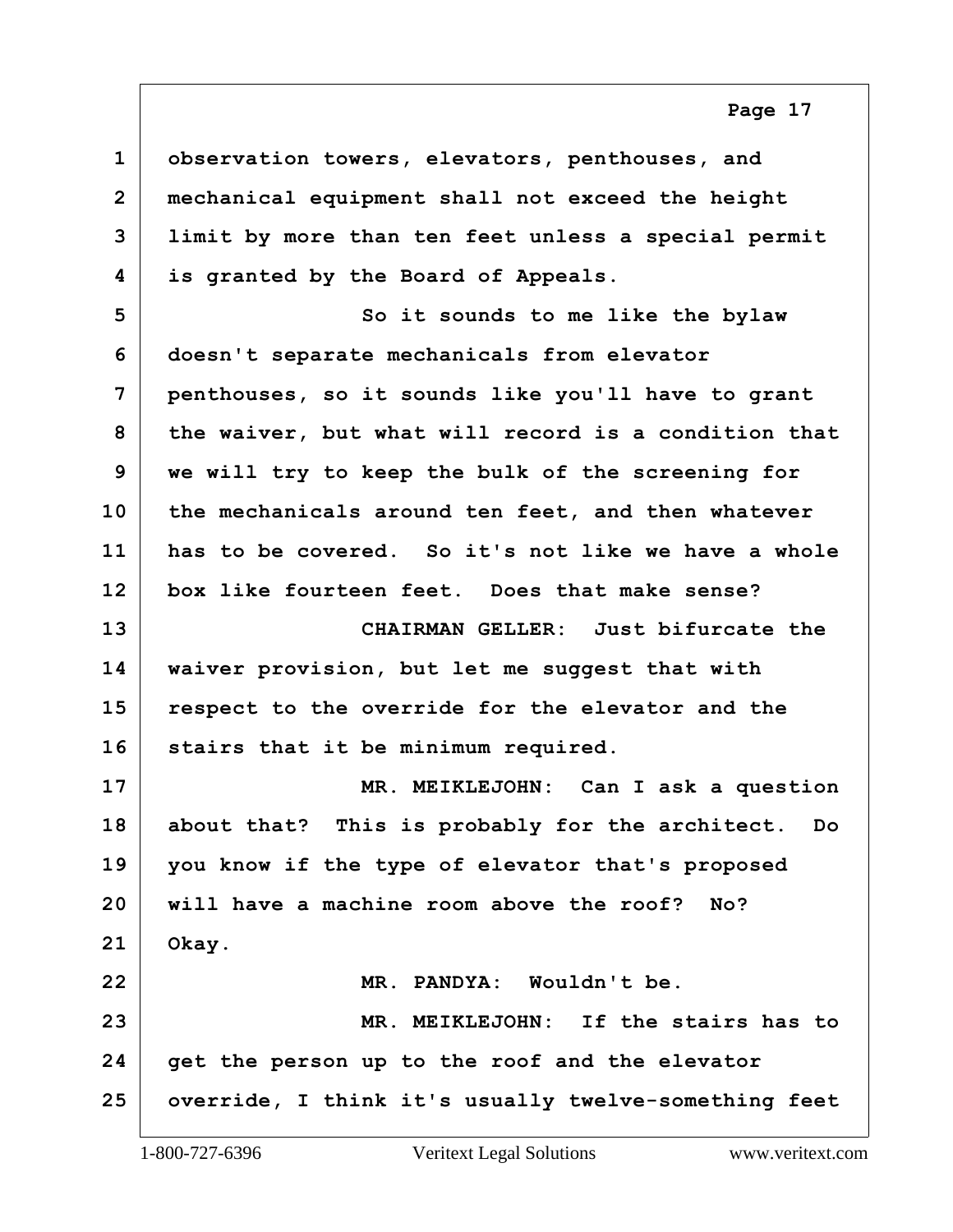<span id="page-17-0"></span> **from the highest floor. Is there any reason that either the stair or the elevator override structure above the roof should be higher than the ten feet or whatever the number is for mechanical equipment, because I don't see how they could? 6 MR. PANDYA: The elevator would be the floor to floor plus usually four or five feet because they allow for the elevator to go up further. 10 MR. MEIKLEJOHN: But since the elevator isn't serving the roof -- 12 MR. PANDYA: Right, but that override doesn't account for the machine on top of it. It's usual for maintenance to get on top of the elevator, so it's four plus four feet or three feet depending on the manufacturer's requirements. It's usually four plus. The stairs usually just four because you have to get on top of the roof for maintenance purposes. 20 MR. MEIKLEJOHN: Are you saying an elevator story above the roof plus?**

**22 MR. PANDYA: It is the elevator. Say for example it was ten feet on the top floor, that elevator has got to get you to the roof which would be the ten feet plus a maintenance.**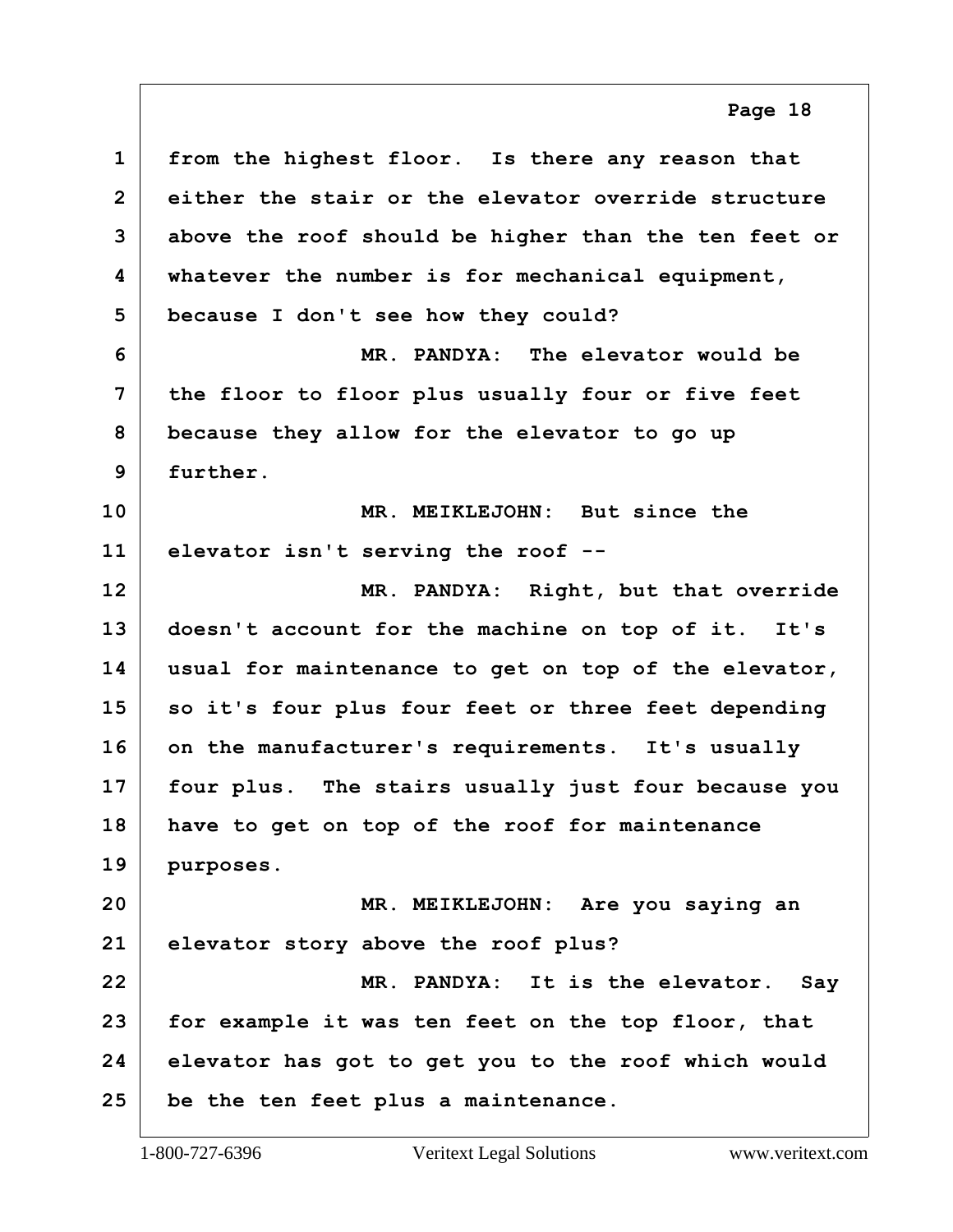<span id="page-18-0"></span>**1 MR. MEIKLEJOHN: In the past the 2 elevator does not take passengers to the roof. 3 MR. PANDYA: There is to roof deck 4 plan as of yet, so right now it's just the 5 override. 6 MR. MEIKLEJOHN: Last landing on top 7 of the interior floor. 8 MR. PANDYA: Right. It's not twelve 9 feet on top of the roof. 10 MR. MEIKLEJOHN: The override 11 structure is less than ten. 12 MR. PANDYA: Yes.** 13 MR. MEIKLEJOHN: Thank you. **14 CHAIRMAN GELLER: So F1, yes, as 15 modified as suggested. 16 MS. SCHNEIDER: Yes. 17 CHAIRMAN GELLER: G, setback entrance 18 to garage 20 feet and 19 feet four inches. Yes. 19 MS. POVERMAN: Yes. 20 MS. BALAKRISHNA: I would like to 21 make a comment. The architect noted in the last 22 couple of hours that he reviewed the dimensions of 23 the proposed garage entrance setback is actually 24 twenty feet one inch, so we don't need Waiver G as 25 it turns out. Page 19**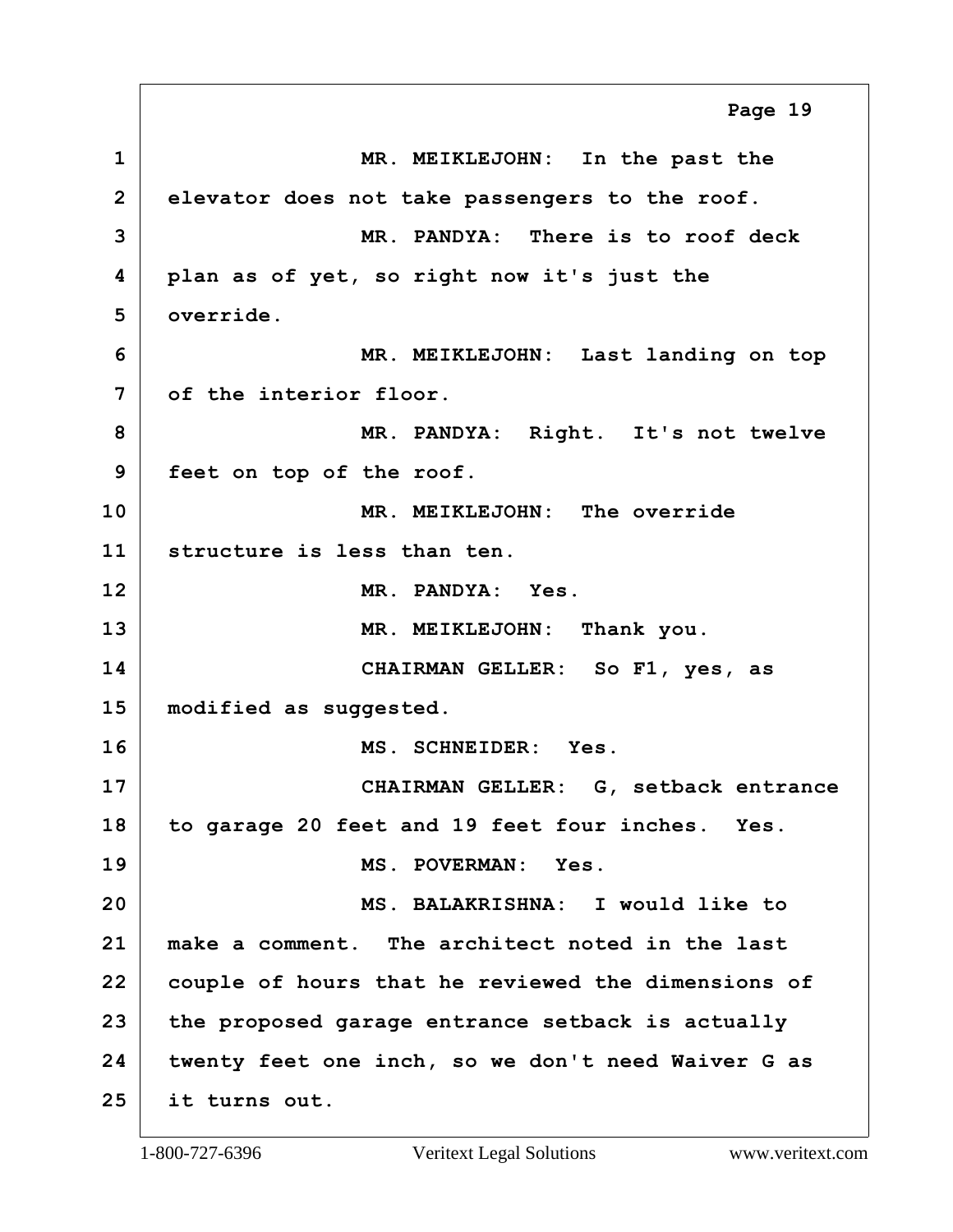<span id="page-19-0"></span>**1 CHAIRMAN GELLER: That makes me 2 happy. Thank you. H has been deleted. No, H has 3 been replaced. No, the original H was deleted and 4 they simply stepped them up. 5 H is minimum rear yard and other 6 structure of principal use in a district. This is 7 the proposed setback to the property line shared 8 with 1297 Beacon Street which is the project. Yes. 9 MS. POVERMAN: Yes. 10 MS. SCHNEIDER: Yes. 11 CHAIRMAN GELLER: I, minimum side 12 yard and waiver of the calculation because the 13 proposed side yard is zero feet. 14 MS. BALAKRISHNA: I have one more 15 correction. The architect noted and that's the 16 details should read the proposed side yard as one 17 foot and the first and second floors should be 18 deleted. 19 MS. MORELLI: Okay. This is in I. 20 Okay. The proposed side yard is one foot not zero 21 feet. 22 MS. BALAKRISHNA: Yes. 23 MS. MORELLI: And delete first and 24 second floor. 25 CHAIRMAN GELLER: Any comment on Page 20**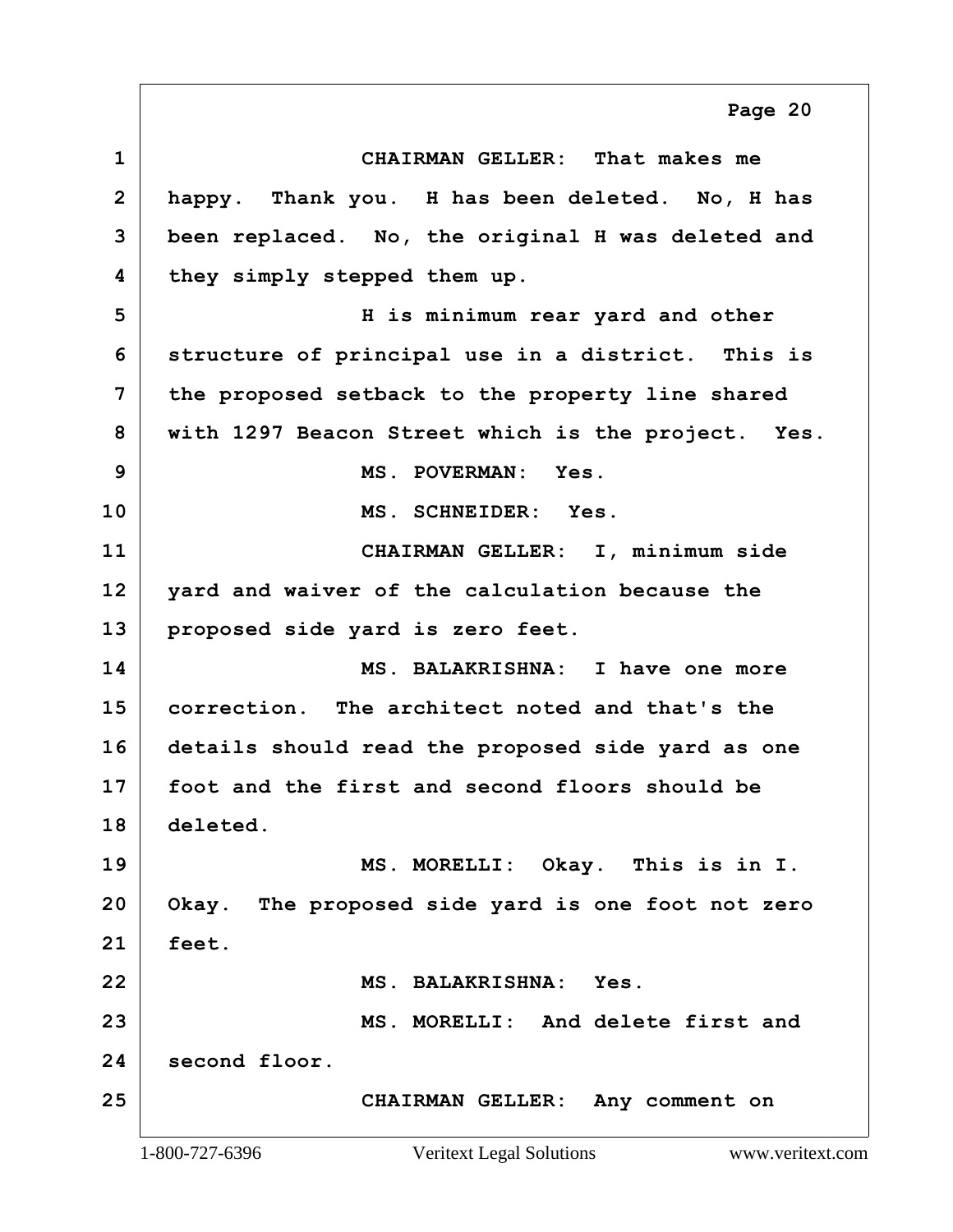<span id="page-20-0"></span>**1 that, Maria? 2 MS. MORELLI: No. 3 CHAIRMAN GELLER: In favor. 4 MS. SCHNEIDER: Yes. 5 MR. MEIKLEJOHN: Yes. 6 MS. POVERMAN: Yes. 7 CHAIRMAN GELLER: I.1, landscape open 8 space. Yes. 9 MS. SCHNEIDER: Yes. 10 MR. MEIKLEJOHN: Does the -- 11 MS. MORELLI: I just got the 12 landscape plans today, so if Mr. Vogelmann could 13 just state for the record the amount in square feet 14 the amount of landscape area. 15 MR. VOGELMANN: I just have to look 16 it up again. 17 MS. MORELLI: Sure. 18 MR. VOGELMANN: So the landscape open 19 area which you see in green on this, it would not 20 meet the required 20 percent of the gross floor area 21 of the building. So we are -- but I just will tell 22 you that it is 3,818 square feet that you see. 23 CHAIRMAN GELLER: Thank you. Yes. 24 MS. POVERMAN: Yes. 25 MS. SCHNEIDER: Yes. Page 21**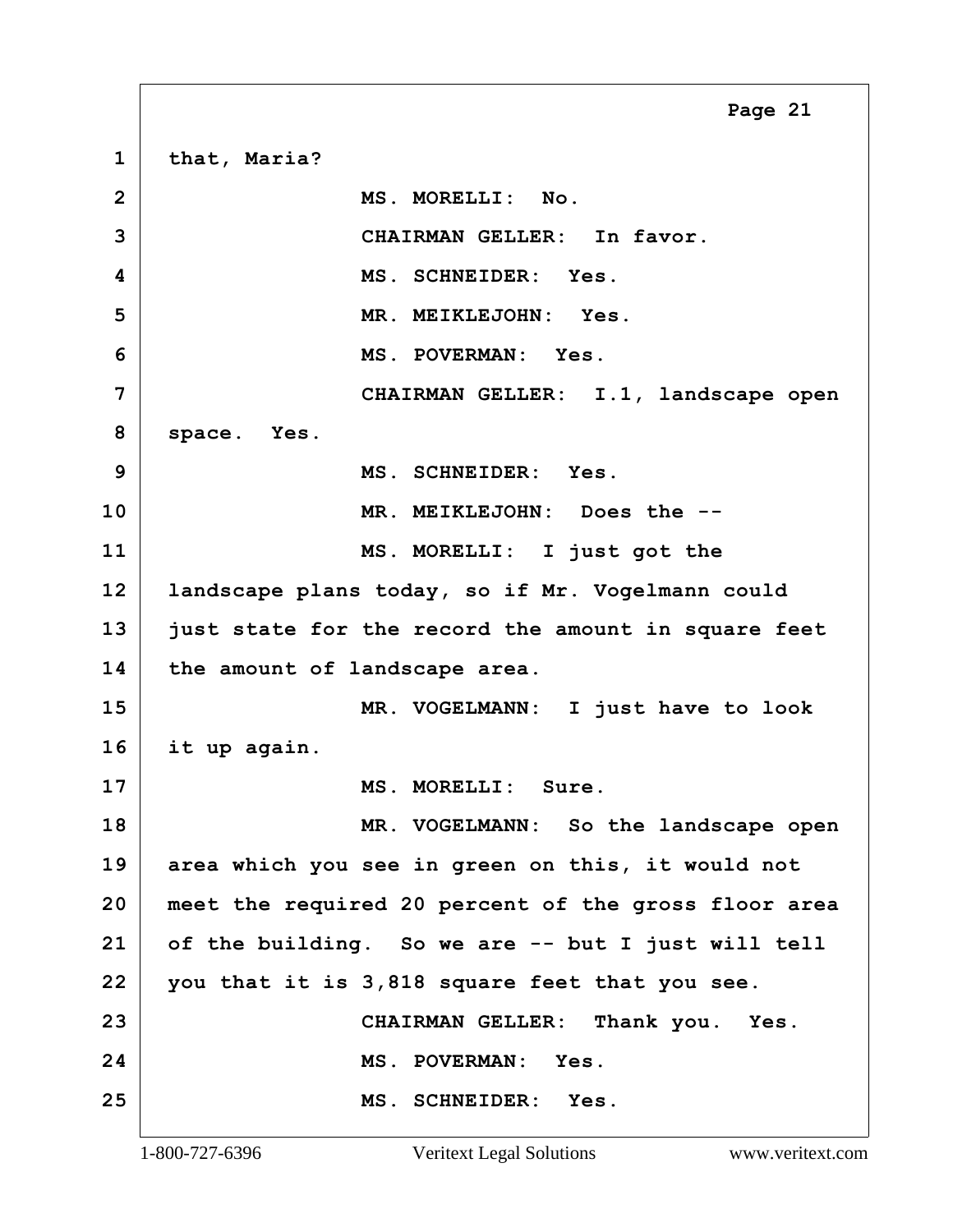<span id="page-21-0"></span>**1 CHAIRMAN GELLER: J, accessory 2 underground structures waiver of being within ten 3 feet of the lot line. Yes. 4 MS. POVERMAN: Yes. 5 MS. SCHNEIDER: Yes. 6 CHAIRMAN GELLER: K, off street 7 parking space requirements, waiver from two space 8 per dwelling unit requirement. Yes. 9 MS. SCHNEIDER: Yes. 10 MR. MEIKLEJOHN: Yes. 11 CHAIRMAN GELLER: Second K, let's 12 make it K1 and K2. 13 MS. MORELLI: This is a 14 transportation parking overlay district, so we have 15 two versions. 16 CHAIRMAN GELLER: Yes. And this is a 17 waiver from residential parking ratios. And yes. 18 MS. POVERMAN: Yes. 19 MR. MEIKLEJOHN: Yes. 20 MS. SCHNEIDER: Yes. 21 CHAIRMAN GELLER: L, design of off 22 street parking facilities. This is a waiver from 23 the design prohibiting parked vehicles to obtain 24 access to another tandem parking. Yes. 25 MR. MEIKLEJOHN: Yes. Page 22**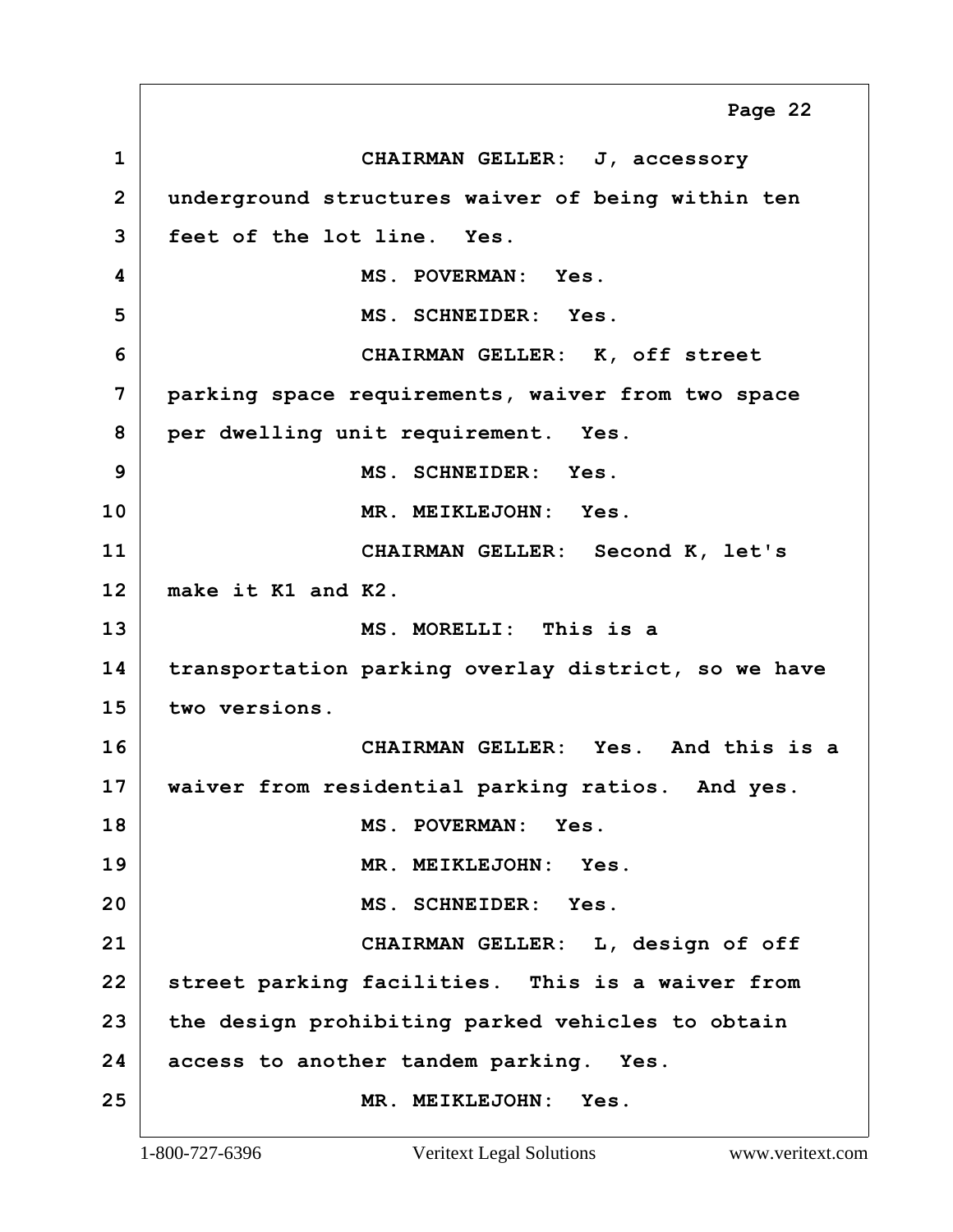<span id="page-22-0"></span>**1 MS. SCHNEIDER: Yes. 2 CHAIRMAN GELLER: M, this is a waiver 3 of the demo delay. Yes. 4 MR. MEIKLEJOHN: Yes. 5 MS. POVERMAN: Yes. 6 MS. SCHNEIDER: Yes. 7 CHAIRMAN GELLER: And then what was N 8 has been deleted I guess at the behest of the 9 building commissioner as well as DPW. That's fine 10 too. That's waivers. 11 Next we are going to take a look at 12 the findings in a preliminary draft decision as well 13 as procedural history. And we just caution, this is 14 not fixed in stone. I'm sure as it is worked on 15 that there may in fact need to be additions, 16 subtractions, corrections, but let's at least start 17 the process. 18 So procedural history, does anybody 19 have a comment? Maria, you obviously have to fill 20 in the date of the rubbish and recycle?** 21 MS. MORELLI: Yes. **22 MS. POVERMAN: I didn't have any 23 comments. 24 MS. SCHNEIDER: None. 25 CHAIRMAN GELLER: Findings. We can Page 23**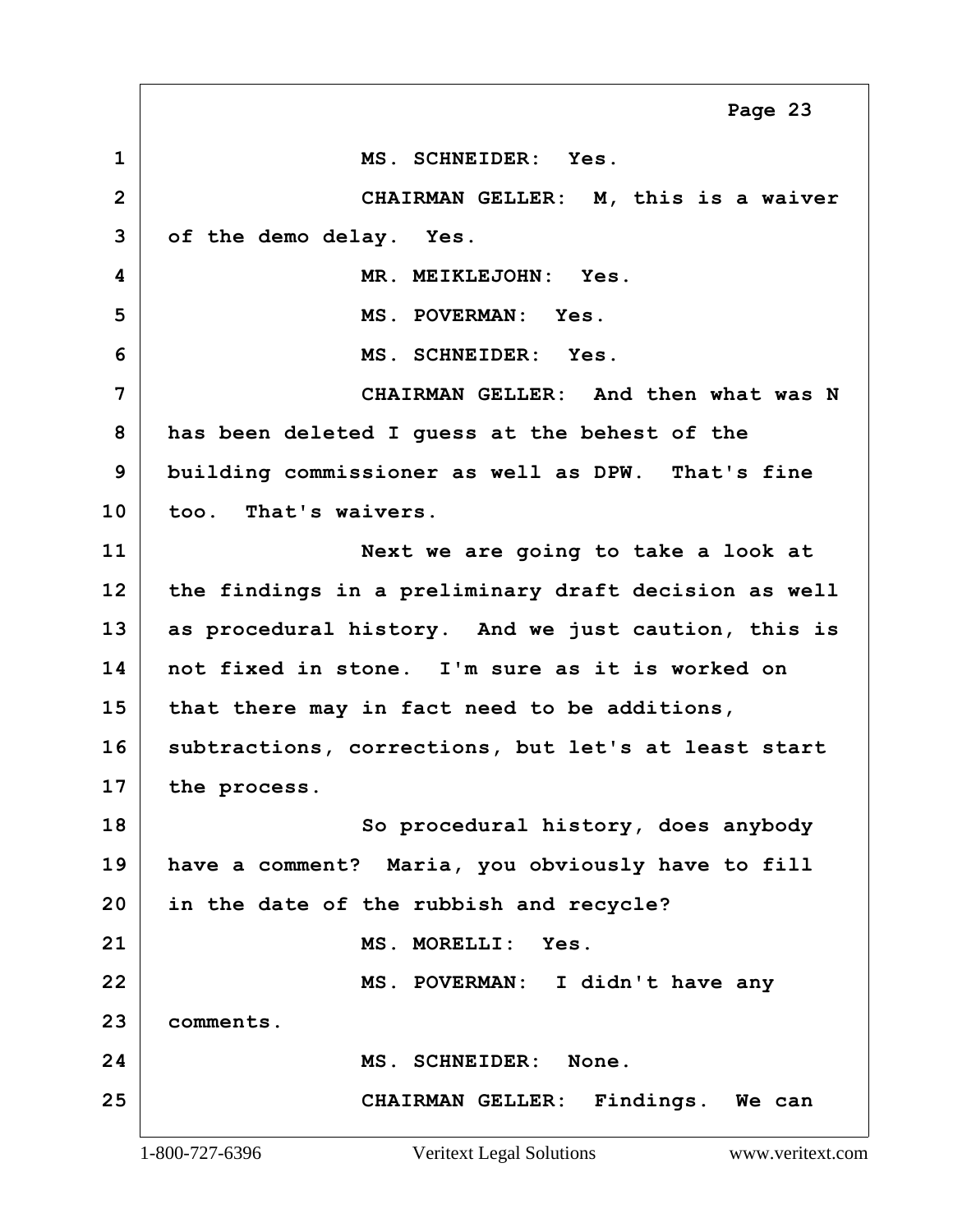<span id="page-23-0"></span> **undertake it in order where people can jump in with comments, I don't care which. 3 Let me just say Item 16, findings, there were words missing. 5 MS. MORELLI: Let me speak to 16 and 17. So I left that in there because I still don't have confirmation from the transportation division. There is going to be a loss of parking spaces on Soule in front of the project site, and it is possible that one parking space can dimensionally be accommodated in front of the site between the two curb cuts, but we did have testimony from our traffic peer reviewer that that parking space, if it were occupied, may not meet AASHTO standards and the transportation board typically does relax meeting AASHTO standards.** And that's regarding site distance **because parking is in such a premium in the area, and I simply left those in there just as reminders that I still need confirmation from the transportation division regarding that parking space if there will actually be an elimination of all of the parking spaces in front of the project side on Soule.**

**25 MS. POVERMAN: I want to confirm that**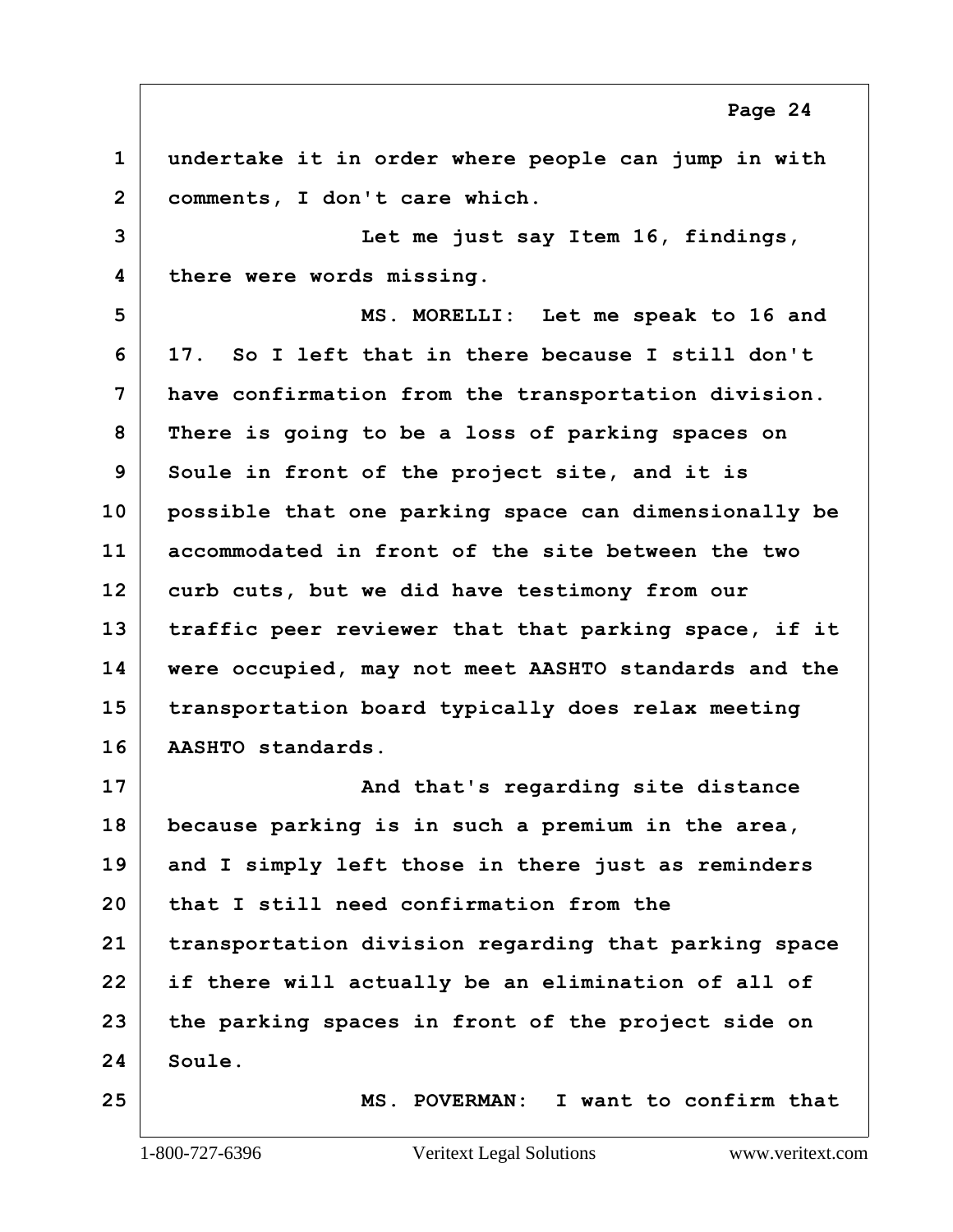<span id="page-24-0"></span>**1 there isn't any spots on Beacon Street. 2 MS. MORELLI: No, there isn't. 3 MS. POVERMAN: Thanks. 4 CHAIRMAN GELLER: Number 18, would 5 you explain to me where you're going with the 6 recitation. 7 MS. MORELLI: This is to -- 8 CHAIRMAN GELLER: Comparative 9 heights. 10 MS. MORELLI: It is comparative 11 heights because it's directly across the street, but 12 Beacon Street is a very wide boulevard, and it's 13 also Pelham Hall is bounded by three streets, so it 14 has breathing room. There are some differences. 15 I'm not saying just because there is an eight-story 16 building across the street. So maybe you want to 17 put some more qualifiers in there or eliminate it? 18 CHAIRMAN GELLER: These are findings 19 by the Board. I think any findings of the Board 20 that there are structures that are eight feet or 21 close to eight feet were more general. Pelham Hall 22 would -- 23 MS. SCHNEIDER: Eight stories. 24 CHAIRMAN GELLER: Did I say eight 25 feet? That would be eight stories. I think there Page 25**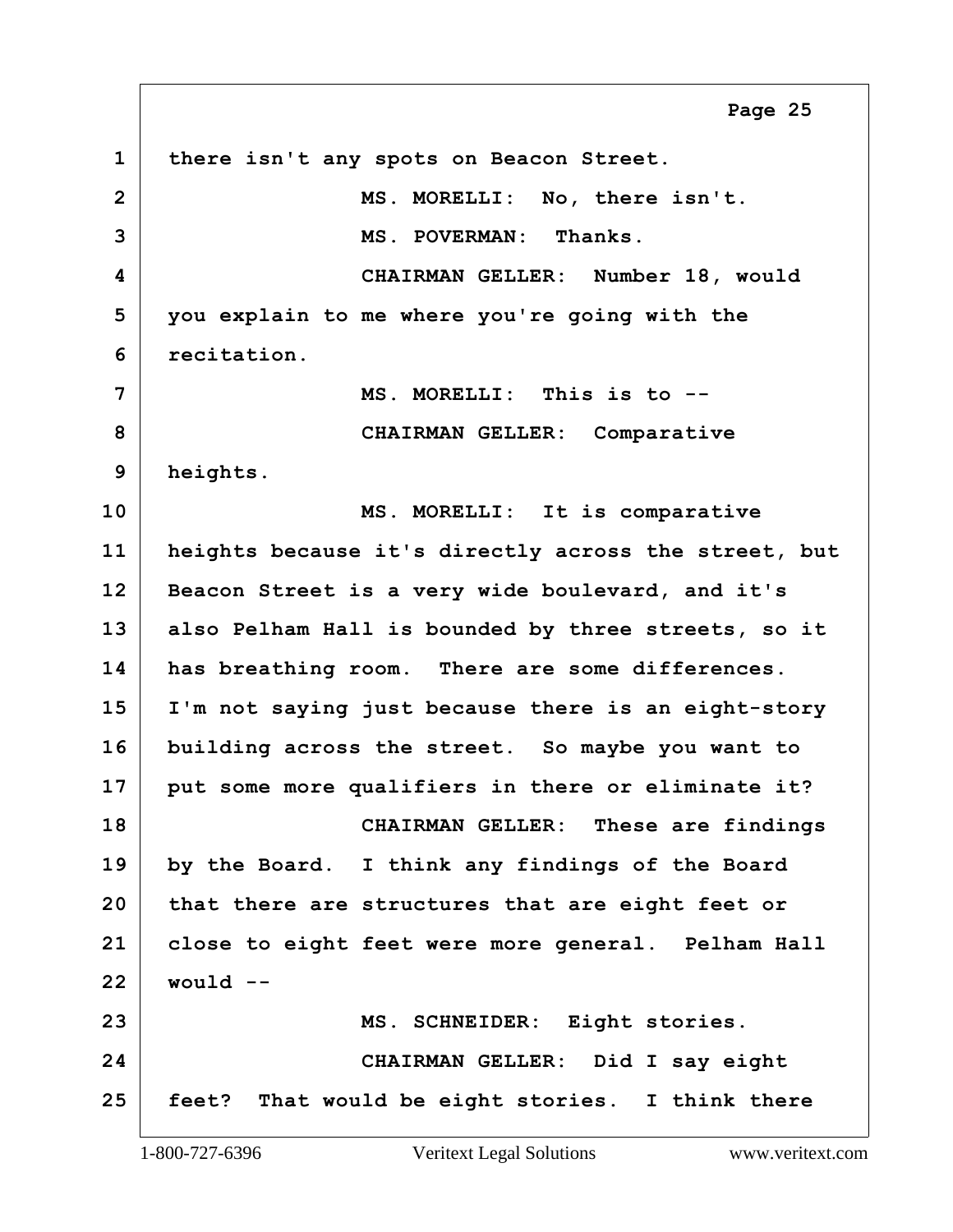<span id="page-25-0"></span> **is a global acknowledgement that there are some structures.**

**3 I would say what the Board didn't get into was why those structures were the size they are or the process or the amenities that allow for the height. So I think somehow if there is a finding that refers to other structures, it's without comment.**

**9 MS. POVERMAN: I don't see the necessity of --**

**11 CHAIRMAN GELLER: That's somewhat where I'm going with it. It's not like we said, Well, all of these other structures around it exist at this height and therefore this is a comparative height. I think it clearly states something exactly the opposite.**

**17 MS. MORELLI: I want to say when I did my any design analysis, I never spoke about height being the only metric you only look at in conjunction with the width of the street or the the depth of a setback. It's really set height and setback ratio that justifies buildings of a certain height.**

**24 MS. SCHNEIDER: Maybe this just needs to be flushed out a little bit more so that -- or**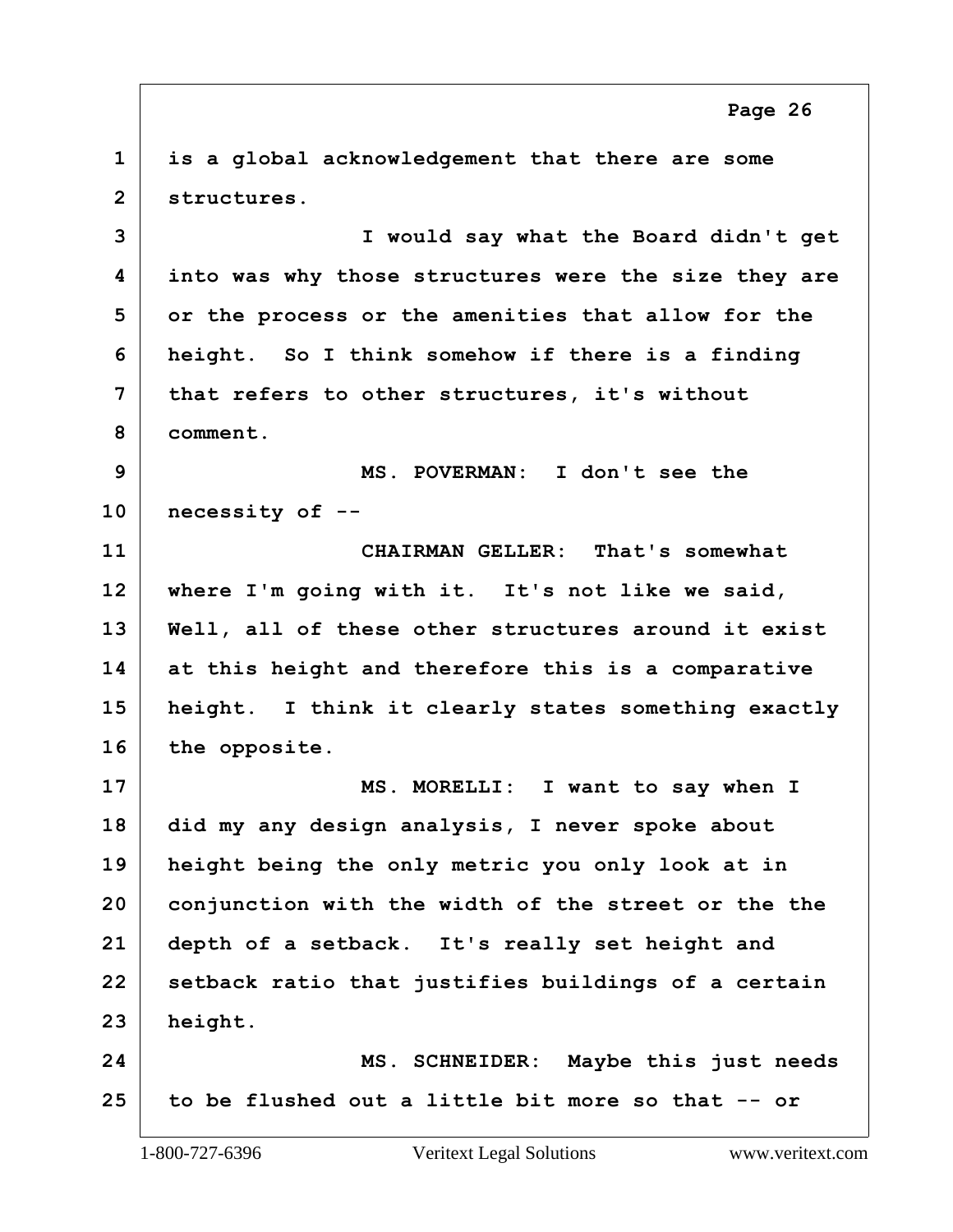<span id="page-26-0"></span> **just taken out, but if we're going to keep it in, I think it needs to be in reference to something else, something more related to this project that the Board found.**

**5 I mean, I remember Cliff talked about this. It was about being the island, being a broader road in front of, et cetera, so maybe if what we're trying to do is tie this into the height of this project, then I think we need to say more and if we can't tie it in, then just take it out. 11 CHAIRMAN GELLER: We can also say that I think the Board acknowledges they are tall buildings. I don't think the Board made a finding one way or the other about the relevance of that.** 15 MS. MORELLI: All right. **16 MR. MEIKLEJOHN: I would agree with that. 18 MS. MORELLI: So we can strike it. 19 CHAIRMAN GELLER: Okay. My next would be 19. Isn't the addition -- I think it's 1309A, isn't that the direct abutter? 22 MS. MORELLI: There are three direct abutters. 24 CHAIRMAN GELLER: But I'm talking about -- you're referring to the Trader Joe's**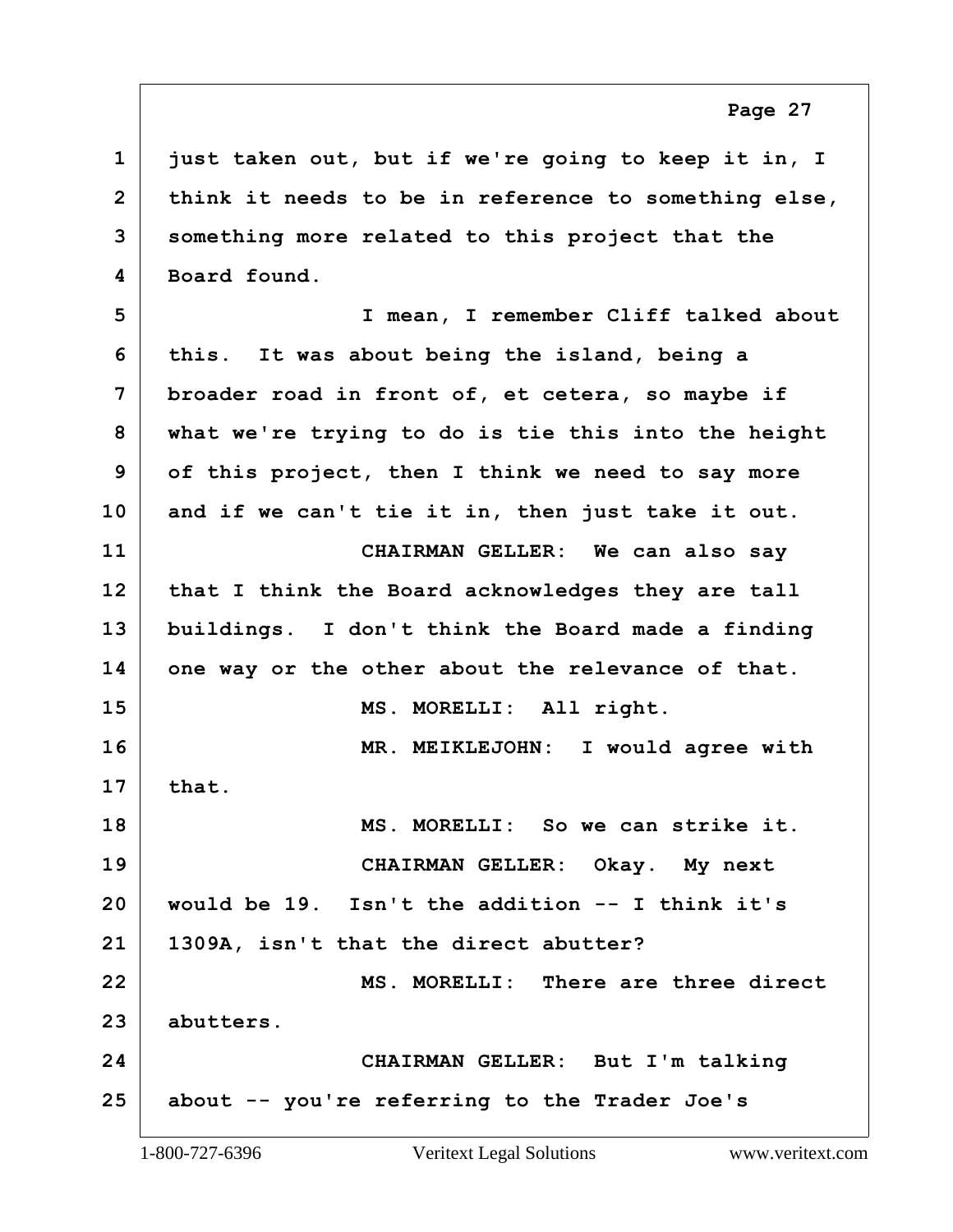<span id="page-27-0"></span> **grocery store as the abutter to the west. Isn't it really? 3 MS. MORELLI: So the west is Trader Joe's is 1309. 5 MR. MEIKLEJOHN: Center Place. 6 CHAIRMAN GELLER: I think they're two separate buildings. The piece that was added on that had a yoga store in there. I think it's a separate structure. I think that's 1309A. 10 MS. MORELLI: I will verify the address. 12 CHAIRMAN GELLER: From a factual standpoint just make sure. And also in terms you're going to reference the lease at Trader Joe's which leases space in which part leases space for Trader Joe's. It's a commercial building. They have a few more leases in that. 18 Twenty-three, I would reword -- well, let me take 23 and 24. I would reword it. I don't think that the property dispute that pertains to egress, frankly, is something that we have oversight over and you've recognized that in 25. Explain to me the need for 23, 24 which leads to 25. 24 MS. MORELLI: Because I feel that it might be considered important to acknowledge that Page 28**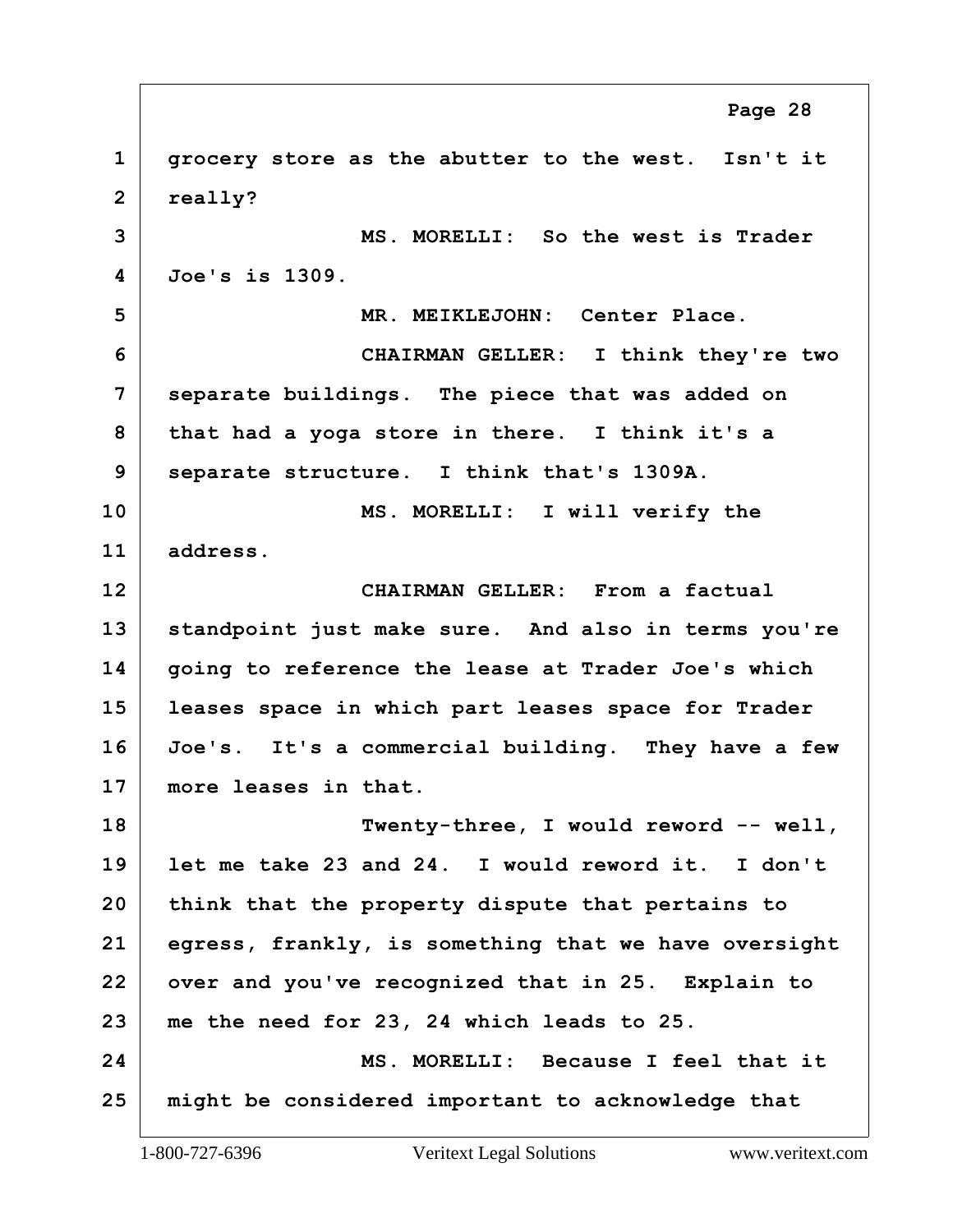<span id="page-28-0"></span>

| $\mathbf 1$  | you look at it because there was a question of       |
|--------------|------------------------------------------------------|
| $\mathbf{2}$ | whether it was under the ZBA's jurisdiction, and we  |
| 3            | did do our due diligence to discern. We did ask for  |
| 4            | advice from Mass. Housing. They did not respond.     |
| 5            | They affirmed in the negative. We consulted our 40B  |
| 6            | consultant. The building commissioner expressly      |
| 7            | asked in his letter to the ZBA for some guidance,    |
| 8            | how should we direct, guide in this matter.          |
| 9            | It certainly is a life safety issue                  |
| 10           | and we wouldn't want it to look like the ZBA didn't  |
| 11           | do its due diligence concerning the life safety      |
| 12           | issue.                                               |
| 13           | CHAIRMAN GELLER: Anybody have a                      |
| 14           | thought about that?                                  |
| 15           | MS. SCHNEIDER: I think it all makes                  |
| 16           | sense but I wonder with respect to paragraph 23 and  |
| 17           | what we should be doing is providing less detail and |
| 18           | there is a longstanding egress or claim regarding or |
| 19           | dispute regarding the egress in potential trespass   |
| 20           | between the site and the abutter to the east. That   |
| 21           | remains unresolved. Maybe I'd leave it at that.      |
| 22           | CHAIRMAN GELLER: And define that and                 |
| 23           | carry that definition forward as we get to the       |
| 24           | conclusion.                                          |
| 25           | MS. SCHNEIDER: I would probably take                 |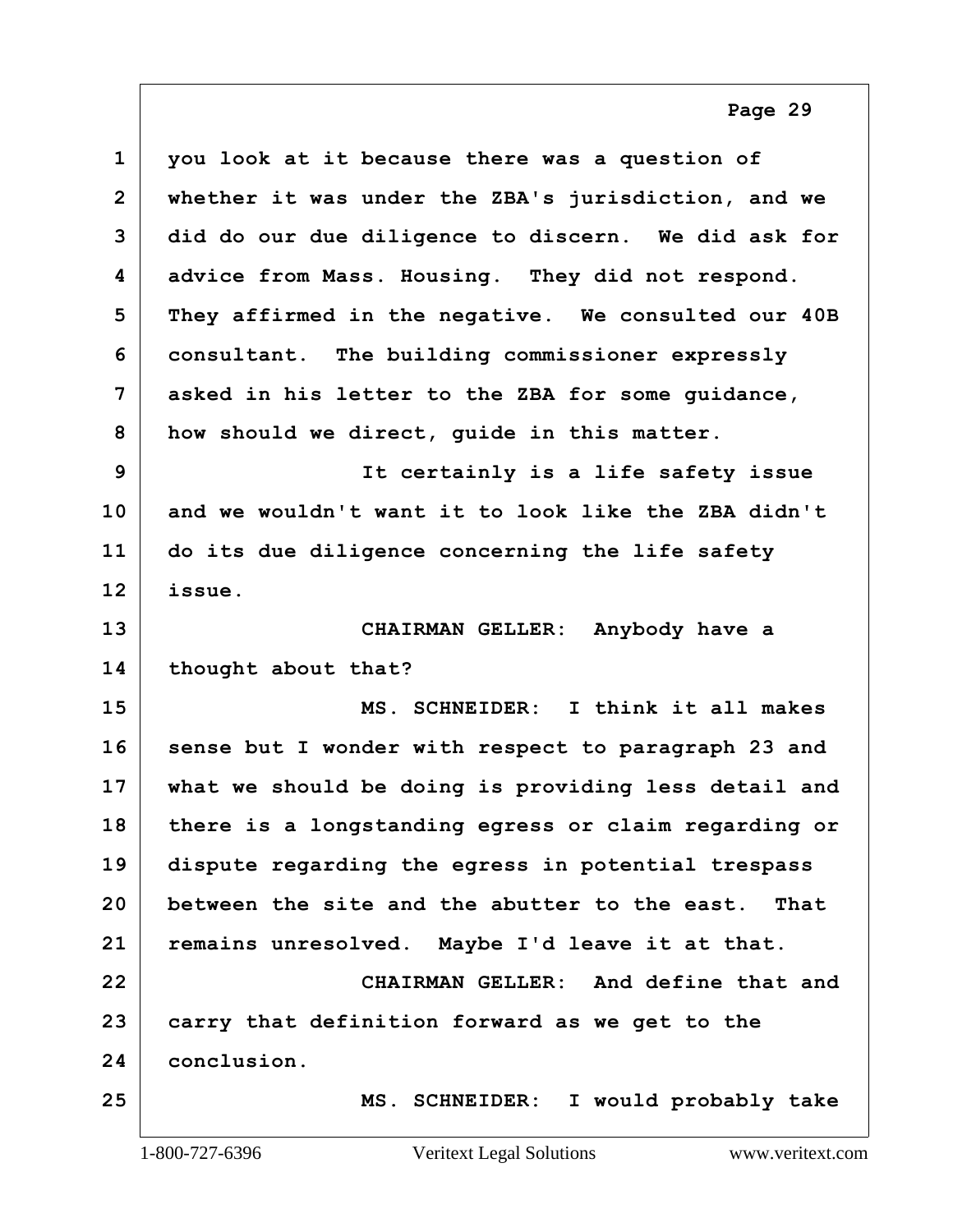<span id="page-29-0"></span> **out or probably tweak the first sentence. I would take out the rest, the second two sentences of 23 and just leave it at that, and then we can go through the other steps to show that this was properly vetted but ultimately the Board does not have jurisdiction over this issue and -- 7 MR. MEIKLEJOHN: Therefore there shall not be a question about our diligence about it. 10 MS. SCHNEIDER: I think our diligence gets up to the point where we figure out that we don't have jurisdiction over it. I don't know if we need to go further and say the permits -- it's up to the applicant to resolve this issue in order to obtain state level permits.**

**16 CHAIRMAN GELLER: Whatever they need to do to get state level permits, they need to do it. There's nothing we're going to do to add or subtract.**

**20 Just as an aside comment, it was suggested by counsel for the applicant of -- I don't know whether the suggestion was as a condition or somewhere else within the decision that pertained to whatever was going on with this dispute. We absolutely would not be in favor of adding any**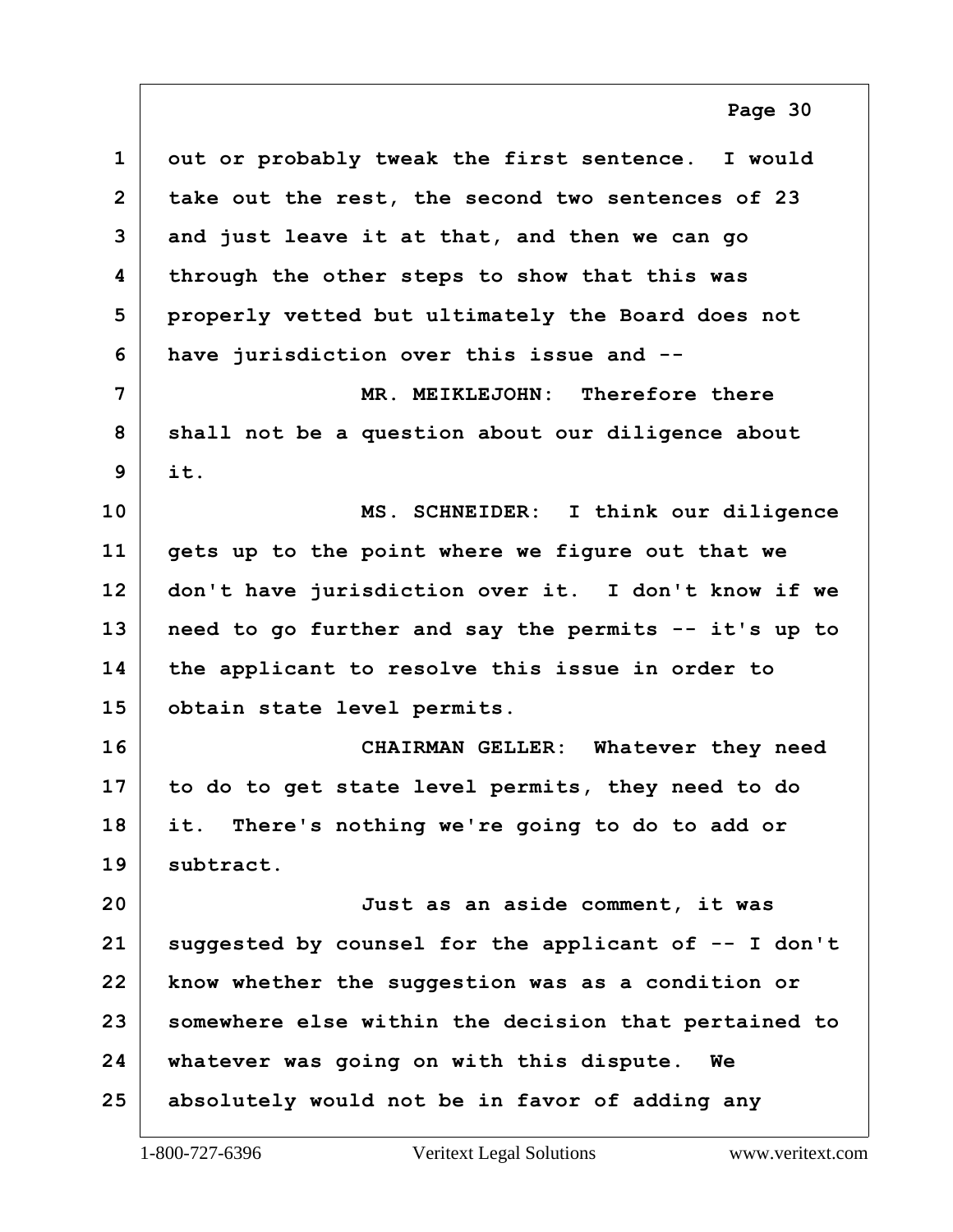<span id="page-30-0"></span> **comment about that dispute. That dispute is a private property dispute. That's between you and the neighbor. We're not going to add it to the decision. 5 MS. MORELLI: So that I understand for Item 23, just rework the first sentence. 7 MS. SCHNEIDER: Then kill the rest. 8 MS. MORELLI: And 24, keep it? 9 MS. POVERMAN: Why would we need it? 10 MS. MORELLI: I want to be clear, do you want me to delete 24? 12 CHAIRMAN GELLER: Yeah, I don't think you need 24. 14 MS. SCHNEIDER: Why don't we say we consulted with the building commissioner. 16 CHAIRMAN GELLER: I think what you can provide is you can provide that after consultation with the building commissioner and Judi Barrett, right? 20 MS. SCHNEIDER: And an attempt to reach Mass. Housing for a legal opinion, we concluded that we do not have jurisdiction. I think push them all together so that it describes the due diligence that we did and that ultimately leads to the conclusion that this is not us. Page 31**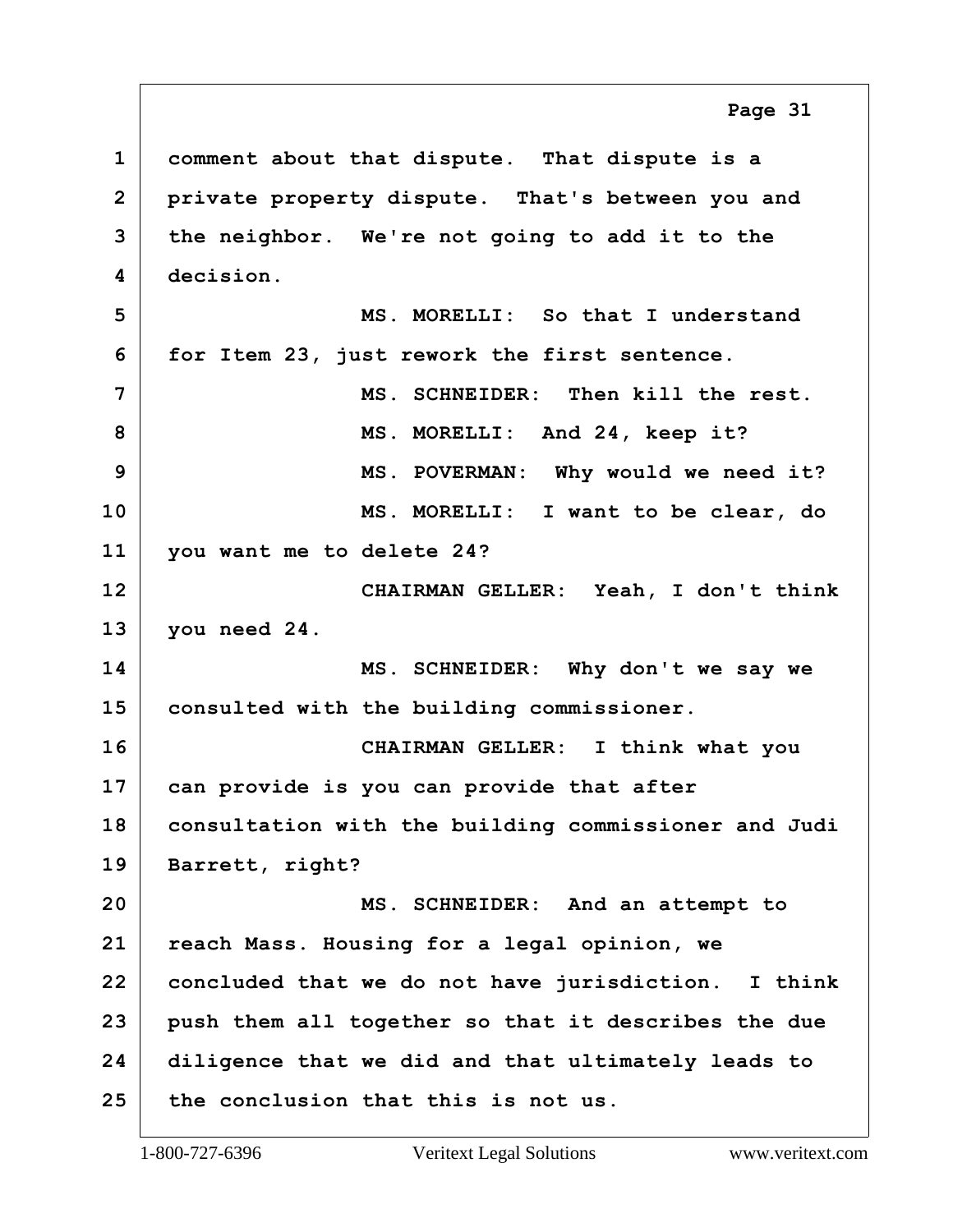<span id="page-31-0"></span>**1 MS. MORELLI: Thank you. 2 CHAIRMAN GELLER: Thirty, I found it confusing. 4 MS. SCHNEIDER: I didn't find it confusing. I thought it didn't go far enough in terms of describing the Board's feelings about how these issues were resolved. 8 CHAIRMAN GELLER: Well, maybe my confusion was I didn't know what was there was going. Just... 11 MS. MORELLI: So I was reading the transcript where the revised plan was presented to the ZBA, and I think you expressed that you were disappointed that the number of affordable housing were reduced rather than any GFA being reduced to meet the parking requirements recommended. 17 CHAIRMAN GELLER: So then maybe it needs to be reworded to provide that the Board expressed its displeasure that affordable housing was sacrificed for increased commercial space.** 21 MS. MORELLI: Okay. **22 MS. SCHNEIDER: Is this also the place where we talk about the Board's further disappointment that rather than responding to the Board and the public comment about the size of the Page 32**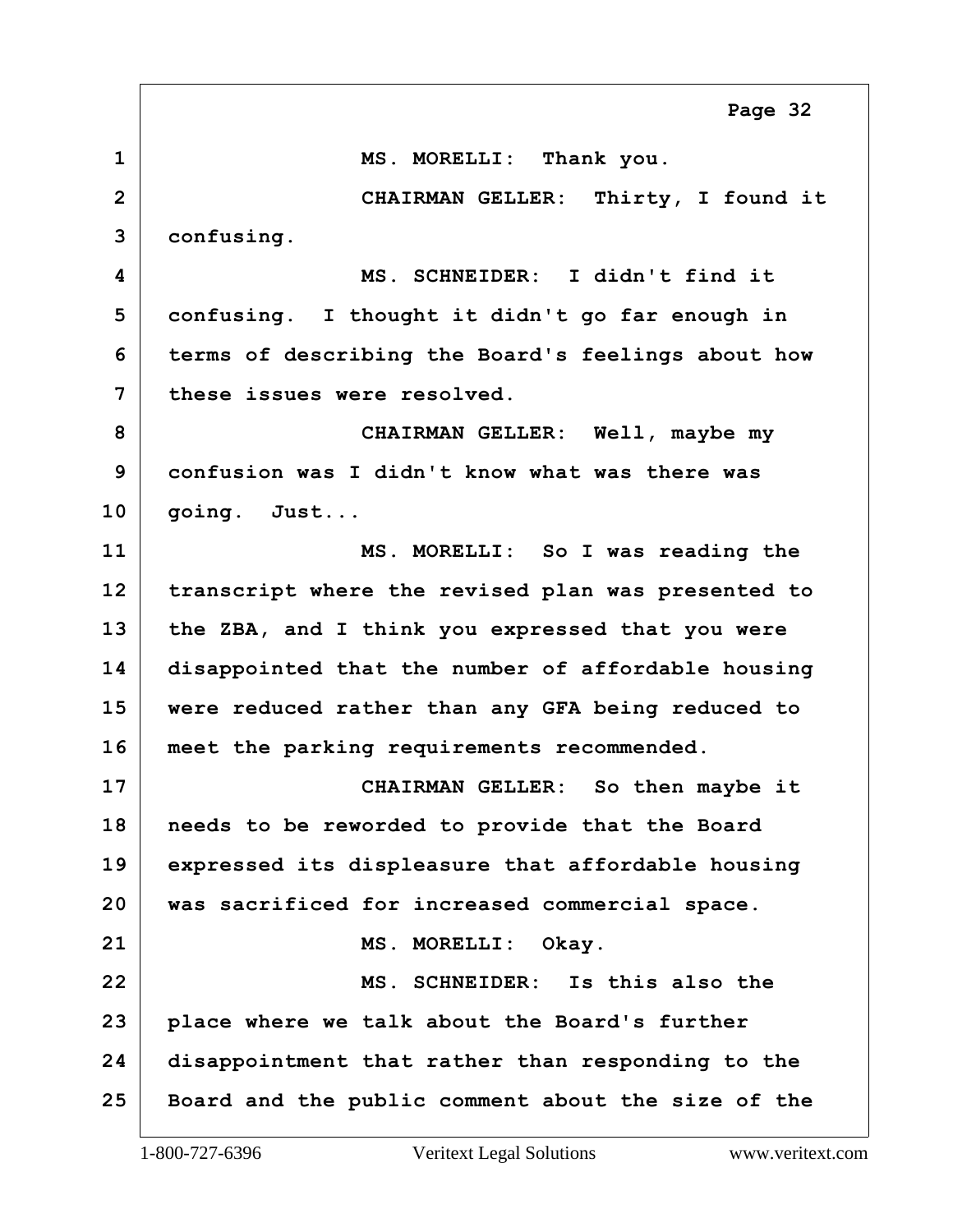<span id="page-32-0"></span> **project, the applicant chose to maintain the size of the project and fill the space with unnecessary residential amenities. 4 CHAIRMAN GELLER: I think there's a way to word that that would be appropriate. 6 MS. SCHNEIDER: I wasn't saying that be verbatim but that's the sentiment I would like to have in there. 9 CHAIRMAN GELLER: That is fine. That was a finding of the Board. I think the sort of feeling globally as the Board was that it was an oversized structure simply that -- well, I'll leave it at that, that it was simply an oversized structure.** 15 And so I think you can start to put **that together and we can look at that language. 17 MS. SCHNEIDER: That may be something we want to run by Judi Barrett as well. 19 MS. MORELLI: Sure. 20 CHAIRMAN GELLER: Sorry to disappoint but that's as far as we go. 22 MR. MEIKLEJOHN: In 27 and 28 there's technical -- 24 MS. MORELLI: Yes. So I'm going to return to that. That's a little complicated, so I Page 33**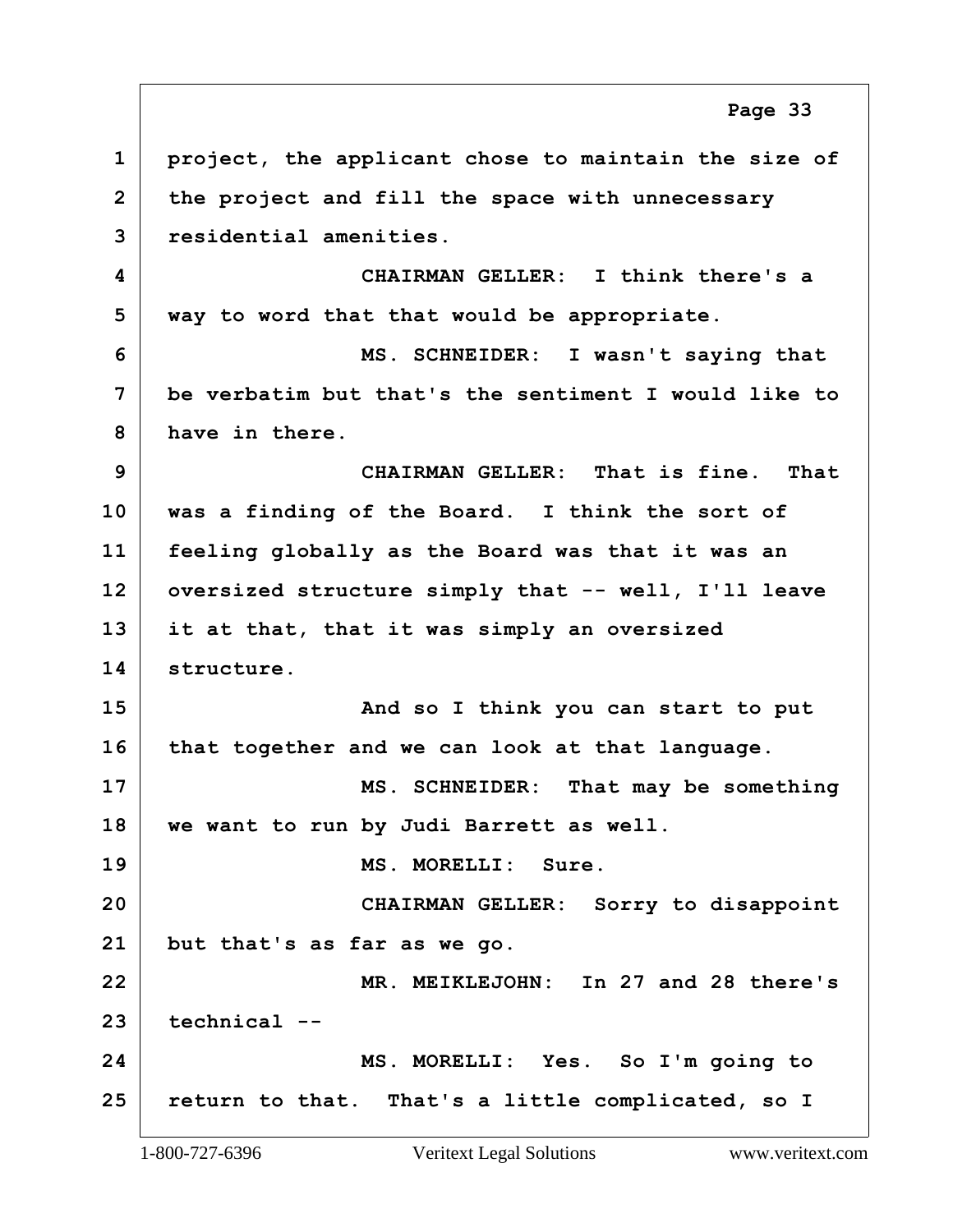<span id="page-33-0"></span> **want to consult with Peter Ditto and the peer reviewer. 3 MR. MEIKLEJOHN: Had the soil condition or the finding methods record the recent cycle -- 6 MS. MORELLI: Yes, the due diligence, yes. 8 CHAIRMAN GELLER: I do want to offer to the public an opportunity to speak, but it is not all good, but I want to speak just about those topics that we've touch on this evening. Those topics we've touched on this everything are soil, and soil testing. We touched on waivers, and we obviously touched on findings. 15 MS. SCHNEIDER: Can I ask a question? Since we already voted on the waivers, are we still taking public testimony about the waivers? 18 CHAIRMAN GELLER: I think waivers are technical, but if somebody wants to in the context of conversation raise a topic, I'm not going to exclude them. 22 MS. SCHNEIDER: We've already voted. 24 CHAIRMAN GELLER: Right. They're technical in any event. So if people do want to Page 34**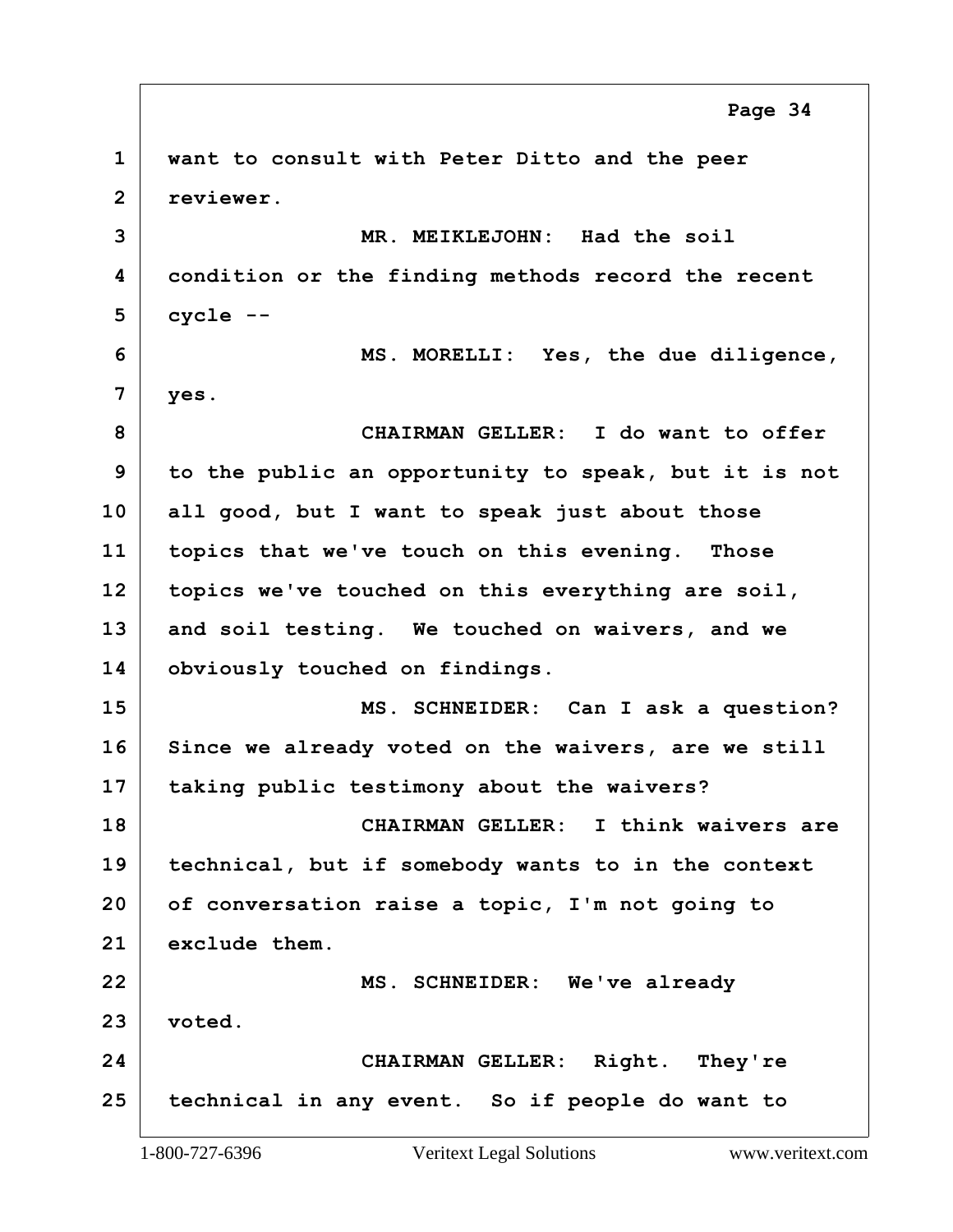<span id="page-34-0"></span>

| $\mathbf 1$    | speak. This does not foreclose the opportunity when  |
|----------------|------------------------------------------------------|
| $\overline{2}$ | we start reviewing conditions, which frankly is the  |
| 3              | more important portion. Anybody want to speak? No?   |
| 4              | Okay. Anything from the applicant?                   |
| 5              | MR. ENGLER: Well, are we winding                     |
| 6              | down? Why don't I reserve my right to comment until  |
| 7              | I see -- I guess we'd like to be prepared for the    |
| 8              | next hearing and to the extent -- I mean, it was     |
| 9              | helpful for Maria to get us a draft of the waivers a |
| 10             | little bit before the hearing. I expect the          |
| 11             | conditions to be much more extensive and robust.     |
| 12             | To the extent that obviously we can                  |
| 13             | get them ASAP, it will allow us more time to even be |
| 14             | helpful to Maria and have a little bit of            |
| 15             | collaboration thus making your job easier when we    |
| 16             | get here. I think that statement is of the obvious,  |
| 17             | but I know Maria understands that. We just want to   |
| 18             | be as prepared as we can for the next hearing.       |
| 19             | CHAIRMAN GELLER: No, I think that's                  |
| 20             | a great suggestion. The conditions clearly are the   |
| 21             | key portion of all of this and we need adequate      |
| 22             | time. Maria is well aware of this. That includes,    |
| 23             | frankly, members of the public. These are complex    |
| 24             | conditions and they're long, so the sooner we can    |
| 25             | get it, the better off we all are to digest it all   |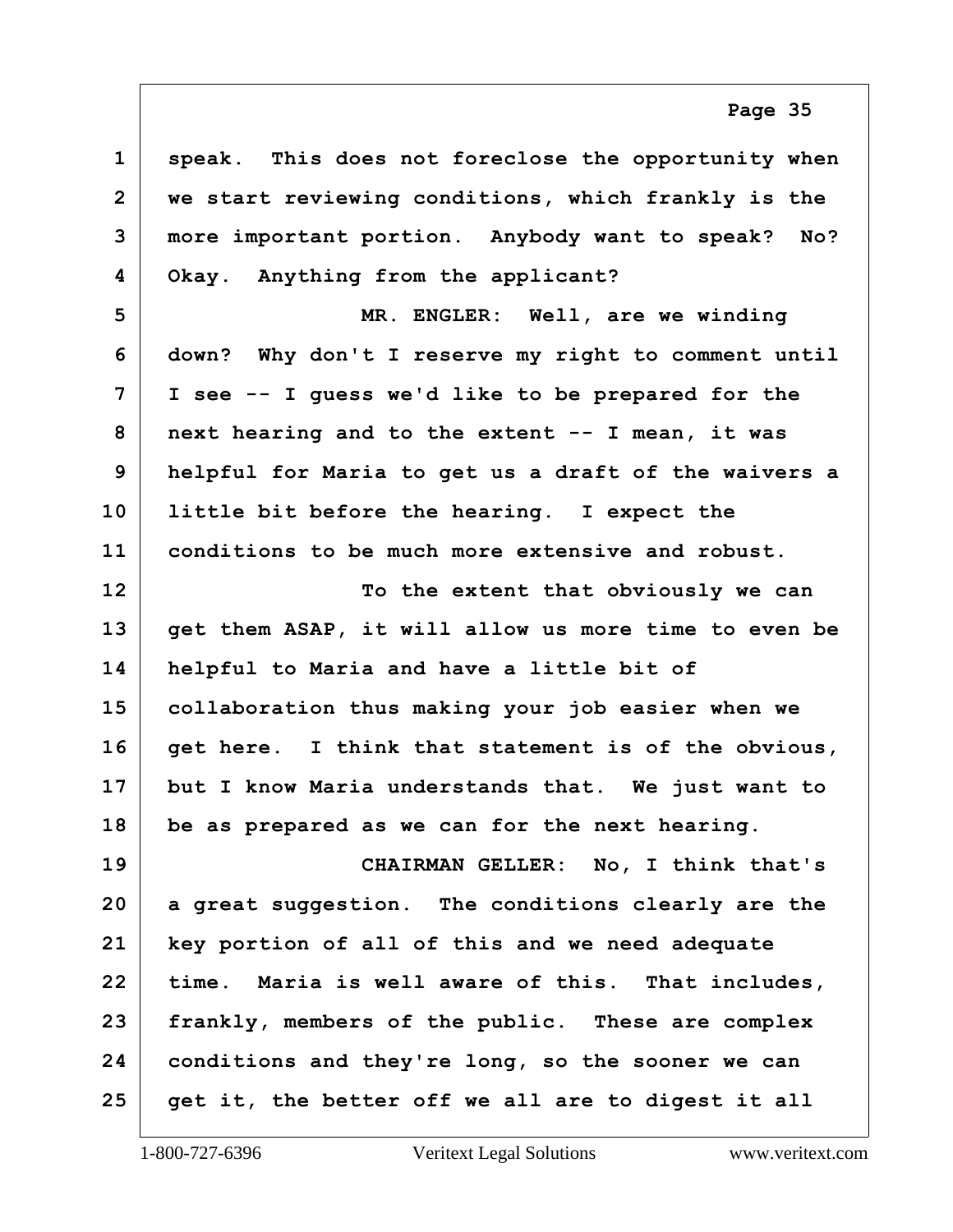<span id="page-35-0"></span>**and think about it.**

| $\overline{2}$ | MS. POVERMAN: Jesse, I have a                        |
|----------------|------------------------------------------------------|
| 3              | question. When is it appropriate to discuss some of  |
| 4              | the suggestions that the public has made, for        |
| 5              | example the ballards which I think are worthy of     |
| 6              | considering. Would this be in the conditions or is   |
| 7              | this something we want to discuss more fully now?    |
| 8              | CHAIRMAN GELLER: Well, if you have a                 |
| 9              | list that you put together which would be typical,   |
| 10             | Kate.                                                |
| 11             | MS. POVERMAN: It is not --                           |
| 12             | CHAIRMAN GELLER: Well, I would urge                  |
| 13             | you to share the list with Maria because I suspect   |
| 14             | that Maria already has started to put together the   |
| 15             | buckets which are the conditions which may be eighty |
| 16             | conditions, and what you are listing here probably   |
| 17             | is going to fit almost entirely within buckets that  |
| 18             | she already has.                                     |
| 19             | MS. MORELLI: So are you talking                      |
| 20             | about permanent ballards? I did recall that          |
| 21             | comment, but we really do have to consult with the   |
| 22             | DPW professionals who really design the public way.  |
| 23             | And we understand the objective of the concern and   |
| 24             | there may be more than one way to deal with that     |
| 25             | concern rather than being prescriptive about the     |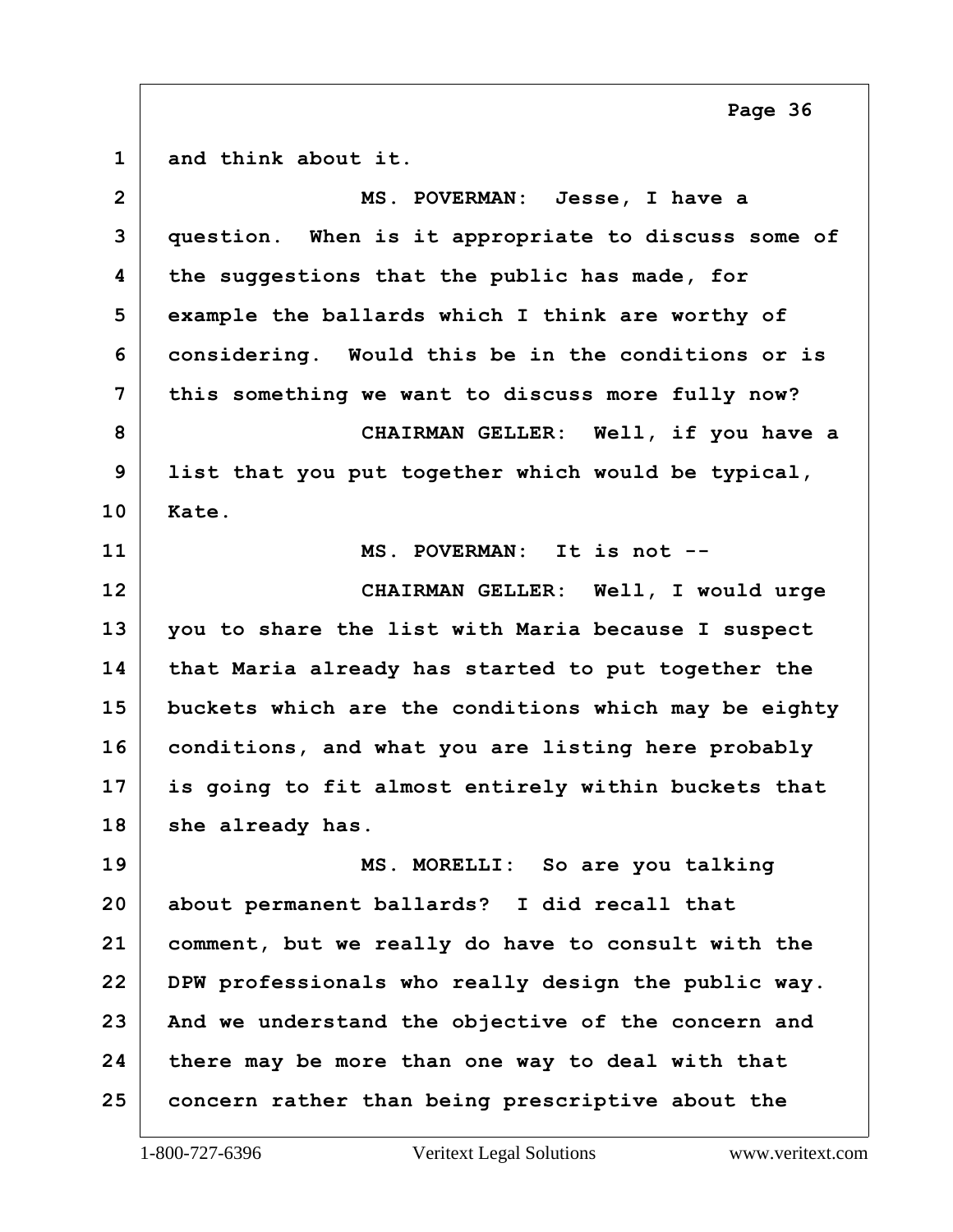<span id="page-36-0"></span>**solution.**

| $\overline{2}$ | So I share all of these comments with                |
|----------------|------------------------------------------------------|
| 3              | the other departments. That's why it takes so long   |
| 4              | to write conditions because we do consider all of    |
| 5              | these suggestions, and I have to consult with the    |
| 6              | professionals who have the expertise.                |
| 7              | MS. POVERMAN: I don't want to lose                   |
| 8              | the opportunity to have these things considered and  |
| 9              | have the applicant address them if appropriate,      |
| 10             | because I think that's an interesting way of         |
| 11             | addressing the parking concerns on the sidewalks and |
| 12             | things like that. I understand what you're saying    |
| 13             | about the public way, but it is something we want to |
| 14             | consider -- and I see Geoff jumping up               |
| 15             | immediately -- whether or not the applicant will be  |
| 16             | responsible at least in part for the construction of |
|                |                                                      |
| 17             | the ballards.                                        |
| 18             | MS. MORELLI: Well, anything the DPW                  |
| 19             | deems as worthy for some things warranted, DPW knows |
| 20             | to ask for public benefits for mitigation to the     |
| 21             | applicant.                                           |
| 22             | For instance, there is a                             |
| 23             | Soule/Longwood improvement concerning both curbs,    |
| 24             | crosswalks, and ramps, and there was an initial      |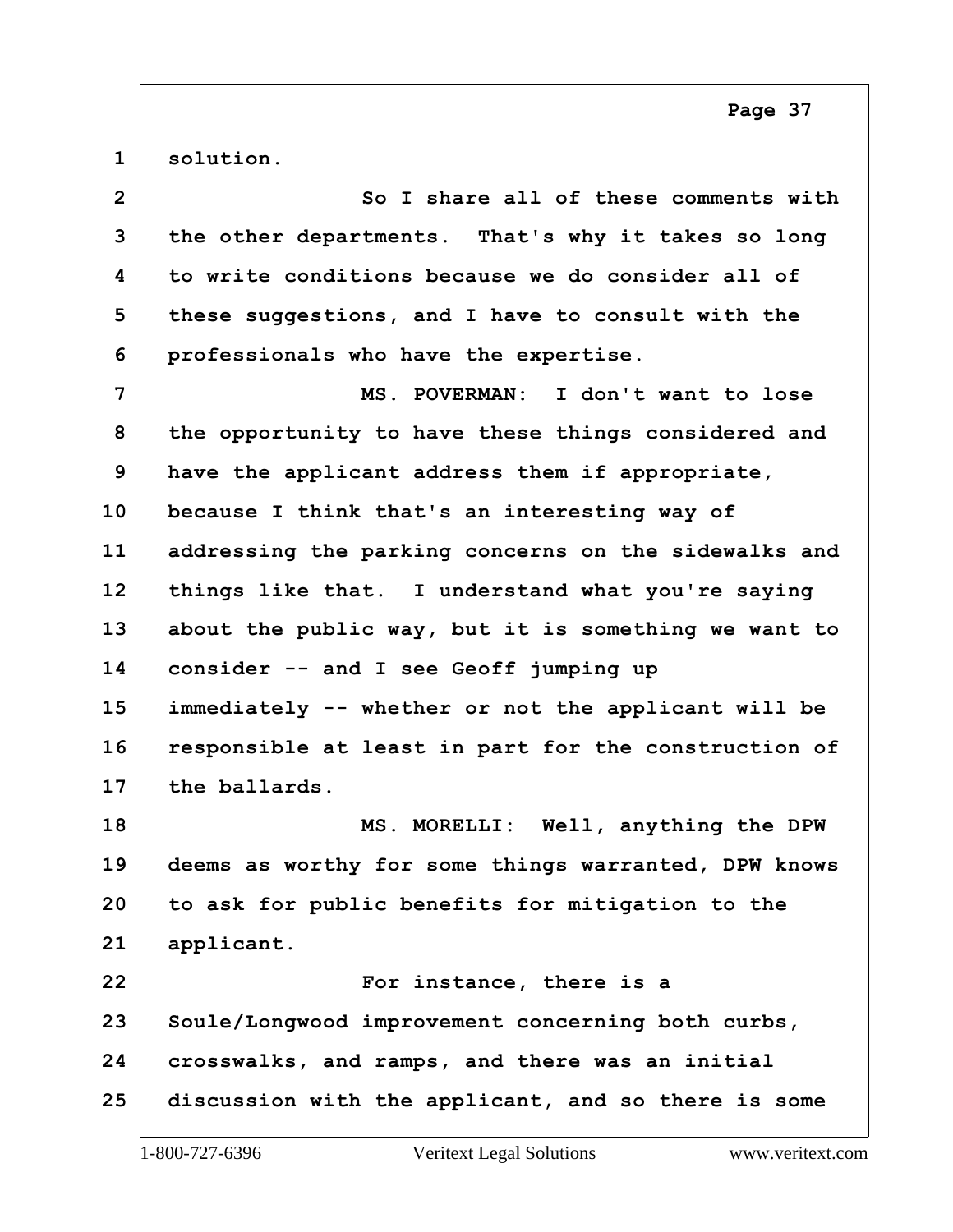<span id="page-37-0"></span> **discussion going on between the applicant and DPW about the estimate cost for the work and how much the applicant will be willing to pay toward that. 4 MS. POVERMAN: I've never seen ballards anywhere in Brookline that I can think of. 7 CHAIRMAN GELLER: We've seen ballards. You mean specific to sidewalks or ballards in general? 10 MS. POVERMAN: To sidewalks. 11 CHAIRMAN GELLER: I've never seen them on sidewalks. 13 MS. SCHNEIDER: It sounds like, Kate, you may -- you were going to make these lists. It sounds like we, in the process, could benefit if you have specific stuff like that and getting that stuff to Maria so she can vet it through the town departments. 19 For example, DPW or transportation will be a non start because it will create these other safety issues. I'd rather do that now than going into the don't spend time discussing conditions that people who know more than we do about this stuff and we deem unsafe or impractical or whatever before we even throw it out to the Page 38**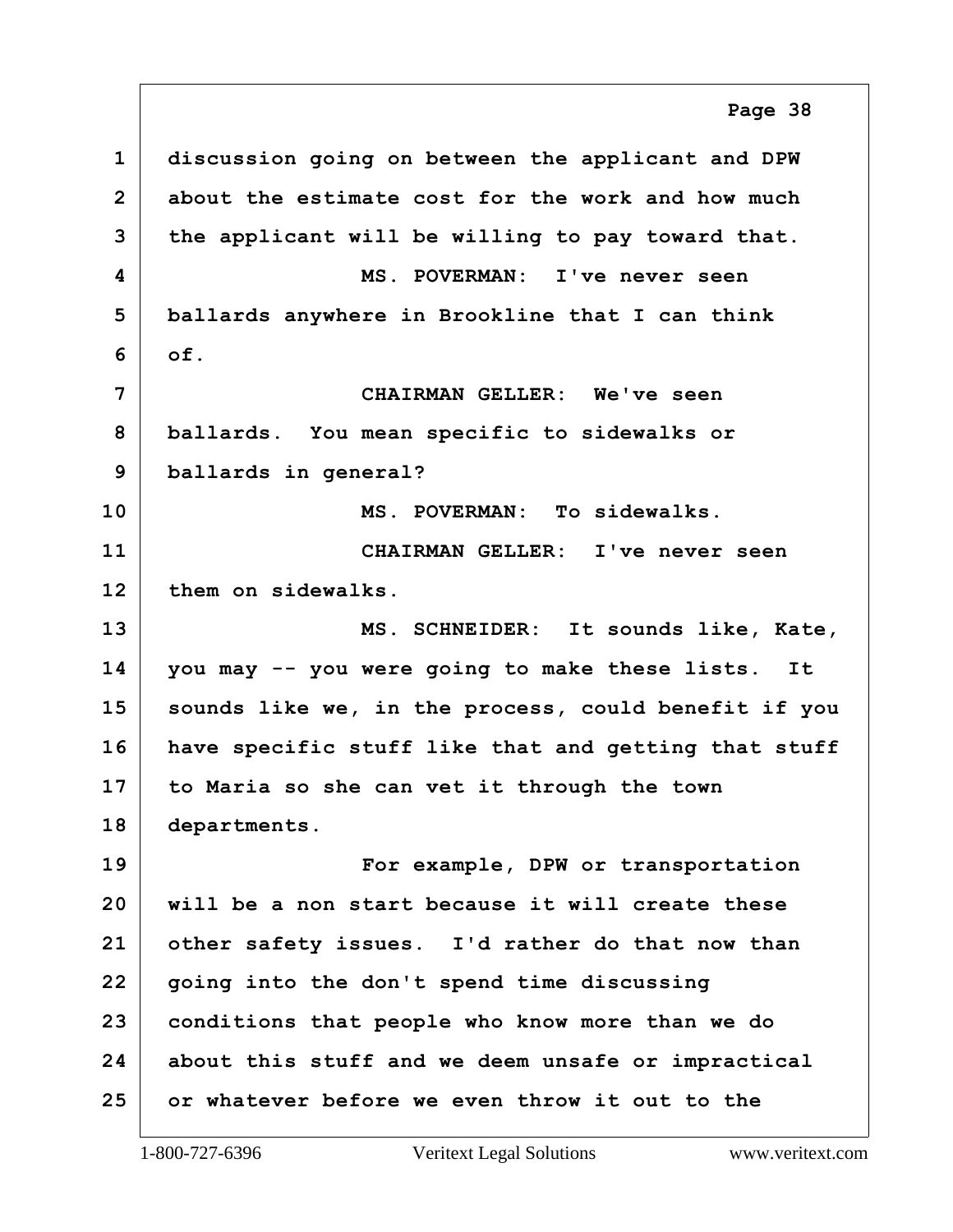<span id="page-38-0"></span>**applicant.**

| $\overline{2}$ | MS. POVERMAN: I do want to say that                              |
|----------------|------------------------------------------------------------------|
| 3              | some ballards like sink into the ground. I've seen               |
| 4              | them in Europe so that they make --                              |
| 5              | MS. SCHNEIDER: Like robots?                                      |
| 6              | MS. POVERMAN: No. They go all the                                |
| 7              | way down so that they don't permanently block an                 |
| 8              | area if fire access or something is needed. I want               |
| 9              | to throw that out there, and actually my other list              |
| 10             | elements were addressed by the provisions to the                 |
| 11             | geotech. So right now, that's all I have. Anything               |
| 12             | else I will $--$                                                 |
| 13             | CHAIRMAN GELLER: Anything else?                                  |
|                |                                                                  |
| 14             | MS. POVERMAN: -- give to Maria.                                  |
| 15             | CHAIRMAN GELLER: Great. Anything                                 |
| 16             | else? I want to mention -- I want to thank, I don't              |
| 17             | know, a member of the public submitted these                     |
| 18             | photographs for entry into the record, so we are                 |
| 19             | going to enter them into the record of this hearing.             |
| 20             | Our next hearing is October 2, at 7                              |
| 21             | p.m. same place I assume, but it will be posted.<br>$\mathbf{I}$ |
| 22             | want to thank everyone for your time this evening.               |
| 23             | Somebody has a question over there? Yes, you.                    |
| 24             | MS. BURLOFF: I'm Margaret Burloff.                               |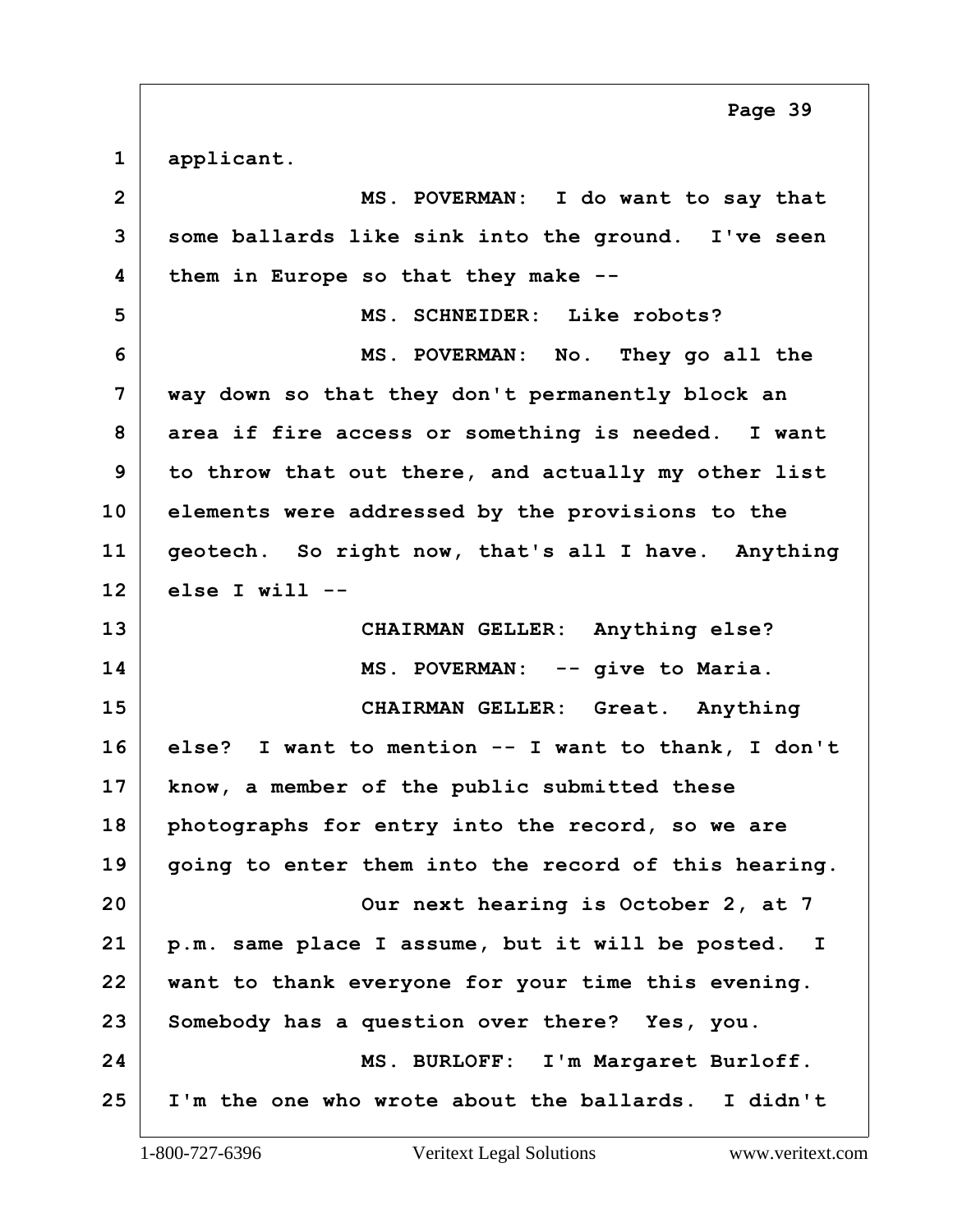<span id="page-39-0"></span>

| $\mathbf 1$    | come up with that out of whole cloth. If you go      |
|----------------|------------------------------------------------------|
| $\overline{2}$ | around Boston and you look at the federal buildings  |
| 3              | and a lot of the buildings in Boston, if you go past |
| 4              | the State House, the State House has beautiful       |
| 5              | ballards. They're not big, fat things. They're       |
| 6              | beautiful ballards to protect pedestrians who are    |
| 7              | traveling the sidewalks. There a lot of examples.    |
| 8              | Maybe Brookline doesn't have one yet, but also       |
| 9              | Brookline doesn't have a building like this yet. So  |
| 10             | if you are going to consider granting this building, |
| 11             | I think there has to be some consideration to the    |
| 12             | safety of the pedestrians who use that sidewalk.     |
| 13             | MS. MORELLI: May I just ask you? So                  |
| 14             | that sidewalk isn't very wide and we need to leave a |
| 15             | four foot wide, so what is the objection?            |
| 16             | MS. BURLOFF: We need a three foot                    |
| 17             | wide path of travel around street furnishings.       |
| 18             | MS. MORELLI: What I'm trying to get                  |
| 19             | at is what are you trying to protect?                |
| 20             | MS. BURLOFF: People.                                 |
| 21             | MS. MORELLI: Is it because of                        |
| 22             | traffic on Soule?                                    |
| 23             | MS. BURLOFF: It's because parking on                 |
| 24             | the sidewalk, the pictures that was provided to you  |
| 25             | today is $-$ -                                       |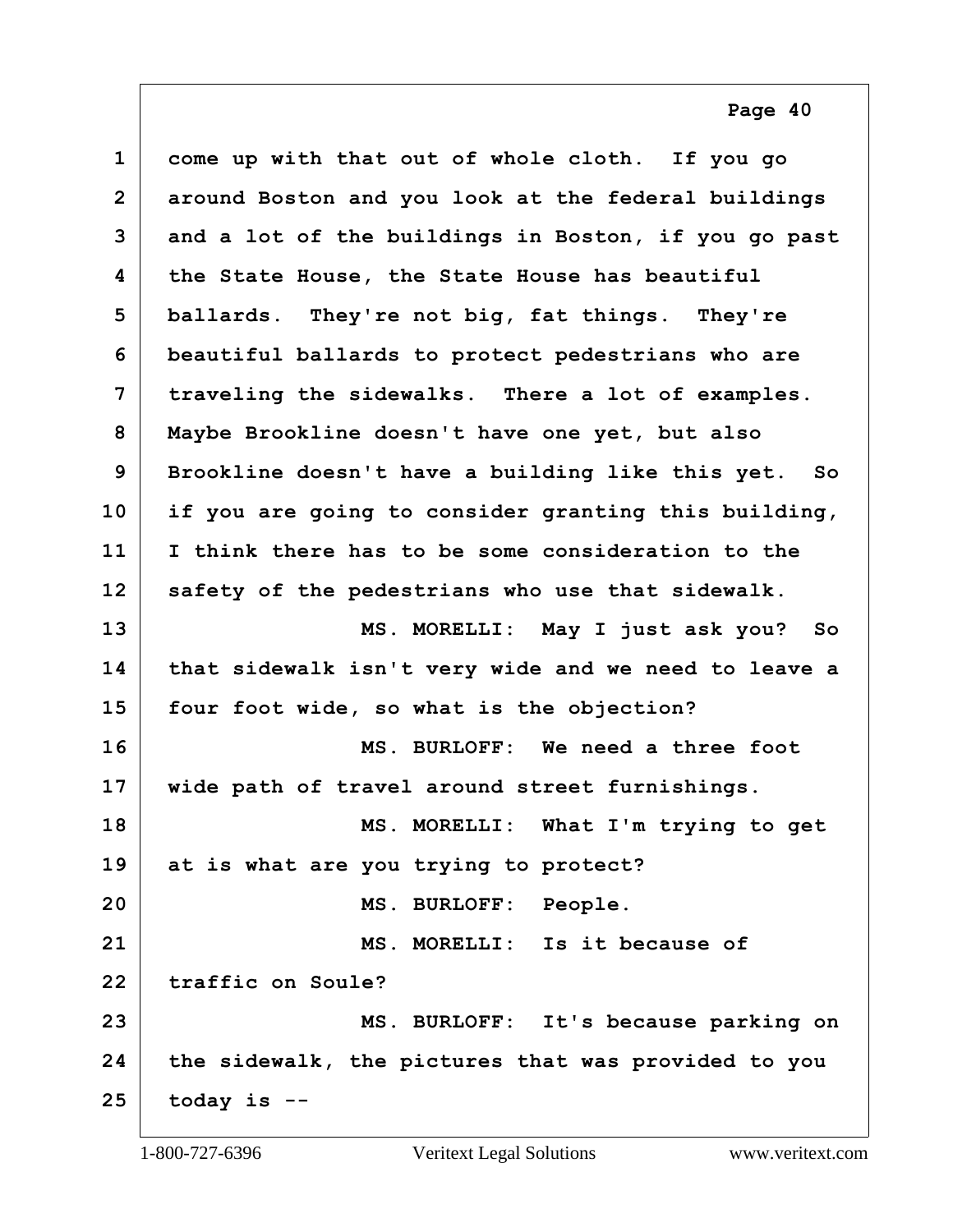<span id="page-40-0"></span>**1 MS. MORELLI: You're talking about the sidewalk in front of the building which may not even have parking in front of the project site? 4 MS. BURLOFF: The sidewalk along the 30 Longwood Avenue side on Soule, the southern side of Soule Avenue which is the side of the 30 Longwood Avenue building.** MS. MORELLI: You don't want any **parking on the sidewalk. 10 MS. BURLOFF: Absolutely. The pictures you were given today aren't an anomaly. This is a daily -- 13 CHAIRMAN GELLER: We're not taking testimony. Thank you very much. 15 MS. POVERMAN: I'm not going to be here on the second. Just so you know this may be my farewell appearance. Maria, I'm having surgery the week before. 19 CHAIRMAN GELLER: What if we told you no? 21 MS. POVERMAN: Then I would say okay. 23 CHAIRMAN GELLER: When did this matter open? In April of '18. So you've got from April of '18? Page 41**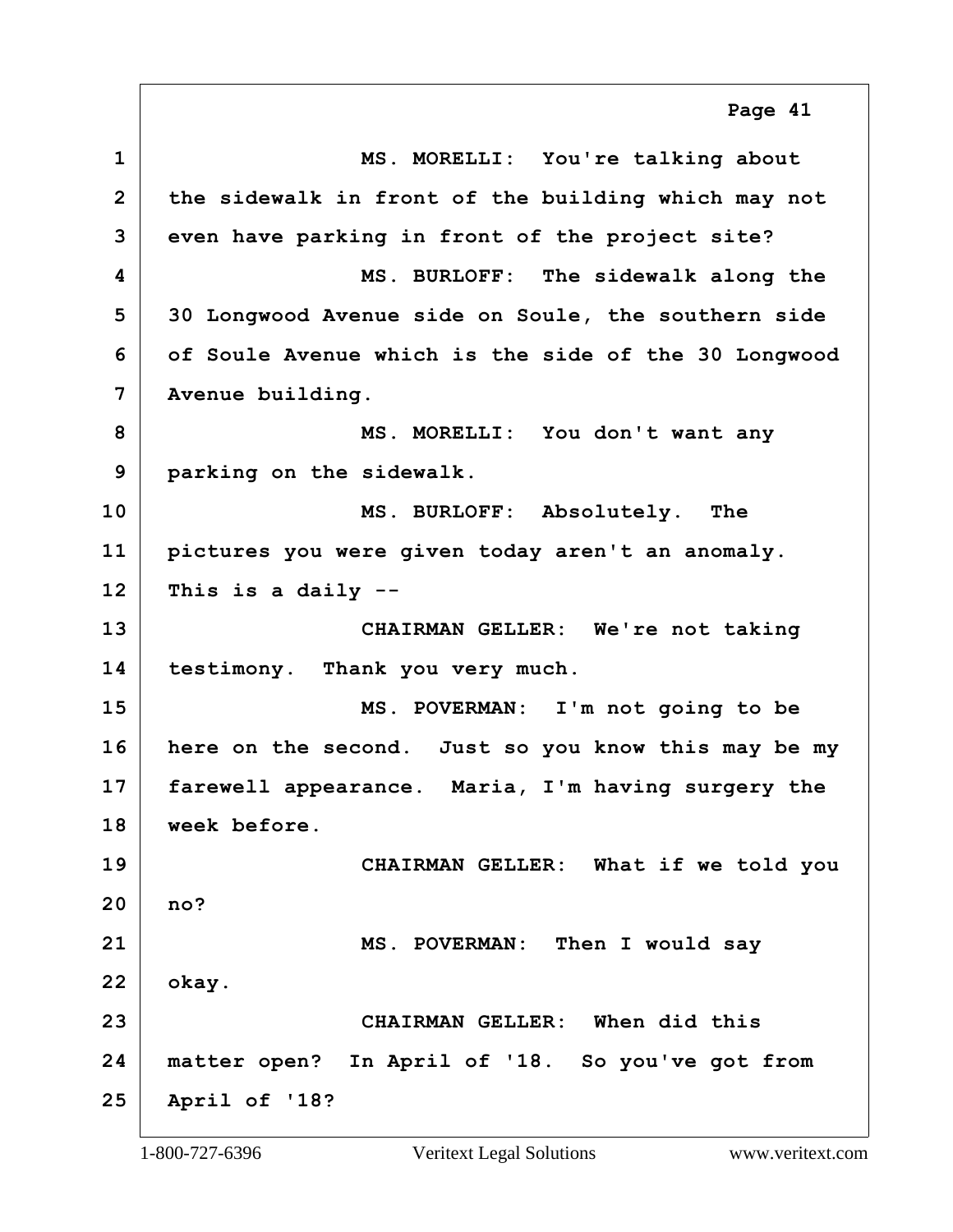<span id="page-41-0"></span>**1 MS. POVERMAN: I have had all that time. 3 CHAIRMAN GELLER: And you're not going to miss -- you're not going to be here for the finale. It's like walking out in the last thirty minutes of a movie.** MS. POVERMAN: My health or... 8 MS. SCHNEIDER: Kate, come on. **9 MS. POVERMAN: If I can drag myself in, I'll drag myself in. 11 CHAIRMAN GELLER: Absent the applicant giving us further time, we have a hard deadline. Well, I'm sorry to hear that. Okay. Anybody else have any disclosures? 15 MS. POVERMAN: You can Facetime me. 16 CHAIRMAN GELLER: So this is continued until October 2. I want to thank everyone. 19 (Whereupon, the hearing was suspended at 8 p.m.) Page 42**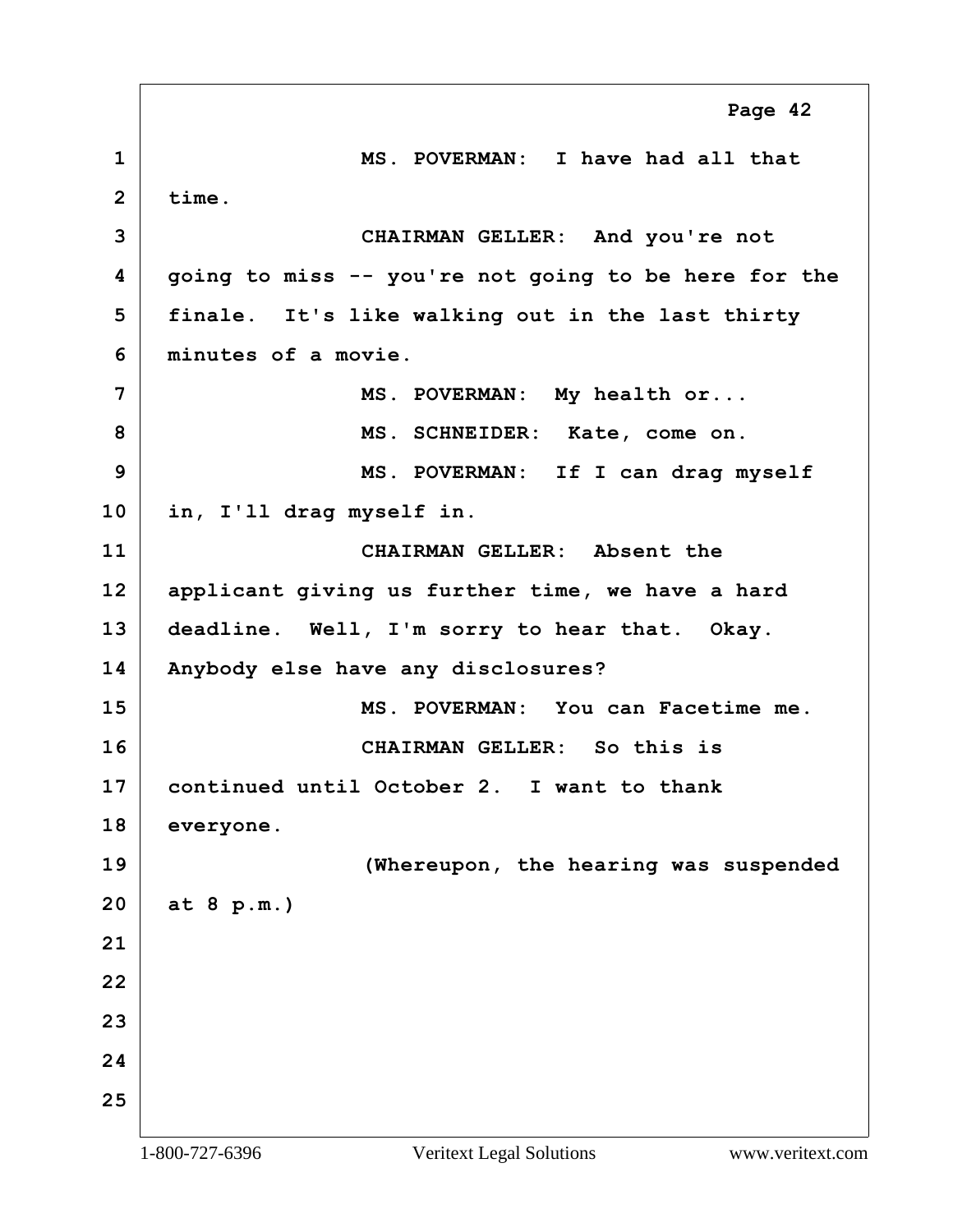<span id="page-42-0"></span>

| $\mathbf 1$    | CERTIFICATE                                          |
|----------------|------------------------------------------------------|
| $\overline{2}$ | COMMONWEALTH OF MASSACHUSETTS                        |
| 3              | Worcester, ss.                                       |
| 4              | I, Jennifer A. Doherty, Certified                    |
| 5              | Shorthand Reporter and Notary in and for the         |
| 6              | Commonwealth of Massachusetts, do hereby certify     |
| $\overline{7}$ | that the foregoing Pages 1 to 43 to be a true,       |
| 8              | complete and accurate transcript of the testimony of |
| 9              | the aforementioned hearing held at the time and      |
| 10             | place hereinbefore set forth, to the best of my      |
| 11             | knowledge, skill and ability.                        |
| 12             |                                                      |
| 13             |                                                      |
| 14             |                                                      |
| 15             | IN WITNESS WHEREOF, I HAVE HEREUNTO SET MY           |
| 16             | HAND AND SEAL THIS 30TH DAY OF SEPTEMBER, 2019.      |
| 17             |                                                      |
| 18             |                                                      |
| 19             |                                                      |
| 20             |                                                      |
|                | <%11353, Signature%>                                 |
| 21             | Jennifer A. Doherty                                  |
| 22             |                                                      |
| 23             |                                                      |
| 24             |                                                      |
| 25             |                                                      |

Г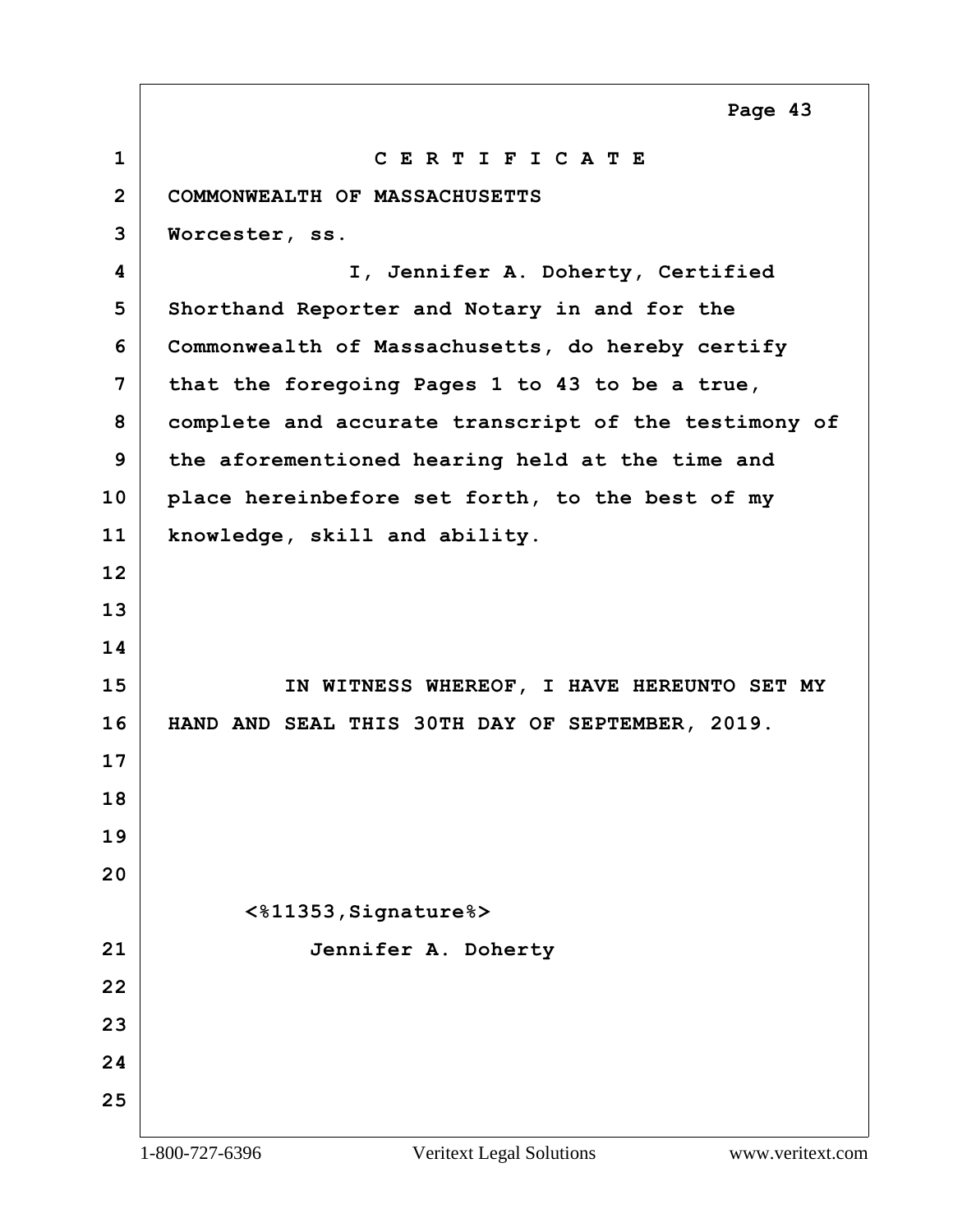| $\boldsymbol{0}$   | $\overline{\mathbf{4}}$   | accurate 43:8            | analysis 5:24           |
|--------------------|---------------------------|--------------------------|-------------------------|
| $02445$ 1:14       | 40b 29:5                  | acknowledge              | 26:18                   |
| $\mathbf{1}$       | 43 43:7                   | 11:11 28:25              | annotated 8:16          |
|                    | 5                         | acknowledgement          | anomaly 41:11           |
| 1 $43:7$           |                           | 26:1                     | answer $16:4$           |
| 100 11:20          | 5.3.1 16:12               | acknowledges             | anticipate 11:17        |
| 11353 43:20        | 5.31.1 13:25              | 27:12                    | anybody $23:18$         |
| 1297 20:8          | 500 6:3                   | <b>actions</b> 5:21 6:14 | 29:13 35:3 42:14        |
| 1299 1:9 3:3       | 12:25<br>529              | add 30:18 31:3           | <b>appeals</b> 1:8 17:4 |
| 1309 28:4          | 530 16:15                 | <b>added</b> 28:7        | appear $11:15$          |
| 1309a 27:21 28:9   | 55 4:16                   | adding $30:25$           | appearance 41:17        |
| 15 3:9 4:11 5:6    | 6                         | addition 27:20           | appearances 2:1         |
| 16 $24:3,5$        | 65 4:16                   | additional 5:24          | appears 6:22            |
| 17 24:6            |                           | 6:7 7:25 14:17,23        | applicant $2:124:2$     |
| 18 1:10 7:7 25:4   | 7                         | additions 23:15          | 4:11 7:20 8:15 9:5      |
| 41:24,25           | $7 \quad 39:20$           | address 28:11            | 9:10,22 30:14,21        |
| 19 19:18 27:20     | 750 6:4                   | 37:9                     | 33:1 35:4 37:9,15       |
| $\overline{2}$     | 7:00<br>1:10              | addressed 39:10          | 37:21,25 38:1,3         |
|                    | 8                         | addressing 37:11         | 39:1 42:12              |
| 2 4:8 5:12 39:20   | 42:20<br>8                | adequate 35:21           | applicant's 3:16        |
| 42:17              |                           | adjusting $4:15$         | 5:10 7:20 8:1           |
| 20 19:18 21:20     | 9                         | administratively         | <b>apply</b> 16:12,15   |
| 2019 1:10 5:20 7:8 | $\boldsymbol{9}$<br>5:20  | 4:5                      | appropriate 33:5        |
| 43:16              | a                         | advice 29:4              | 36:3 37:9               |
| 21e 7:16 8:5       | aashto 24:14,16           | aerials $16:19$          | approval 10:21          |
| 23 28:19,23 29:16  | ability $43:11$           | affirmed 29:5            | approximate 7:13        |
| 30:2 31:6          | <b>able</b> 16:13         | affordable $4:17,21$     | approximately           |
| 24 28:19,23 31:8   | absent $42:11$            | 12:18 32:14,19           | 7:22                    |
| 31:11,13           | absolutely 30:25          | aforementioned           | april 41:24,25          |
| 25 28:22,23        | 41:10                     | 43:9                     | architect 15:9          |
| 27 33:22           | <b>abutter</b> 6:18 27:21 | agenda $3:14$            | 17:18 19:21 20:15       |
| 28 33:22           | 28:1 29:20                | <b>agree</b> 14:10 27:16 | architects 2:13         |
| 3                  |                           | allow 18:8 26:5          |                         |
| 3 $3:11,13$        | abutters 27:23            |                          | 14:4,15                 |
| 3,818 21:22        | access 22:24 39:8         | 35:13                    | archive 5:1             |
| 30 $41:5,6$        | accessory 22:1            | alternative 15:13        | area $13:521:14,19$     |
| 300.25 $6:4$       | accommodated              | amended $10:1,2$         | 21:20 24:18 39:8        |
| <b>30th</b> 43:16  | 24:11                     | amenities 26:5           | asap $35:13$            |
| 333 1:12           | $account$ 13:12           | 33:3                     | <b>aside</b> 30:20      |
|                    | 18:13                     | <b>amount</b> 4:4 21:13  | asked 29:7              |
|                    | accounts 8:10             | 21:14                    | associated 8:4          |
|                    |                           |                          |                         |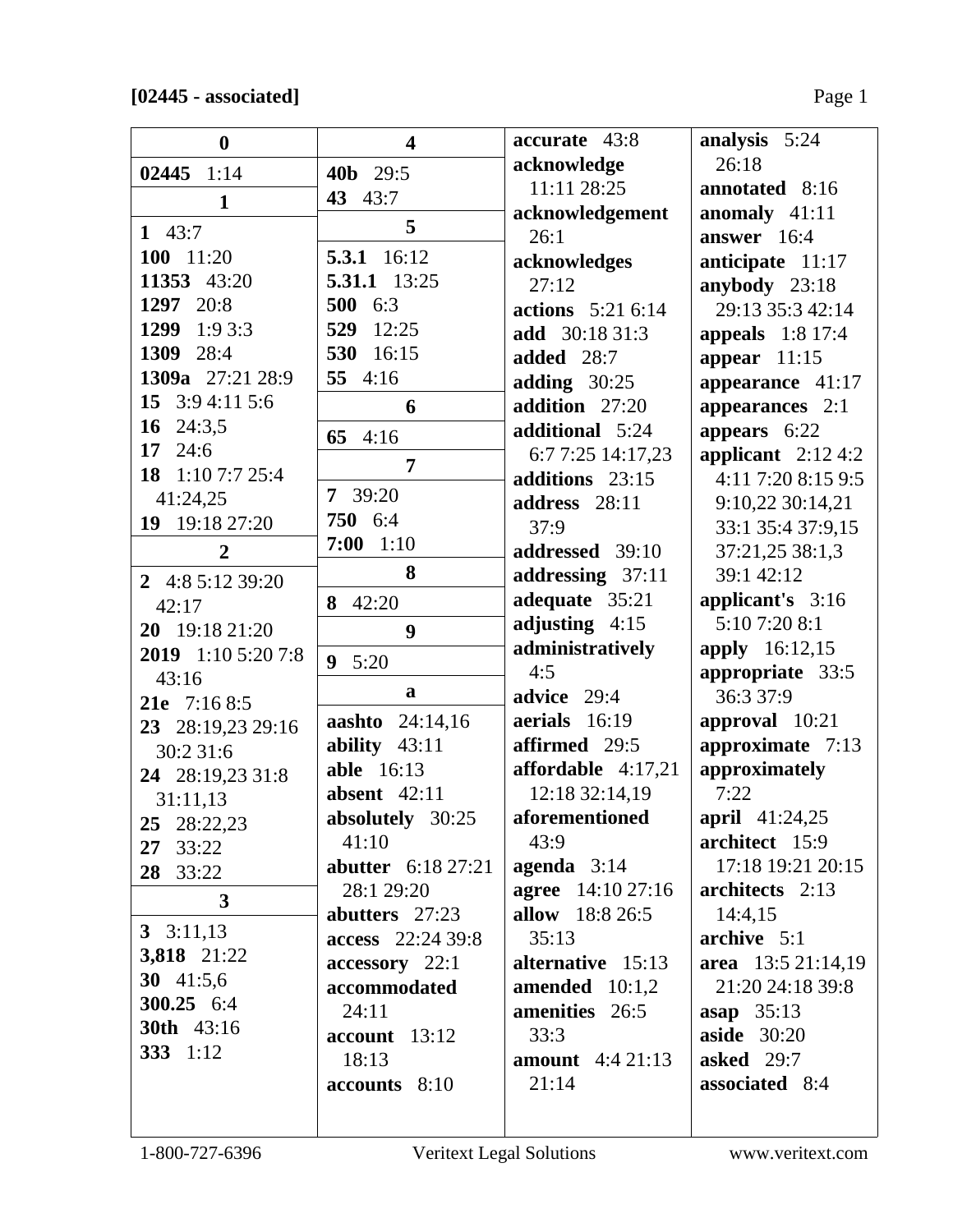| associates 7:10           | 11:15 12:1,4 17:4          | calculation 20:12  | chimney 16:18       |
|---------------------------|----------------------------|--------------------|---------------------|
| assume $13:11$            | 24:15 25:19,19             | care $24:2$        | chose $33:1$        |
| 39:21                     | 26:3 27:4,12,13            | carry $29:23$      | church $16:15$      |
| attempt $31:20$           | 30:5 32:18,25              | case $5:4$         | circulated 10:14    |
| audience 12:19            | 33:10,11                   | caution 23:13      | claim $29:18$       |
| august $5:12$             | <b>board's</b> $32:6,23$   | $\text{cbt}$ 2:13  | clarification 15:23 |
| available 4:25            | boehmer 14:12              | cease $3:13$       | clarity $10:11$     |
| <b>avenue</b> 41:5,6,7    | <b>boston</b> $40:2,3$     | center 28:5        | clean $6:13$        |
| average 15:25             | boulevard 25:12            | certain 26:22      | cleanup $7:16$      |
| aware 3:23 35:22          | bounded 25:13              | certainly 11:11    | clear $31:10$       |
| $\mathbf b$               | <b>box</b> $17:12$         | 14:3 29:9          | clearly 26:15       |
| <b>b</b> $12:13,18$       | <b>break</b> $15:20$       | certified 43:4     | 35:20               |
| background 4:10           | breathing $25:14$          | certify $43:6$     | cliff $27:5$        |
| balakrishna 2:9           | brief $5:18$               | cetera $27:7$      | close $3:12\,25:21$ |
| 14:14,14 19:20            | <b>briefly</b> $7:6$       | chairman $2:23:2$  | cloth $40:1$        |
| 20:14,22                  | broader 27:7               | 8:18 9:1,2,4,9,17  | code 14:23 16:10    |
| ballards $36:5,20$        | brookline $1:11,14$        | 9:2010:1,11,17     | collaboration       |
| 37:17 38:5,8,9            | 5:2 38:5 40:8,9            | 11:5,8,10,24 12:13 | 35:15               |
| 39:3,25 40:5,6            | <b>buckets</b> 36:15,17    | 12:20,25 13:4,9,17 | collected 6:12      |
| barrett $31:19$           | <b>building</b> $6:247:21$ | 13:20 14:9 17:13   | column $12:16$      |
| 33:18                     | 8:2 10:20 11:1,13          | 19:14,17 20:1,11   | come 15:12 40:1     |
| <b>based</b> $6:11$       | 11:19 13:10,15             | 20:25 21:3,7,23    | 42:8                |
| basically 5:14            | 16:2 21:21 23:9            | 22:1,6,11,16,21    | comfortable 9:24    |
| basis $15:1$              | 25:16 28:16 29:6           | 23:2,7,25 25:4,8   | 10:9 15:4           |
| <b>beacon</b> $1:93:4$    | 31:15,18 40:9,10           | 25:18,24 26:11     | comment 8:19        |
| 20:8 25:1,12              | 41:2,7                     | 27:11,19,24 28:6   | 10:10,15 13:10      |
| beautiful $40:4,6$        | buildings 26:22            | 28:12 29:13,22     | 19:21 20:25 23:19   |
| behest 23:8               | 27:13 28:7 40:2,3          | 30:16 31:12,16     | 26:8 30:20 31:1     |
| <b>benefit</b> 38:15      | <b>built</b> $7:4$ 11:4    | 32:2,8,17 33:4,9   | 32:25 35:6 36:21    |
| <b>benefits</b> 37:20     | 16:21                      | 33:20 34:8,18,24   | comments 23:23      |
| bennett $11:5,7$          | <b>bulk</b> $15:17 \ 17:9$ | 35:19 36:8,12      | 24:2 37:2           |
| 15:9,11 16:5              | <b>burloff</b> $39:24,24$  | 38:7,11 39:13,15   | commercial 4:16     |
| <b>best</b> 16:3 43:10    | 40:16,20,23 41:4           | 41:13,19,23 42:3   | 28:16 32:20         |
| <b>better</b> 35:25       | 41:10                      | 42:11,16           | commissioner        |
| bifurcate 17:13           | busy $11:9$                | change $4:22$      | 10:20 11:1 15:7     |
| big $40:5$                | <b>bylaw</b> 3:18 16:9     | changes 10:3       | 16:3 23:9 29:6      |
| <b>bit</b> $14:426:25$    | 17:5                       | characteristic     | 31:15,18            |
| 35:10,14                  | $\mathbf c$                | 11:18              | commonwealth        |
| <b>block</b> 39:7         | c $3:1$ 12:20 43:1,1       | characterize 5:25  | 43:2,6              |
| <b>board</b> $1:82:3,4,5$ | cable $5:1$                | charges $4:19$     | comparative 25:8    |
| 3:19,24 10:5,12           |                            |                    | 25:10 26:14         |
|                           |                            |                    |                     |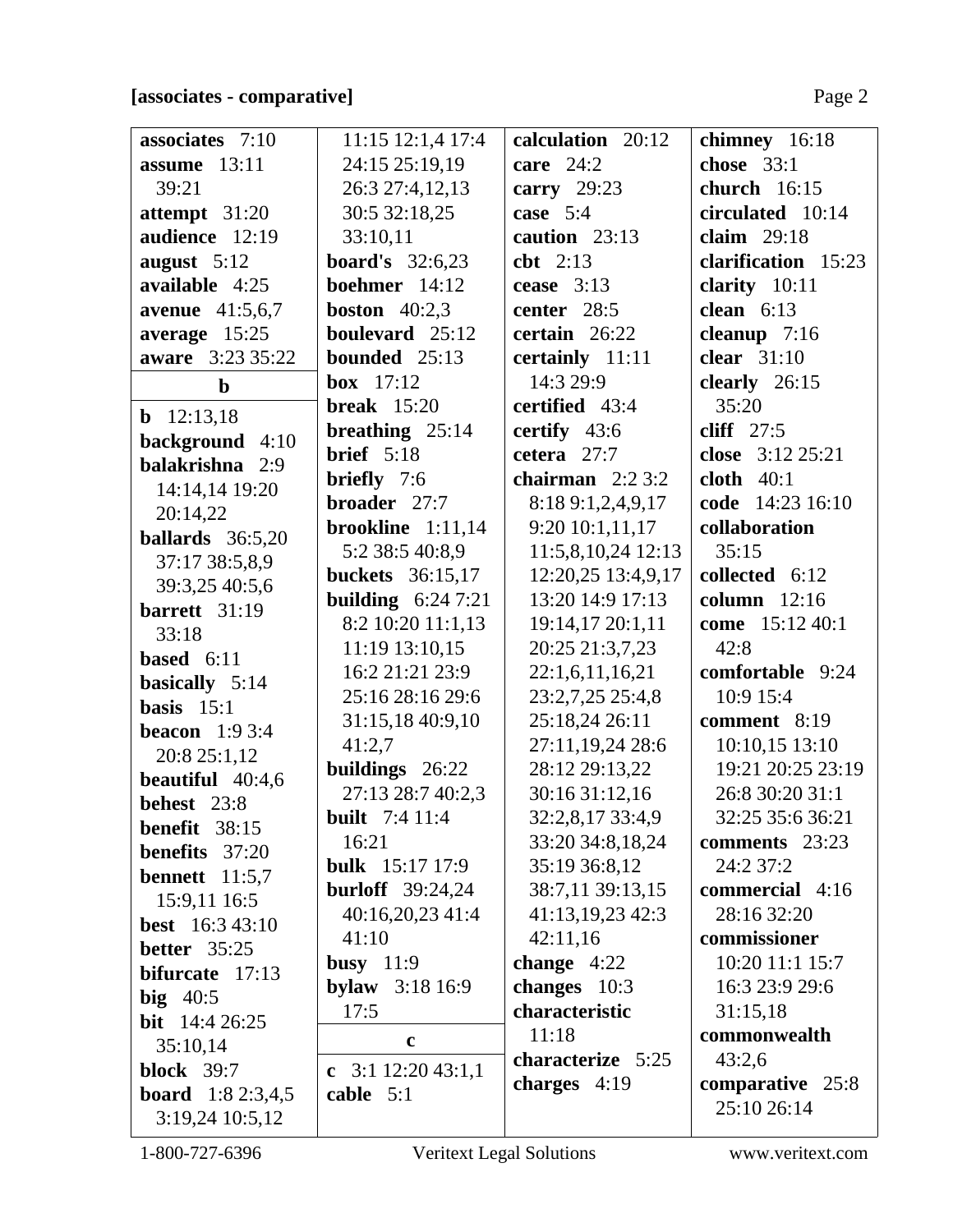# **[complete - discussion]** Page 3

| complete 8:20           | consideration             | cubic $6:4$              | derricks 16:18         |
|-------------------------|---------------------------|--------------------------|------------------------|
| 43:8                    | 40:11                     | curb $24:12$             | describes 31:23        |
| completed 10:13         | considered 28:25          | curbs 37:23              | describing 32:6        |
| completely 5:25         | 37:8                      | current 8:1              | design $4:12,207:2$    |
| <b>complex</b> 3:23 4:1 | considering 36:6          | currently 3:12           | 7:20 8:2,8 12:25       |
| 35:23                   | consistent 10:24          | cuts 24:12               | 16:23 22:21,23         |
| complicated 33:25       | construct 10:8            | cycle 34:5               | 26:18 36:22            |
| comprehensive           | construction 6:8          | $\mathbf d$              | detail $29:17$         |
| 3:4,24                  | 11:12 37:16               | <b>d</b> $3:112:25$      | details 20:16          |
| concealed 16:24         | consult 34:1 36:21        |                          | detected 5:14          |
| <b>concern</b> 36:23,25 | 37:5                      | daily $41:12$            | determine 5:7          |
| concerned 4:21          | consultant 5:10           | dan $5:16,206:25$        | developer 4:15,20      |
| concerning 29:11        | 8:1 29:6                  | <b>date</b> 5:23 6:12    | 14:15                  |
| 37:23                   | consultation 31:18        | 23:20                    | dewatering 7:14        |
| concerns 7:11,19        | consulted 29:5            | <b>dated</b> 5:12,20 7:7 | 7:188:3,5              |
| 8:6 37:11               | 31:15                     | day $43:16$              | dhanda $2:12$          |
| concluded 31:22         | contaminant 8:4           | deadline $42:13$         | difference 15:19       |
| conclusion 29:24        | contaminated              | <b>deal</b> 36:24        | differences 25:14      |
| 31:25                   | 6:10                      | dealing $15:8$           | different 8:10         |
| conclusions 5:19        | <b>context</b> 34:19      | december 8:10            | digest $35:25$         |
| concur 6:6              | contingency 6:9           | decide 6:18              | diligence 29:3,11      |
| condensed 13:23         | continued 42:17           | decision 3:21            | 30:8,10 31:24          |
| condition 15:16         | convened 4:11             | 23:12 30:23 31:4         | 34:6                   |
| 17:8 30:22 34:4         | convention 15:23          | <b>deck</b> 19:3         | dimensionally          |
| conditions 3:22         | conversation              | <b>deem</b> 38:24        | 24:10                  |
| 4:1,9 5:4 6:12 9:2      | 34:20                     | deems 37:19              | dimensions 19:22       |
| 15:20 35:2,11,20        | conveyors 16:18           | define $29:22$           | <b>direct</b> 27:21,22 |
| 35:24 36:6,15,16        | copula 16:16              | definitely 5:6           | 29:8                   |
| 37:4 38:23              | <b>correct</b> 8:23 10:16 | definition 29:23         | directly $25:11$       |
| confirm $11:2,6$        | correction 20:15          | delay $23:3$             | $disappoint$ 33:20     |
| 24:25                   | corrections 23:16         | delete 20:23 31:11       | disappointed           |
| confirmation 24:7       | cost 38:2                 | deleted 20:2,3,18        | 32:14                  |
| 24:20                   | counsel 30:21             | 23:8                     | disappointment         |
| confirmed 7:24          | <b>couple</b> 15:4 19:22  | deletion 10:15           | 32:24                  |
| confusing $32:3,5$      | court $4:24$              | demo 23:3                | discern 29:3           |
| confusion 32:9          | covered $17:11$           | denial 10:21             | disclosures 42:14      |
| conjunction 26:20       | create $38:20$            | departments 37:3         | discuss $4:836:3,7$    |
| consider 37:4,14        | created 10:9              | 38:18                    | discussing $38:22$     |
| 40:10                   | crosswalks 37:24          | depending $18:15$        | discussion 37:25       |
| considerable 4:3        | $\text{csr}$ 1:18         | depth $7:13,24$          | 38:1                   |
|                         |                           | 26:21                    |                        |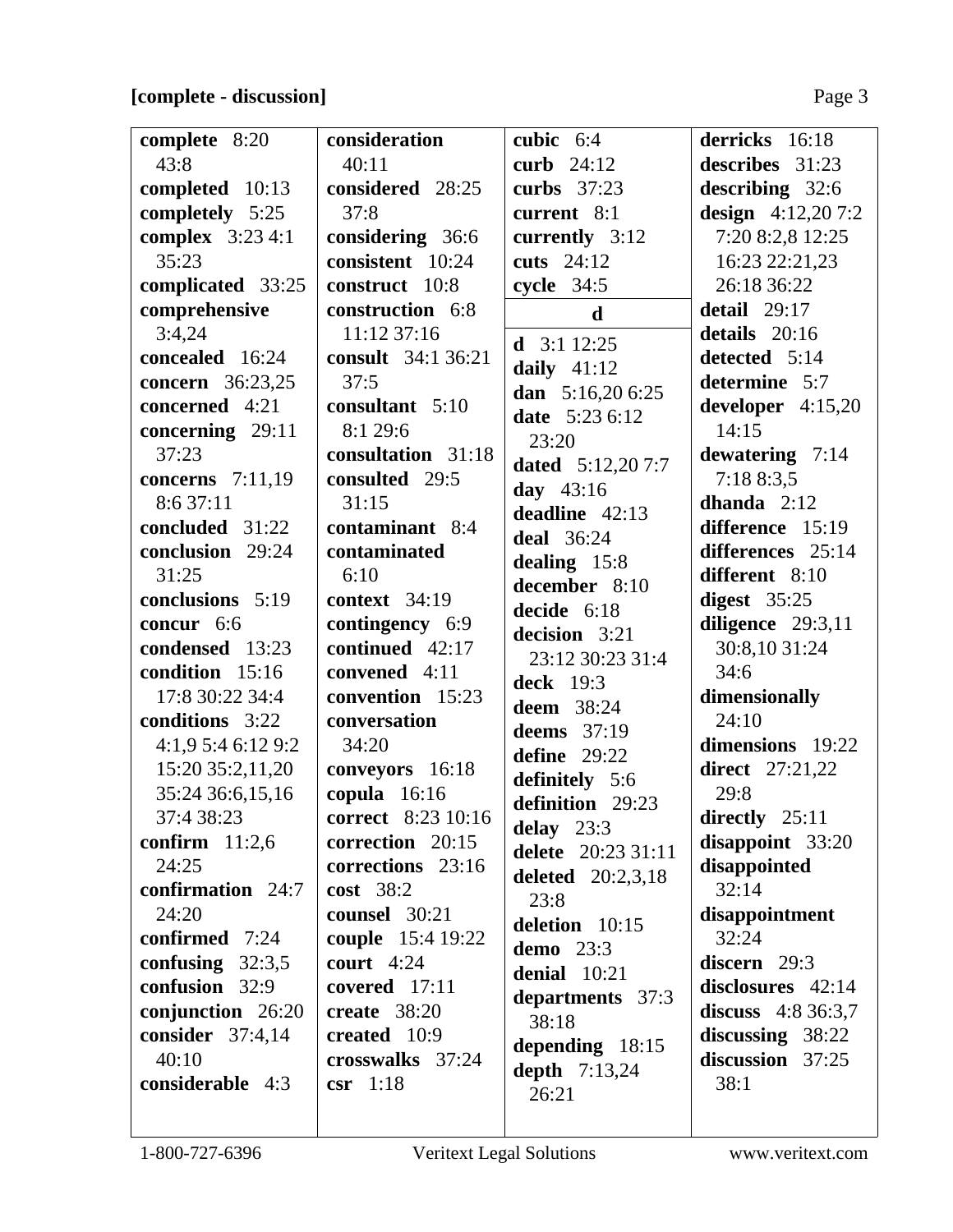# **[displeasure - frankly]** Page 4

| displeasure 32:19        | 17:15, 19, 24 18:2, 6        | expensive 3:25        | <b>fill</b> $23:193:3:2$      |
|--------------------------|------------------------------|-----------------------|-------------------------------|
| disposal $6:1,5$         | 18:8, 11, 14, 21, 22         | expertise 37:6        | finale $42:5$                 |
| dispute 28:20            | 18:24 19:2                   | explain 25:5 28:22    | find $32:4$                   |
| 29:19 30:24 31:1         | elevators 17:1               | explained 14:18       | <b>finding</b> $26:627:13$    |
| 31:1,2                   | eliminate $25:17$            | expressed 32:13       | 33:10 34:4                    |
| distance 24:17           | elimination 24:22            | 32:19                 | findings $3:216:16$           |
| <b>district</b> 12:21,21 | emphasized 14:12             | expressly 29:6        | 23:12,25 24:3                 |
| 20:6 22:14               | engler 2:11 9:20             | extend 8:2            | 25:18,19 34:14                |
| ditto $34:1$             | 9:21 10:2,16                 | extension 3:11        | fine $8:2023:933:9$           |
| division $24:7,21$       | 11:10 35:5                   | extensive 35:11       | <b>fire</b> 39:8              |
| documents 11:13          | ensure 5:9 10:24             | <b>extent</b> 35:8,12 | <b>fires</b> 16:16            |
| <b>doherty</b> 1:18 43:4 | enter 39:19                  | extra $15:4$          | first $20:17,2330:1$          |
| 43:21                    | entirely 36:17               | f                     | 31:6                          |
| doing $29:17$            | <b>entrance</b> 19:17,23     |                       | $fit$ 36:17                   |
| $dpw$ 23:9 36:22         | entry 39:18                  | f $13:9,1743:1$       | <b>five</b> 18:7              |
| 37:18,19 38:1,19         | environmental                | $f.1 \quad 13:20$     | <b>fixed</b> 23:14            |
| draft $4:85:423:12$      | 6:13,207:11                  | $f1 \quad 19:14$      | flagpoles 16:19               |
| 35:9                     | equipment 13:22              | facetime $42:15$      | floor $1:13$ 13:4             |
| drafted 3:22             | 15:3 17:2 18:4               | facilities 22:22      | 15:1,1 18:1,7,7,23            |
|                          |                              | fact 23:15            | 19:7 20:24 21:20              |
| drag $42:9,10$           | estimate 38:2<br>$et \ 27:7$ | factual 28:12         |                               |
| due 29:3,11 31:23        |                              | fairly $3:25$         | floors $20:17$                |
| 34:6                     | europe 39:4                  | far $32:533:21$       | flushed $26:25$               |
| dwelling 22:8            | evening 3:2 34:11            | farewell 41:17        | follows $3:14$                |
| e                        | 39:22                        | fat $40:5$            | foot $14:1020:17$             |
| e $3:1,1$ 13:4 43:1,1    | event 6:9 34:25              | favor 21:3 30:25      | 20:20 40:15,16                |
| earlier 7:17 9:13        | eventually 5:4               | federal 40:2          | foreclose 35:1                |
| 9:13                     | everybody 12:17              | <b>feel</b> 28:24     | foregoing 43:7                |
| easier $35:15$           | evolution 8:8                | feeling $33:11$       | foresee 11:21                 |
| east 29:20               | exactly 26:15                | feelings 32:6         | forth 43:10                   |
| egress 28:21 29:18       | example 18:23                | feet 7:13,22 14:1,3   | forty $7:13$                  |
| 29:19                    | 36:5 38:19                   | 14:8,16 15:1,4        | forward $29:23$               |
| eight $25:15,20,21$      | examples 40:7                | 16:10 17:3,10,12      | <b>found</b> $27:432:2$       |
| 25:23,24,25              | exceed 14:7 17:2             | 17:25 18:3,7,15,15    | foundation 7:12               |
| eighty $36:15$           | exceptions 13:20             | 18:23,25 19:9,18      | <b>four</b> $14:23$ $18:7,15$ |
| either 18:2              | 14:1                         | 19:18,24 20:13,21     | 18:15, 17, 17 19:18           |
| electrical 16:23         | exclude 34:21                | 21:13,22 22:3         | 40:15                         |
| element 15:20            | excluded 3:17                | 25:20,21,25           | fourteen 14:3                 |
| elements 39:10           | <b>exist</b> 26:13           | field $7:25$          | 17:12                         |
| elevation 7:23           | expect $35:10$               | figure $30:11$        | <b>frankly</b> $28:2135:2$    |
| elevator $14:18,22$      | expedient 8:14               | files 5:3             | 35:23                         |
| 16:11,12,19 17:6         |                              |                       |                               |
|                          |                              |                       |                               |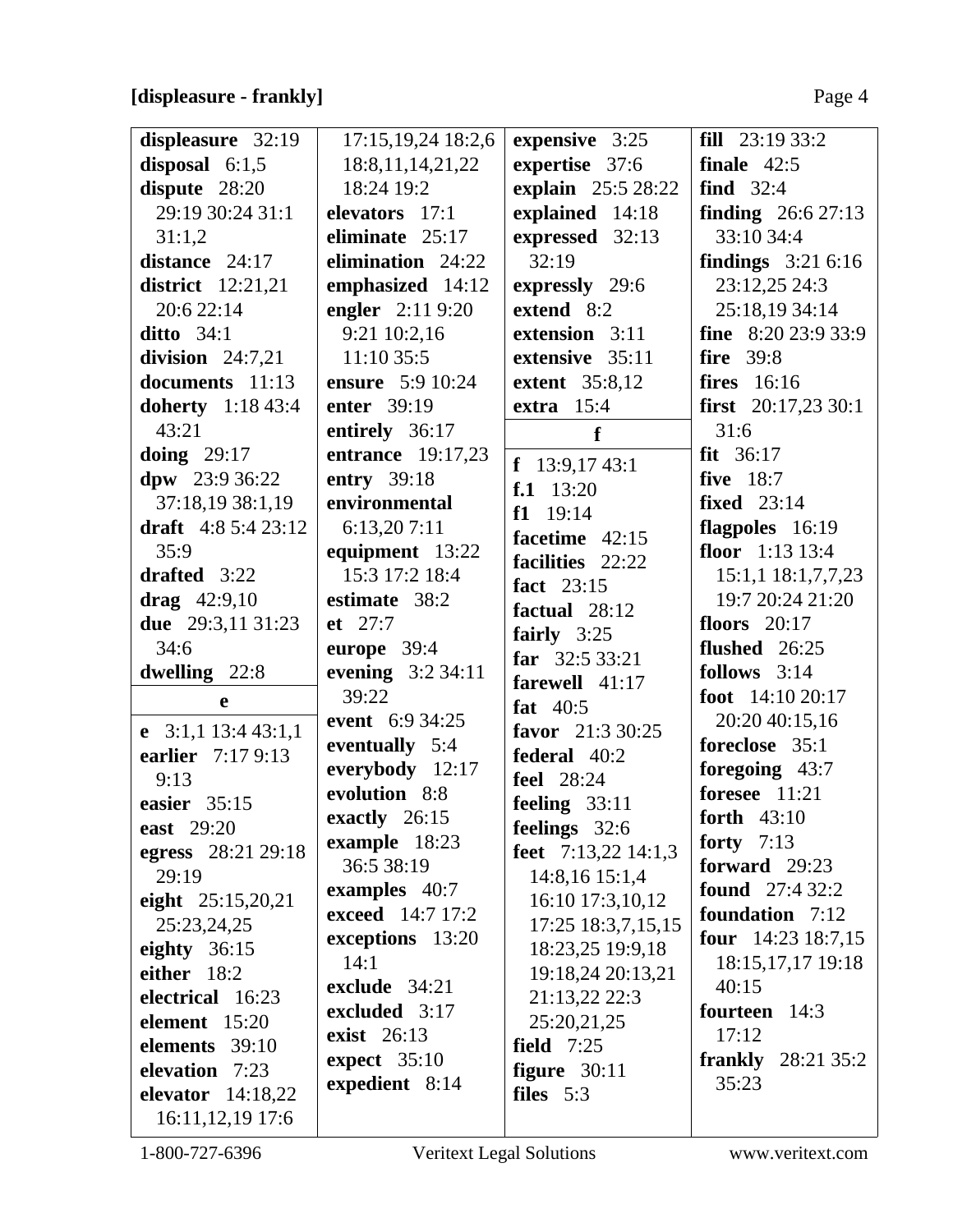# **[front - interesting]** Page 5

| front $12:124:9,11$      | geotech $5:10,16$      | group 5:2                    | high $14:13$              |
|--------------------------|------------------------|------------------------------|---------------------------|
| 24:23 27:7 41:2,3        | 6:17,20 8:11,13        | guess 23:8 35:7              | higher $16:10,11$         |
| full $16:1$              | 39:11                  | guidance 15:10               | 18:3                      |
| fully $36:7$             | geotechnical 6:21      | 29:7                         | highest 18:1              |
| furnishings 40:17        | 7:118:1                | guide $29:8$                 | <b>history</b> 3:21 23:13 |
| <b>further</b> 4:19 7:15 | getting 38:16          | $\mathbf h$                  | 23:18                     |
| 10:10 14:18 15:10        | $\mathbf{gfa}$ 32:15   |                              | <b>hours</b> 19:22        |
| 18:9 30:13 32:23         | give 39:14             | $h$ 20:2,2,3,5               | house $40:4,4$            |
| 42:12                    | given $41:11$          | hall 1:11 25:13,21           | housing $4:17$            |
| fuss $5:17$              | giving $42:12$         | <b>hand</b> 10:6 43:16       | 12:18 29:4 31:21          |
|                          | global 10:13 26:1      | handed 9:18                  | 32:14,19                  |
| g                        | globally 33:11         | handle $6:18$                | $\mathbf{i}$              |
| $g$ 3:1 19:17,24         | glove $10:6$           | hanging 5:5                  |                           |
| g175 12:21               | go 10:5 18:8 30:3      | happen $11:22$               | i.1 $21:7$                |
| garage 7:22 19:18        | 30:13 32:5 33:21       | happening 11:21              | <b>identified</b> 6:10    |
| 19:23                    | 39:6 40:1,3            | happens 15:5                 | imagine $14:5$            |
| gei 5:11,23 6:2          | going 23:11 24:8       | happy $20:2$                 | immediate 3:6             |
| $gei's$ 6:6              | 25:5 26:12 27:1        | hard $42:12$                 | immediately 37:15         |
| geller 2:2 3:2,6         |                        | <b>haril</b> $2:13 \; 14:21$ | impact $4:14$             |
| 8:18 9:1,2,4,9,17        | 28:14 30:18,24         | hazardous 5:8,14             | important 28:25           |
| $10:1,11,17$ 11:5,8      | 31:3 32:10 33:24       | head $9:6$                   | 35:3                      |
| 11:24 12:13,20,25        | 34:20 36:17 38:1       | health $42:7$                | impractical 38:24         |
| 13:4,9,17,20 14:9        | 38:14,22 39:19         | <b>hear</b> $3:15\,42:13$    | improvement               |
| 17:13 19:14,17           | 40:10 41:15 42:4       | heard $15:8$                 | 37:23                     |
| 20:1,11,25 21:3,7        | 42:4                   | <b>hearing</b> $1:83:3,9$    | <b>inch</b> 19:24         |
| 21:23 22:1,6,11,16       | <b>good</b> $3:234:10$ | $3:12\,4:6,7\,5:6$           | <b>inches</b> 19:18       |
| 22:21 23:2,7,25          | $grade$ 7:23           | 10:23 35:8,10,18             | <b>included</b> 6:9 13:14 |
| 25:4,8,18,24 26:11       | grant 3:24 10:13       | 39:19,20 42:19               | includes 5:19             |
| 27:11,19,24 28:6         | 17:7                   | 43:9                         | 35:22                     |
| 28:12 29:13,22           | granted 15:13          | height 13:9,11,14            | inclusive $9:25$ 10:3     |
| 30:16 31:12,16           | 17:4                   | 13:15,21 14:1,10             | 10:15                     |
| 32:2,8,17 33:4,9         | granting $40:10$       | 14:17 15:24 17:2             | increased 32:20           |
| 33:20 34:8,18,24         | great 11:24 35:20      | 26:6, 14, 15, 19, 21         | <b>indicative</b> 6:13    |
| 35:19 36:8,12            | 39:15                  | 26:23 27:8                   | information 6:11          |
| 38:7,11 39:13,15         | green $21:19$          | heights $25:9,11$            | <b>initial</b> 9:12 37:24 |
| 41:13,19,23 42:3         | grocery $28:1$         | <b>held</b> 43:9             | insists $12:7$            |
| 42:11,16                 | gross 4:15 21:20       | <b>helpful</b> 8:17 12:19    | inspector 11:19           |
| general 12:16            | $ground$ 39:3          | 35:9,14                      | instance 37:22            |
| 25:21 38:9               | groundwater 7:1        | hereinbefore                 | intensity $4:13$          |
| generally 6:3            | 7:1,14,18,23,24        | 43:10                        | interactive 5:2           |
| geoff 2:11 9:21          | 8:3                    | hereunto $43:15$             | interesting $37:10$       |
| 37:14                    |                        |                              |                           |
|                          |                        |                              |                           |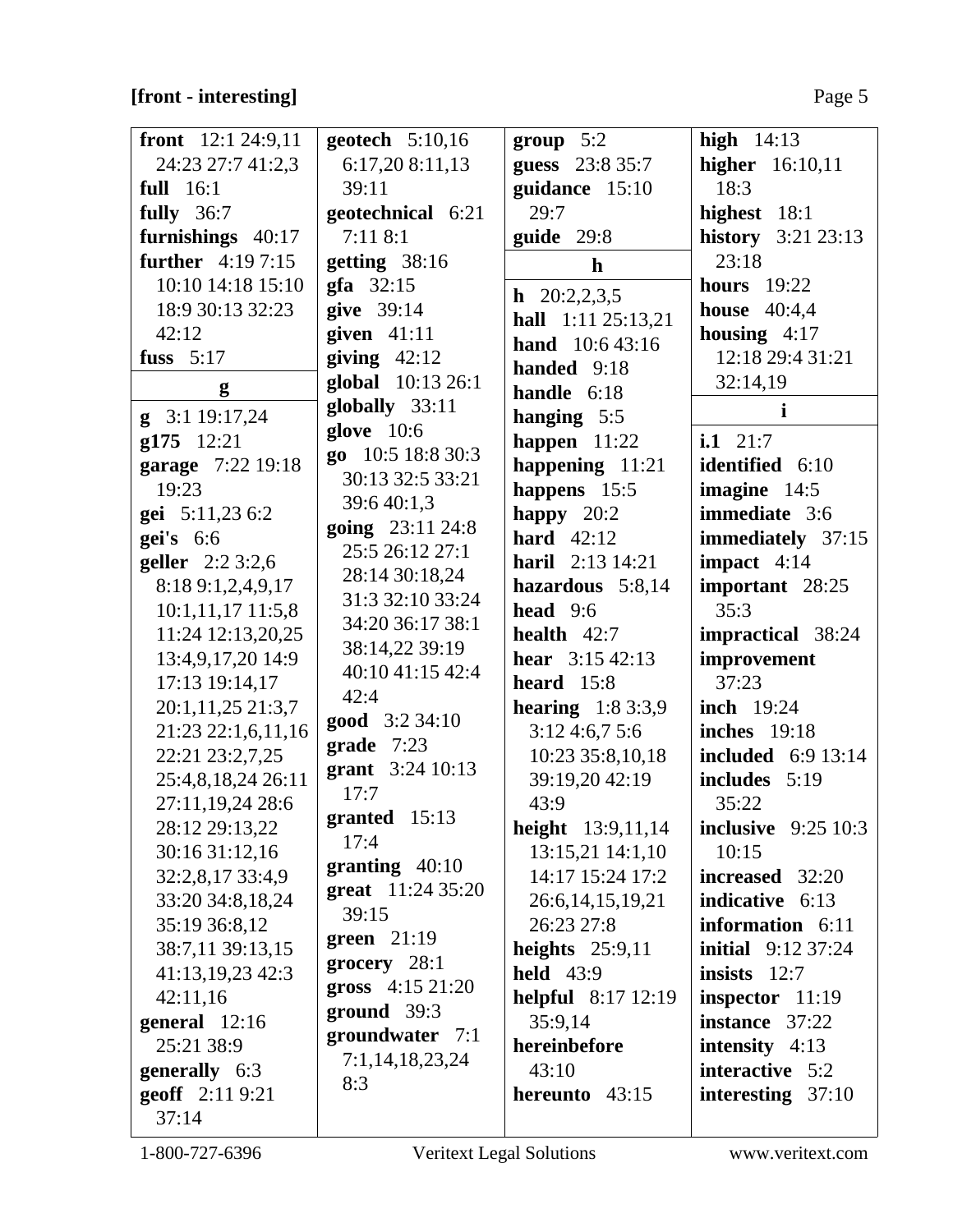| interior 19:7              | knowledge 43:11            | longwood 37:23           | means $3:11$                         |
|----------------------------|----------------------------|--------------------------|--------------------------------------|
| introduced 10:4            | knows 10:5 37:19           | 41:5,6                   | measure 15:24                        |
| island $27:6$              | l                          | look 21:15 23:11         | measured 14:2                        |
| <b>issue</b> 29:9,12 30:6  | $1 \quad 22:21$            | 26:19 29:1,10            | measurements                         |
| 30:14                      |                            | 33:16 40:2               | 7:25                                 |
| issues $7:1,28:4,13$       | lafrance $5:17,20$         | looking $10:22,23$       | $measuring 15:24$                    |
| 32:7 38:21                 | 6:257:7                    | 16:22                    | mechanical 13:22                     |
| <b>item</b> 24:3 31:6      | landing $19:6$             | lose $37:7$              | 14:10 15:2,3,19                      |
| iterations 7:17            | landscape $21:7,12$        | $loss$ 24:8              | 16:9,23 17:2 18:4                    |
|                            | 21:14,18                   | <b>lot</b> $22:340:3,7$  | mechanicals 13:11                    |
| j                          | language 33:16             | <b>lower</b> 14:6        | 13:14,16 14:13,16                    |
| $i \t 22:1$                | large $6:13$               |                          | 16:9 17:6,10                         |
| <b>jennifer</b> $1:1843:4$ | <b>leads</b> 28:23 31:24   | m                        | meet 21:20 24:14                     |
| 43:21                      | lease $28:14$              | $m \quad 23:2$           | 32:16                                |
| <b>jesse</b> 2:2 3:5 36:2  | leases 28:15,15,17         | machine 17:20            | meeting $24:15$                      |
| <b>job</b> $35:15$         | <b>leave</b> 29:21 30:3    | 18:13                    | meiklejohn 2:5                       |
| joe's $6:19\,27:25$        | 33:12 40:14                | maintain $33:1$          |                                      |
| 28:4,14,16                 | leeway $14:4$              | maintenance              | 3:7 12:12,24 13:3<br>13:7 15:22 16:7 |
| <b>johanna</b> 2:3 3:6     | <b>left</b> 3:6,7 5:5 24:6 | 18:14,18,25              |                                      |
| 12:6                       | 24:19                      | making $35:15$           | 17:17,23 18:10,20                    |
| judi 31:18 33:18           | $\text{legal } 31:21$      | management 6:8           | 19:1,6,10,13 21:5                    |
| july $3:94:115:6$          | lessen $4:13$              | 7:14,18                  | 21:10 22:10,19,25                    |
| <b>jump</b> 8:19 24:1      | letter $29:7$              | manufacturer's           | 23:4 27:16 28:5                      |
| jumping $37:14$            | level 11:12 30:15          | 18:16                    | 30:7 33:22 34:3                      |
| jurisdiction 29:2          | 30:17                      | margaret 39:24           | <b>member</b> 2:3,4,5                |
| 30:6,12 31:22              | <b>levels</b> $7:38:10$    | maria 2:7 4:6 9:11       | 39:17                                |
| justifies 26:22            | life 29:9,11               | 9:25 10:13 11:19         | members $12:1,4$                     |
| $\bf k$                    | limit $17:3$               | 21:1 23:19 35:9          | 35:23                                |
|                            | <b>line</b> $20:722:3$     | 35:14,17,22 36:13        | mention 4:24                         |
| <b>k</b> 22:6,11           | <b>list</b> $9:12,2510:23$ | 36:14 38:17 39:14        | 39:16                                |
| $k1$ 22:12                 | 12:2,4,16 36:9,13          | 41:17                    | mentioned 15:9                       |
| $k2$ 22:12                 | 39:9                       | maria's $11:10$          | methods 34:4                         |
| <b>kate</b> 2:4 3:8 36:10  | listing $36:16$            | mass 29:4 31:21          | metric $26:19$                       |
| 38:13 42:8                 | lists $38:14$              | massachusetts            | migration 8:4                        |
| <b>keep</b> 16:13 17:9     | <b>little</b> $14:426:25$  | 1:1443:2,6               | minimizes 15:17                      |
| 27:1 31:8                  | 33:25 35:10,14             | <b>masts</b> 16:19       | $minimum$ 17:16                      |
| <b>key</b> 35:21           | live $5:1$                 | materials 5:8,14         | 20:5,11                              |
| $\textbf{kill}$ 31:7       | locations 15:5             | <b>matter</b> 29:8 41:24 | minutes 42:6                         |
| know 11:19,22              | <b>long</b> $35:2437:3$    | $maximum$ 13:4,9         | missing $24:4$                       |
| 17:19 30:12,22             |                            |                          | mitigation 37:20                     |
| 32:9 35:17 38:23           | <b>longer</b> $7:1,28:5$   | 13:21 14:1               | $mix$ 4:15                           |
| 39:17 41:16                | longstanding               | <b>mean</b> 27:5 35:8    |                                      |
|                            | 29:18                      | 38:8                     |                                      |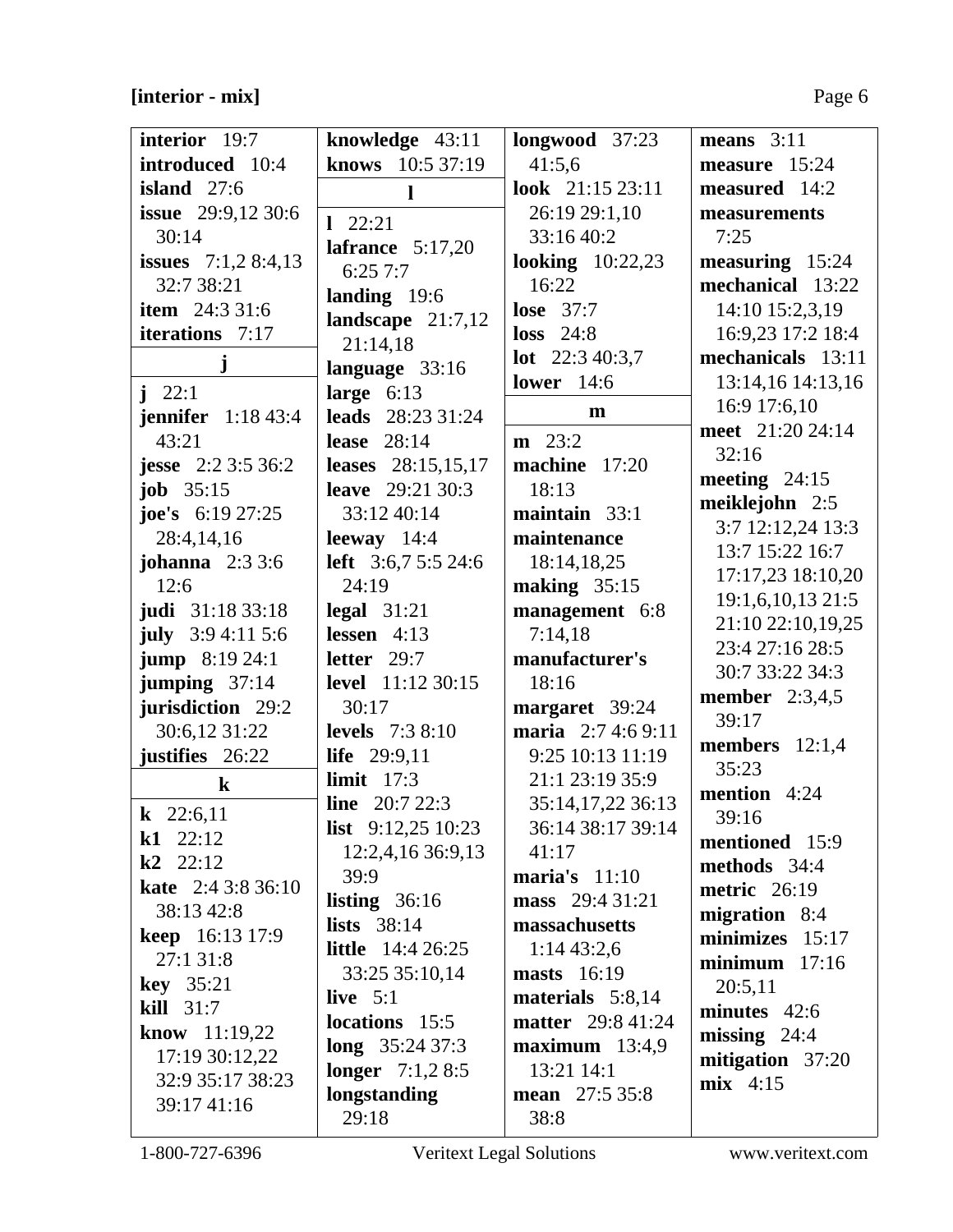| modified 19:15          | <b>non</b> 38:20          | ordinances 3:18         | <b>pelham</b> 25:13,21   |
|-------------------------|---------------------------|-------------------------|--------------------------|
| monitors 16:20          | normal 3:18               | original 20:3           | penthouses 16:19         |
| monuments 16:16         | normally 16:21            | overlay $22:14$         | 17:1,7                   |
| morelli $2:74:7$        | notary $43:5$             | override 14:22          | <b>people</b> 3:10 24:1  |
| 8:24 9:3,16,19          | notation 6:6              | 17:15,25 18:2,12        | 34:25 38:23 40:20        |
| 10:18 12:15 13:13       | <b>note</b> 10:18         | 19:5,10                 | percent 11:20            |
| 13:24 14:20 15:7        | <b>noted</b> 5:23 6:2     | overrides 14:18,23      | 21:20                    |
| 15:15 16:2,14           | 19:21 20:15               | oversight 28:21         | performed 5:23           |
| 20:19,23 21:2,11        | <b>number</b> 3:25 15:4   | oversized 33:12,13      | 7:25                     |
| 21:17 22:13 23:21       | 18:4 25:4 32:14           | $\mathbf{p}$            | permanent 36:20          |
| 24:5 25:2,7,10          | $\bf{0}$                  |                         | permanently 39:7         |
| 26:17 27:15,18,22       |                           | $p \quad 3:1$           | permit $3:4,25$          |
| 28:3, 10, 24 31:5, 8    | $0 \quad 3:1$             | <b>p.m.</b> $1:1039:21$ | 11:13 14:2 15:14         |
| 31:10 32:1,11,21        | $o'neil$ 5:17             | 42:20                   | 17:3                     |
| 33:19,24 34:6           | objection 40:15           | page $5:3$              | permits $30:13,15$       |
| 36:19 37:18 40:13       | objective 36:23           | pages 43:7              | 30:17                    |
| 40:18,21 41:1,8         | observation 16:17         | pandya 2:13 14:21       | <b>person</b> 16:3 17:24 |
| movie $42:6$            | 17:1                      | 14:21 17:22 18:6        | perspective 13:25        |
| $\mathbf n$             | <b>obtain</b> 22:23 30:15 | 18:12,22 19:3,8,12      | pertained 30:23          |
|                         | obvious $35:16$           | paragraph 5:18          | pertaining 5:3           |
| $\mathbf{n}$ 3:1 23:7   | obviously 4:3             | 29:16                   | pertains 28:20           |
| name $3:5$              | 23:19 34:14 35:12         | paragraphs 7:7          | peter $34:1$             |
| nay 12:5,6,6            | occupancy 5:10            | parcel 12:9             | photographs              |
| near $8:5$              | occupied 24:14            | parked 22:23            | 39:18                    |
| nearby $7:15$           | october 3:11,13           | parking $4:137:4$       | pictures 40:24           |
| necessarily 16:6        | 4:8 39:20 42:17           | 7:22 22:7,14,17,22      | 41:11                    |
| necessary 5:25          | <b>offer</b> 8:22 34:8    | 22:24 24:8,10,13        | piece $28:7$             |
| 11:3                    | offered 7:3               | 24:18,21,23 32:16       | pieces 3:20              |
| necessity 26:10         | okay 9:4,9 10:4           | 37:11 40:23 41:3        | place 28:5 32:23         |
| <b>need</b> 10:7 19:24  | 12:8 17:21 20:19          | 41:9                    | 39:21 43:10              |
| 23:15 24:20 27:9        | 20:20 27:19 32:21         | <b>part</b> 8:5 11:12   | placed $4:1$             |
| 28:23 30:13,16,17       | 35:441:2242:13            | 12:8 28:15 37:16        | plan 6:8 10:8 19:4       |
| 31:9,13 35:21           | omissions 10:19           | <b>party</b> $8:7$      | 32:12                    |
| 40:14,16                | <b>onus</b> 11:14         | passengers 19:2         | planner $2:7$            |
| needed 14:17 39:8       | open 21:7,18              | <b>path</b> 40:17       | plans $6:23 \ 10:6,22$   |
| <b>needs</b> 3:12 26:24 | 41:24                     | pay 38:3                | 10:25 14:3 21:12         |
| 27:2 32:18              | opinion $31:21$           | pedestrians 40:6        | pleasure $9:22,23$       |
| negative $9:729:5$      | opportunity 34:9          | 40:12                   | plus 14:23 18:7,15       |
| neighbor 31:3           | 35:1 37:8                 | <b>peer</b> 5:16 6:2,21 | 18:17,21,25              |
| neutral 10:20           | opposite $26:16$          | 6:22 8:12,22            | point 11:11 14:12        |
| <b>never</b> 26:18 38:4 | <b>order</b> 10:7 24:1    | 24:13 34:1              | 30:11                    |
| 38:11                   | 30:14                     |                         |                          |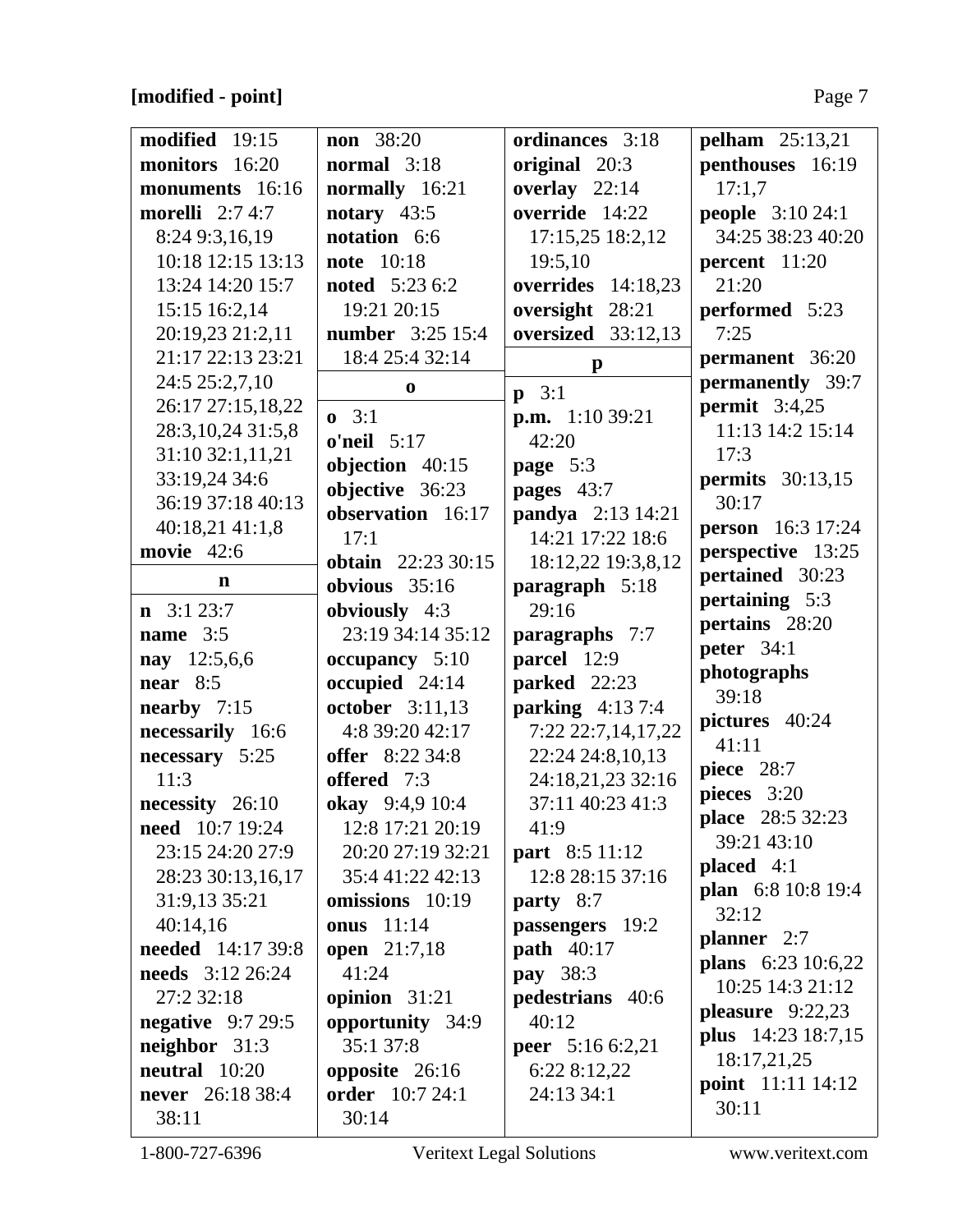# **[popping - reserve]** Page 8

| popping 14:25            | program $7:16,21$        | quote 5:23 6:1           | referring $27:25$        |
|--------------------------|--------------------------|--------------------------|--------------------------|
|                          |                          |                          | refers $26:7$            |
| <b>portion</b> 4:18 35:3 | prohibiting 22:23        | r                        |                          |
| 35:21                    | project $3:234:1$        | $\mathbf{r}$ 3:1 43:1    | regarding $8:11,25$      |
| possible 24:10           | 6:9,24 7:18 8:6,8        | <b>raise</b> 34:20       | 13:25 24:17,21           |
| posted 5:13 39:21        | 11:3 12:9 20:8           | <b>raised</b> 7:19 8:6   | 29:18,19                 |
| potential 8:3            | 24:9,23 27:3,9           | raj $2:12$               | regulated 7:15           |
| 29:19                    | 33:1,241:3               | ramps $37:24$            | regulations 12:21        |
| poverman $2:43:8$        | properly 30:5            | randolph $2:53:7$        | 13:21                    |
| 9:8 12:11,23 13:6        | property 20:7            |                          | <b>related</b> 6:17 27:3 |
| 13:18 14:11 16:8         | 28:20 31:2               | rashna 2:9 14:14         | relax $24:15$            |
| 19:19 20:9 21:6          | proposed 3:21            | rate $6:3$               | relevance 27:14          |
| 21:24 22:4,18            | 10:8 17:19 19:23         | <b>ratio</b> 13:5 26:22  | remains $29:21$          |
| 23:5,22 24:25            | 20:7,13,16,20            | ratios $22:17$           | remember 27:5            |
| 25:3 26:9 31:9           | proposing 8:22           | <b>reach</b> 31:21       | reminders 24:19          |
| 36:2,11 37:7 38:4        |                          | <b>read</b> 5:18 7:6     |                          |
|                          | <b>protect</b> 40:6,19   | 20:16                    | replaced 20:3            |
| 38:10 39:2,6,14          | provide 11:2             | reading $32:11$          | <b>report</b> 3:15 5:12  |
| 41:15,21 42:1,7,9        | 31:17,17 32:18           | really 26:21 28:2        | 5:17                     |
| 42:15                    | provided 7:3 9:12        | 36:21,22                 | reporter $1:184:24$      |
| <b>prefer</b> $14:7$     | 9:25 40:24               | rear $20:5$              | 43:5                     |
| preliminary 23:12        | providing 29:17          | reason 18:1              | reporting 5:21           |
| premium $24:18$          | provision 8:25           | <b>recall</b> 3:10 36:20 | reports $6:20,23$        |
| preparation 11:12        | 17:14                    | received 5:12            | 7:12,15                  |
| prepared 7:10            | provisions 16:15         | recitation 25:6          | represent 11:20          |
| 35:7,18                  | 39:10                    |                          | representing 9:21        |
| prescriptive 36:25       | <b>public</b> 4:14 16:24 | recognized 28:22         | request $3:16,17$        |
| present $7:29:5$         | 32:25 34:9,17            | recommend 6:7            | 9:11 10:7 11:3           |
| presented 4:12           | 35:23 36:4,22            | 10:21 12:15              | 13:23                    |
| 32:12                    | 37:13,20 39:17           | recommendations          | requested 12:2           |
| principal 20:6           | purpose 5:8              | 5:19                     | requests 10:24           |
| printout 12:17           | purposes 18:19           | recommended              | require $14:2$           |
|                          |                          | 10:4 32:16               |                          |
| prior $6:23$             | <b>push</b> 31:23        | reconvening 3:3          | required $6:7,14$        |
| private 31:2             | put 4:4 15:16            | <b>record</b> $3:59:21$  | 17:16 21:20              |
| probably 17:18           | 16:14 25:17 33:15        | 14:7 17:8 21:13          | requirement              |
| 29:25 30:1 36:16         | 36:9,14                  | 34:4 39:18,19            | 12:16 13:15 14:24        |
| procedural 3:20          | $\mathbf{q}$             | recycle 23:20            | 16:11 22:8               |
| 23:13,18                 | qualifiers 25:17         | reduced $4:17,22$        | requirements 4:13        |
| process 23:17 26:5       | question 16:8            | 32:15,15                 | 12:18 18:16 22:7         |
| 38:15                    | 17:17 29:1 30:8          | refer $7:12$             | 32:16                    |
| professionals            | 34:15 36:3 39:23         | reference 7:10           | requiring 7:14           |
| 36:22 37:6               |                          |                          | reserve 35:6             |
|                          | questions 8:12           | 13:21 27:2 28:14         |                          |
|                          |                          |                          |                          |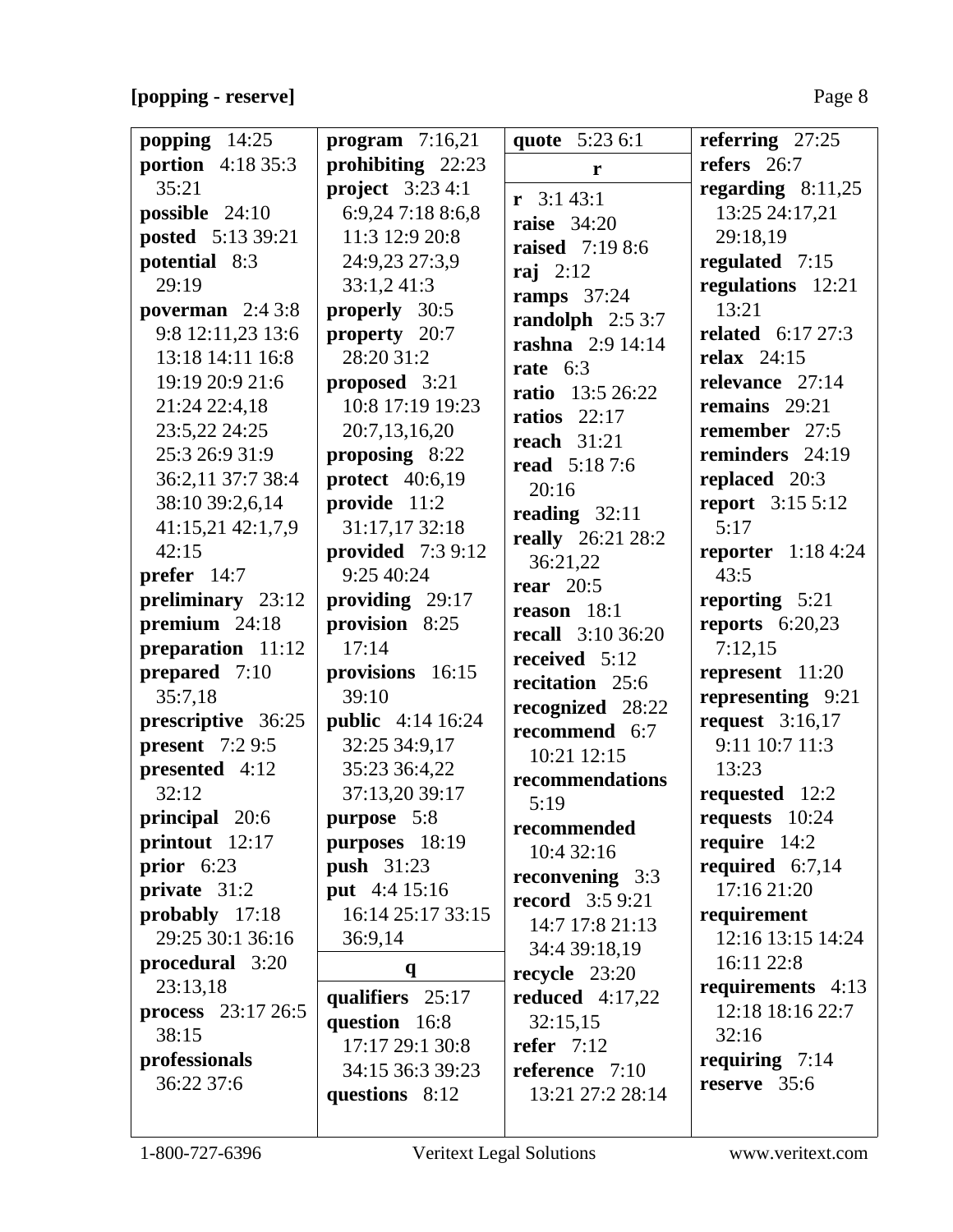# **[residential - spend]** Page 9

| residential 4:16          | <b>road</b> 27:7                 | seal 43:16          | site 5:9 6:1,14,19        |
|---------------------------|----------------------------------|---------------------|---------------------------|
| 5:9 22:17 33:3            | robots $39:5$                    | seb $9:21$          | 24:9,11,17 29:20          |
| resolve $30:14$           | robust $35:11$                   | second $20:17,24$   | 41:3                      |
| resolved 32:7             | roof $15:25 16:5,21$             | 22:11 30:2 41:16    | sites 7:15,16 8:5         |
| respect 17:15             | 17:20,24 18:3,11                 | section $13:25$     | sixth $1:13$              |
| 29:16                     | 18:18,21,24 19:2,3               | see 11:8 18:5       | size 26:4 32:25           |
| respectfully 10:6         | 19:9                             | 21:19,22 26:9       | 33:1                      |
| respond 29:4              | rooftop $16:25$                  | 35:7 37:14          | skill 43:11               |
| responding 32:24          | room $17:20$ 25:14               | seen 10:12 38:4,7   | <b>skirt</b> 14:24        |
| <b>response</b> 4:12 5:21 | rubbish $23:20$                  | 38:11 39:3          | small 10:18               |
| 6:14                      | <b>rule</b> 15:23                | sense 17:12 29:16   | smokestacks               |
| responsibility            | 12:2,3 33:18<br>run              | sentence 30:1 31:6  | 16:18                     |
| 11:15,23                  | S                                | sentences 30:2      | soil 3:15 5:7,15,24       |
| responsible 10:19         |                                  | sentiment 33:7      | 5:25 6:10,12 8:25         |
| 37:16                     | $s \quad 3:1$                    | separate $13:15$    | 9:5 34:3,12,13            |
| <b>rest</b> 30:2 31:7     | sacrificed 32:20                 | 17:6 28:7,9         | solution 37:1             |
| <b>result</b> 4:22 5:22   | safety 29:9,11                   | september 1:10      | somebody 34:19            |
| 6:15 13:22                | 38:21 40:12                      | 5:20 7:7 43:16      | 39:23                     |
| resulted 4:14             | sake 10:12                       | serving $18:11$     | somewhat 26:11            |
| results 5:11              | sample 6:3                       | set 26:21 43:10,15  | <b>sooner</b> 35:24       |
| 33:25<br>return           | sampling $5:11,15$               | setback 19:17,23    | sorry 33:20 42:13         |
| review 3:16,19,20         | 5:246:2                          | 20:7 26:21,22       | sort 33:10                |
| 5:17 6:21 7:15            | satisfied $8:7,13$               | shaking 9:6         | soule 24:9,24             |
| 13:1                      | saying 18:20 25:15<br>33:6 37:12 | share 36:13 37:2    | 37:23 40:22 41:5          |
| reviewed 7:9              | says $16:9$                      | shared 20:7         | 41:6                      |
| 19:22                     | scale $6:13$                     | shorthand 43:5      | sounds 15:15,18           |
| reviewer $5:166:2$        | scheduled $3:124:8$              | show $14:1330:4$    | 17:5,7 38:13,15           |
| 6:21,22 8:7,12,22         | schneider 2:3 3:6                | side 20:11,13,16    | southern 41:5             |
| 24:13 34:2                | 12:10,14,22 13:2,8               | 20:20 24:23 41:5    | space 21:8 22:7,7         |
| reviewing 35:2            | 13:19 15:18 19:16                | 41:5,6              | 24:10,13,21 28:15         |
| <b>revised</b> $6:247:21$ | 20:10 21:4,9,25                  | sidewalk $40:12,14$ | 28:15 32:20 33:2          |
| 9:14 32:12                | 22:5,9,20 23:1,6                 | 40:24 41:2,4,9      | <b>spaces</b> 24:8,23     |
| revision $4:12$           | 23:24 25:23 26:24                | sidewalks 37:11     | <b>speak</b> 24:5 34:9,10 |
| <b>reword</b> 28:18,19    | 29:15,25 30:10                   | 38:8, 10, 12 40:7   | 35:1,3                    |
| reworded 32:18            | 31:7,14,20 32:4,22               | signature 43:20     | spec $14:5$               |
| rework 31:6               | 33:6,17 34:15,22                 | silos 16:18         | <b>special</b> 12:20 14:2 |
| right $3:89:3,16,19$      | 38:13 39:5 42:8                  | simply 10:22 12:4   | 15:13 17:3                |
| 13:13 18:12 19:4          | schneider's 3:7                  | 20:4 24:19 33:12    | specific $38:8,16$        |
| 19:8 27:15 31:19          | screened 16:24                   | 33:13               | specifically 6:1          |
| 34:24 35:6 39:11          | screening $15:2,3$               | sink $39:3$         | <b>spend</b> 38:22        |
|                           | 15:17,19 17:9                    |                     |                           |
|                           |                                  |                     |                           |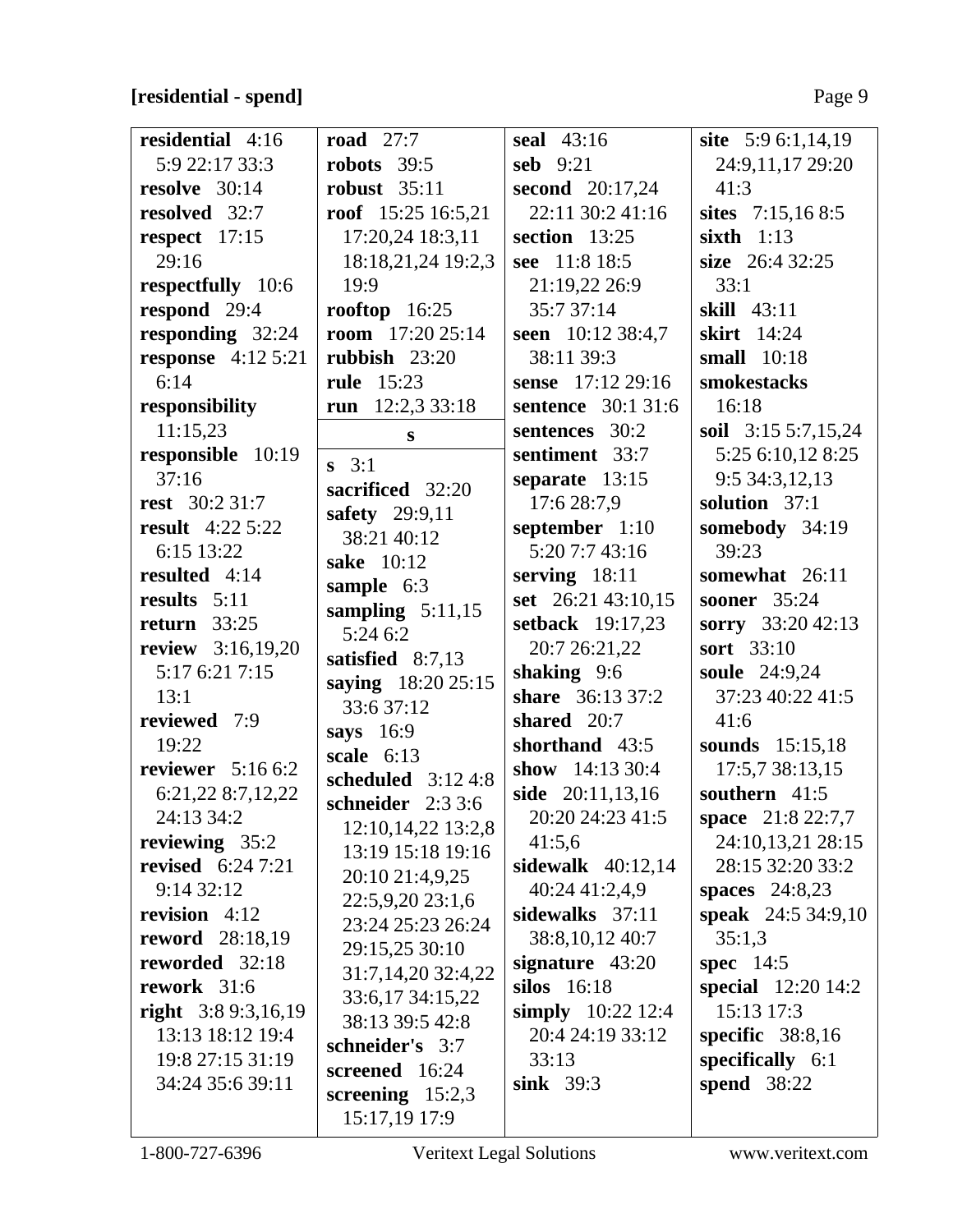# **[spoke - transmission]** Page 10

| <b>spoke</b> 26:18     | structures 16:21          | talking $27:24$        | 36:1,5 37:10 38:5        |
|------------------------|---------------------------|------------------------|--------------------------|
| spots $25:1$           | 16:25 22:2 25:20          | 36:1941:1              | 40:11                    |
| <b>square</b> 21:13,22 | 26:2,4,7,13               | tall $27:12$           | third $8:7$              |
| $ss$ 43:3              | stuff 38:16,16,24         | tandem $22:24$         | <b>thirty</b> $32:242:5$ |
| staff 10:20 14:9       | subgrade 7:4              | tanks $16:20$          | thorough $11:18,20$      |
| stair 14:17,22 18:2    | submittal 11:13           | team $7:20$            | thought $29:14$          |
| stairs $17:16,23$      | submittals 7:9            | technical 33:23        | 32:5                     |
| 18:17                  | submitted 6:20            | 34:19,25               | three 15:5 18:15         |
| standards 24:14        | 8:23 39:17                | tell 14:15 21:21       | 25:13 27:22 28:18        |
| 24:16                  | substantial 16:25         | ten $14:1,7,10,15$     | 40:16                    |
| standpoint 28:13       | subtract 30:19            | 15:1 16:10 17:3        | throw 38:25 39:9         |
| start 23:16 33:15      | subtractions 23:16        | 17:10 18:3,23,25       | tie 27:8,10              |
| 35:2 38:20             | sufficient 14:16          | 19:11 22:2             | time $4:4,106:15$        |
| started 36:14          | suggest $17:14$           | terminating $7:21$     | 35:13,22 38:22           |
| state 7:16 21:13       | suggested 19:15           | terms 28:13 32:6       | 39:22 42:2,12            |
| 30:15,17 40:4,4        | 30:21                     | tested 5:7             | 43:9                     |
| stated 6:25            | suggestion 15:8           | testimony $3:13$       | <b>today</b> $9:13,14$   |
| statement 8:15         | 30:22 35:20               | 11:2 24:12 34:17       | 21:12 40:25 41:11        |
| 9:24 35:16             | suggestions 36:4          | 41:14 43:8             | told $41:19$             |
| states $26:15$         | 37:5                      | testing $3:155:22$     | tonight $11:2$           |
| stefan $2:10$          | suitable 5:9              | 6:7 8:9,25 9:6         | tonight's $3:144:23$     |
| stepped 20:4           | summary 8:21              | 34:13                  | tons $6:4$               |
| steps $30:4$           | summer $11:9$             | <b>thank</b> 9:9 10:17 | top 16:1 18:13,14        |
| stick $4:2$            | sure $12:5,2021:17$       | 11:24 12:19 14:20      | 18:18,23 19:6,9          |
| stone $23:14$          | 23:14 28:13 33:19         | 16:7 19:13 20:2        | topic $34:20$            |
| stones $16:16$         | surface $15:25$           | 21:23 32:1 39:16       | topics $34:11,12$        |
| store 28:1,8           | surgery 41:17             | 39:22 41:14 42:17      | touch 34:11              |
| stories 25:23,25       | <b>suspect</b> 9:17 36:13 | thanks $25:3$          | <b>touched</b> 34:12,13  |
| story 7:22 16:1        | suspended 42:19           | thing $5:5$            | 34:14                    |
| 18:21 25:15            | system $14:5$             | things 14:25 37:8      | towers $16:16,17$        |
| stream $5:1$           | t                         | 37:12,19 40:5          | $16:17$ 17:1             |
| street $1:9,123:4$     | t $43:1,1$                | think $8:179:12,13$    | <b>town</b> $1:113:18$   |
| 20:8 22:6,22 25:1      | table $6:257:58:3$        | 9:22,23 10:4,8         | 10:3,19 38:17            |
| 25:11,12,16 26:20      | take 8:21 13:11           | 11:18 12:8 15:3        | trader 6:19 27:25        |
| 40:17                  | 19:2 23:11 27:10          | 16:20,22 17:25         | 28:3,14,15               |
| streets $25:13$        | 28:19 29:25 30:2          | 25:19,25 26:6,15       | traffic $24:13\,40:22$   |
| strike 27:18           | taken $27:1$              | 27:2,9,12,13,20        | transcript $32:12$       |
| structure $16:1,6$     | <b>takes</b> 4:3 37:3     | 28:6,8,9,20 29:15      | 43:8                     |
| 16:22 18:2 19:11       | talk 32:23                | 30:10 31:12,16,22      | transcripts $4:25$       |
| 20:6 28:9 33:12        |                           | 32:13 33:4,10,15       | transmission             |
| 33:14                  | talked $27:5$             | 34:18 35:16,19         | 16:17                    |
|                        |                           |                        |                          |